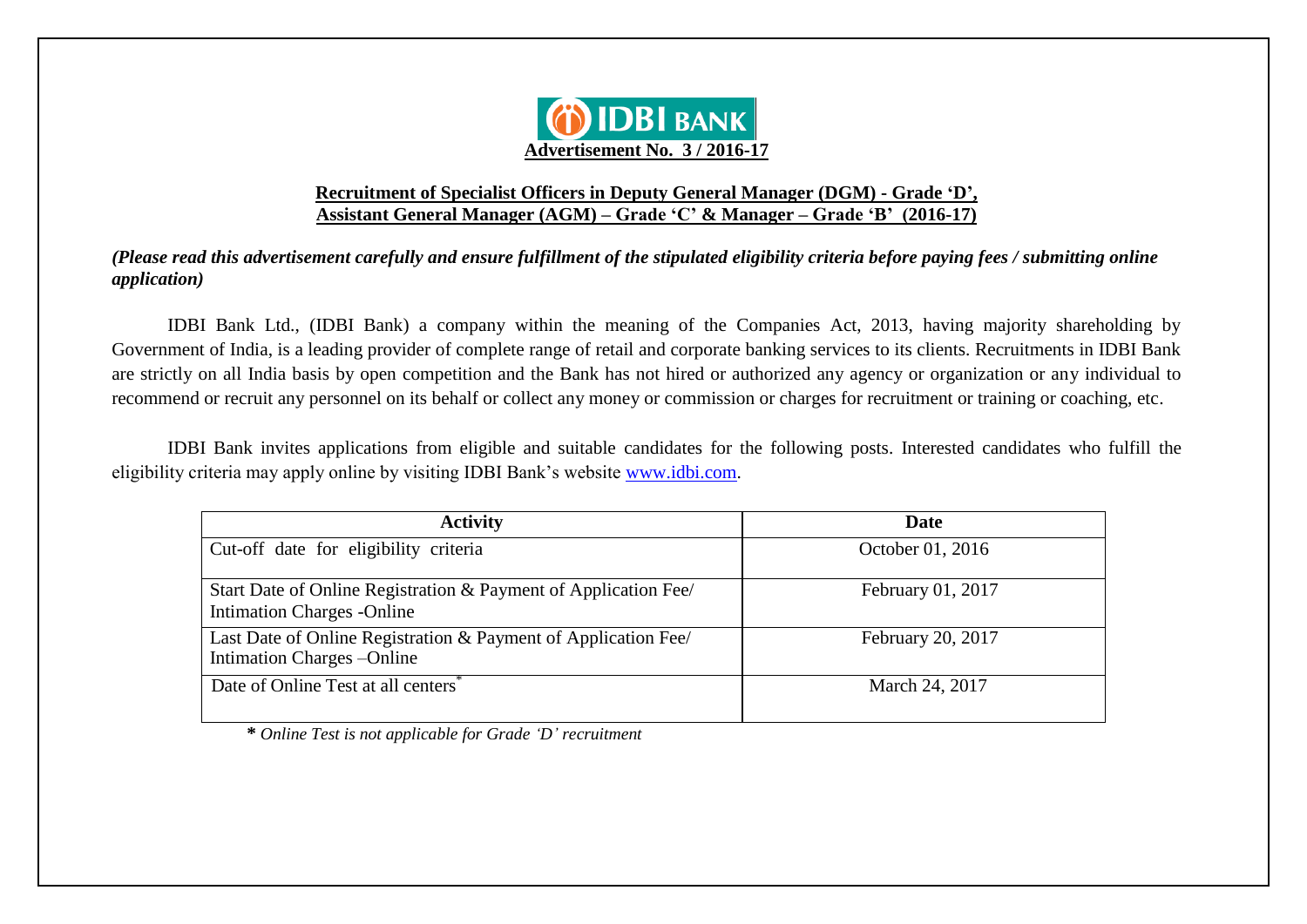# **DIDBI BANK**

**Advertisement No. 3 / 2016-17**

|              | <b>Position - Grade   Functional Area</b> | <b>Post Code</b> | No. of<br><b>Posts</b> | Maximum Age<br>(as on October 01, 2016) |
|--------------|-------------------------------------------|------------------|------------------------|-----------------------------------------|
|              | Taxation                                  | <b>TAX-DGM</b>   | $\mathbf{1}$           |                                         |
|              | Agri. (Faculty)                           | AF-DGM           | $\mathbf{1}$           | 45 years                                |
|              | Legal (Faculty)                           | $LF$ -DGM        |                        |                                         |
|              | Finance & Account                         | FAD-DGM          | $\mathbf{1}$           |                                         |
|              | <b>Risk</b>                               | RK-DGM           | $\overline{2}$         |                                         |
| $DGM - D'$   |                                           | RK-DGM-1         | $\mathbf{1}$           |                                         |
|              | Digital Banking & Emerging Payment        | $DB-DGM$         | $\overline{2}$         |                                         |
|              | Treasury                                  | TRS-DGM-1        | $\mathbf{1}$           | 40 years                                |
|              |                                           | TRS-DGM-2        | $\mathbf{1}$           |                                         |
|              |                                           | TRS-DGM-3        | $\mathbf{1}$           |                                         |
|              | Economist                                 | ECO-DGM-1        | $\mathbf{1}$           |                                         |
|              | <b>Risk</b>                               | <b>RK-AGM</b>    | 1                      |                                         |
|              | Treasury                                  | TRS-AGM-1        | $\mathbf{1}$           |                                         |
|              |                                           | TRS-AGM-2        | $\mathbf{1}$           |                                         |
|              |                                           | TRS-AGM-3        | $\mathbf{1}$           |                                         |
| $AGM - 'C'$  |                                           | TRS-AGM-4        | $\mathbf{1}$           | 36 years                                |
|              | Economist                                 | ECO-AGM-1        | $\mathbf{1}$           |                                         |
|              |                                           | ECO-AGM          | $\overline{3}$         |                                         |
|              | IT & MIS                                  | IT-AGM           | $\overline{5}$         |                                         |
|              | Compliance                                | <b>COM-AGM</b>   | $\overline{3}$         |                                         |
|              | Finance & Account                         | FAD-MGR          | 15                     |                                         |
|              | <b>Risk</b>                               | RK-MGR-1         | $\overline{2}$         |                                         |
|              | Treasury                                  | TRS-MGR-1        | $\overline{2}$         |                                         |
|              |                                           | TRS-MGR-2        | $\overline{3}$         |                                         |
|              |                                           | TRS-MGR-3        | $\overline{3}$         |                                         |
|              |                                           | TRS-MGR-4        | $\overline{2}$         |                                         |
| Manager- 'B' | Economist                                 | ECO-MGR-1        | $\overline{2}$         | 32 years                                |
|              |                                           | <b>ECO-MGR</b>   | $\overline{5}$         |                                         |
|              | IT & MIS                                  | <b>IT-MGR</b>    | $\overline{7}$         |                                         |
|              | Facility & Infrastructure Management      | <b>FIMD-MGR</b>  | $\overline{15}$        |                                         |
|              | Legal                                     | LG-MGR           | $\overline{15}$        |                                         |
|              | Rajbhasha                                 | $RJ-MGR$         | 10                     |                                         |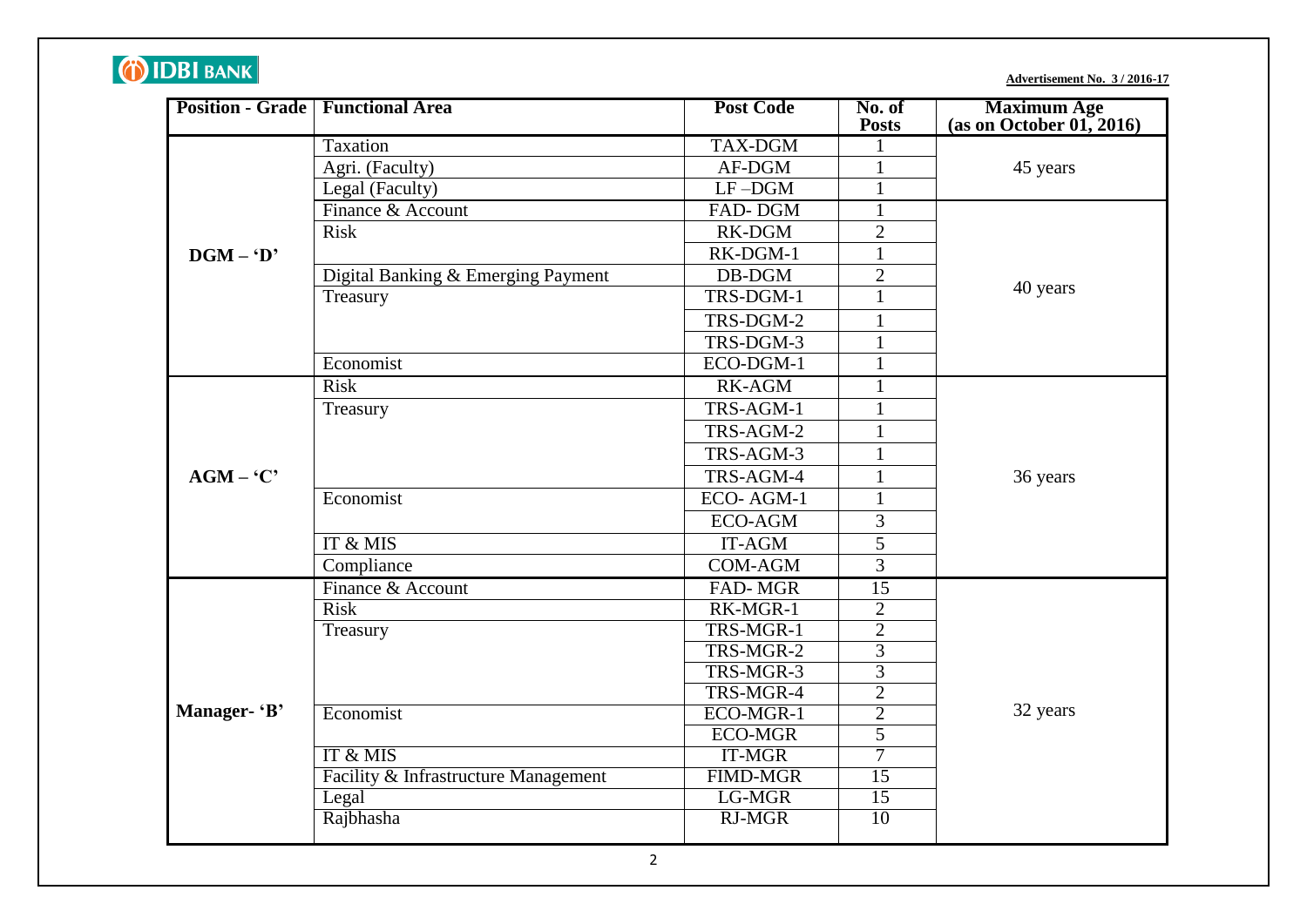## **O IDBI BANK**

### 2. **Reservation in Posts:-**

|                   | No of                    |  |               |              | <b>Reserved for</b> |            |  |  |
|-------------------|--------------------------|--|---------------|--------------|---------------------|------------|--|--|
| Grade             | <b>Vacancies General</b> |  | SC            | <b>ST</b>    | <b>OBC</b>          | <b>PWD</b> |  |  |
|                   |                          |  |               |              |                     | VH/OH      |  |  |
| DGM (Grade D)     | 13                       |  | $\mathcal{D}$ |              |                     |            |  |  |
| AGM (Grade C)     | 17                       |  | $\mathbf{R}$  |              |                     |            |  |  |
| Manager (Grade B) | 81                       |  | 12            | <sub>0</sub> | 22                  |            |  |  |

### **Note:**

- (a) SC/ST/OBC/Person with disabilities (PWD)/Ex-Servicemen would be eligible for age relaxation as per Government of India guidelines.
- (b) The numbers of posts are provisional and may vary depending upon the future requirements. The Bank reserves the right to draw a waitlist and consider waitlisted candidate(s) for future requirements. Offers could be issued in phases, as per the Bank's requirement.
- (c) Candidate can apply for only one post under this recruitment process.
- (d) IDBI Bank reserves the right to make an offer for a post, one grade lower, even though the candidate applies and fulfills the eligibility criteria for the higher grade post.
- (e) IDBI Bank reserves the right to place the selected candidates in any of the functional areas of the Bank other than those advertised, if found suitable for the same.
- (f) IDBI Bank reserves the right not to hold Online Written test if adequate number of candidates are not available.

### 3. **Eligibility criteria**

### 3.01 **Nationality/Citizenship**:

Candidates must be either (a) a citizen of India, or (b) a subject of Nepal, or (c) a subject of Bhutan, or (d) a Tibetan refugee (who came over to India before 1st January 1962) with the intention of permanently settling in India or (e) a person of Indian origin, who have migrated from Pakistan, Myanmar (formally Burma), Sri Lanka, East African Countries of Kenya, Uganda, the United Republic of Tanzania (formerly Tanganyika and Zanzibar), Zambia, Malawi, Zaire, Ethiopia and Vietnam with the intention of permanently settling in India, provided that a candidate belonging to categories (b), (c), (d) or (e) above shall be a person in whose favour a certificate of eligibility has been issued by Government of India. The candidate, in whose case a certificate of eligibility is necessary, may be admitted to the selection process conducted by the Bank, but on final selection, the offer of appointment may be given only after the necessary eligibility certificate have been issued to him/ her by the Government of India.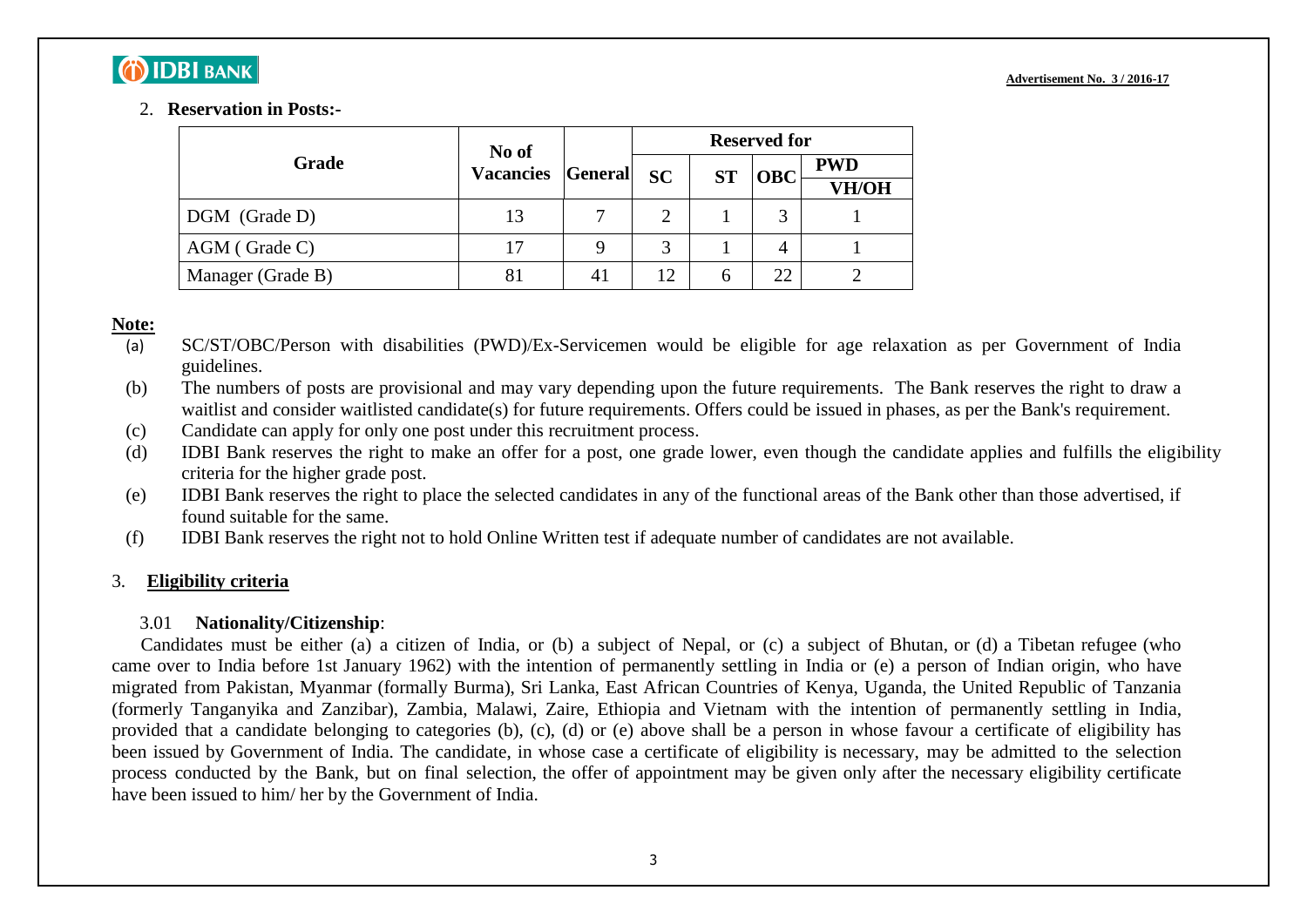# **DIDBI BANK**

**Advertisement No. 3 / 2016-17**

## 3.02 **Educational qualification, work experience and job description :**

| <b>Sr</b>      | <b>Post Code</b>  | <b>Educational</b>    | Minimum Experience (as on Oct                | <b>Job Description \$</b>                                    |
|----------------|-------------------|-----------------------|----------------------------------------------|--------------------------------------------------------------|
| N <sub>o</sub> | (Functional Area) | qualification         | 01, 2016)                                    |                                                              |
| $\mathbf{1}$   | TAX-DGM           | Graduation with first | Minimum 12 years experience as an            | 1) Handling all matters related to Income Tax, Service Tax   |
|                |                   | class in any stream   | officer in areas of taxation and             | and other Direct/Indirect Taxes.                             |
|                | (Taxation)        | from a recognized     | related issues in Income<br>Tax              | 2) Analysing changes in tax laws, guiding the process of     |
|                |                   | University.           | Department of Central Board of               | computation of all taxes and preparation of all returns,     |
|                |                   |                       | Direct Taxes (CBDT), out of which            | verifying the correctness thereof and ensuring filing of the |
|                |                   | [Post-Graduation in]  | at least 10 years should have been           | same before due date.                                        |
|                |                   | Commerce /            | preferably<br>Income<br>Tax<br>in            | 3) Handling all matters related to correspondence,           |
|                |                   | Accountancy, MBA /    | Department of CBDT as an Income              | proceedings, appeals, representing the Bank, liaisoning,     |
|                |                   | CA / ICWA will be     | Officer<br>Tax<br>Assistant<br><b>or</b>     | overall supervision and compliance, etc.                     |
|                |                   | preferred].           | Commissioner of Income<br>Tax                |                                                              |
|                |                   |                       | (ACIT).                                      |                                                              |
|                |                   |                       | <b>OR</b>                                    |                                                              |
|                |                   |                       | Minimum 12 years of experience as            |                                                              |
|                |                   |                       | an officer handling taxation matters         |                                                              |
|                |                   |                       | in a large corporate i.e. with an            |                                                              |
|                |                   |                       | annual turnover of ₹1000 crore or            |                                                              |
|                |                   |                       | above (as per the latest audited             |                                                              |
|                |                   |                       | balance sheet). OR                           |                                                              |
|                |                   |                       | In case of candidates having                 |                                                              |
|                |                   |                       | experience in both Income Tax and            |                                                              |
|                |                   |                       | large<br>the<br>corporate,<br>overall        |                                                              |
|                |                   |                       | experience inclusive of that in              |                                                              |
|                |                   |                       | Income Tax Department of CBDT                |                                                              |
|                |                   |                       | as an Income Tax Officer or ACIT             |                                                              |
|                |                   |                       | and as an officer handling taxation          |                                                              |
|                |                   |                       | matters in large corporate i.e. with         |                                                              |
|                |                   |                       | an annual turnover of $\bar{\tau}1000$ crore |                                                              |
|                |                   |                       | or above should not be less than 12          |                                                              |
|                |                   |                       | years.                                       |                                                              |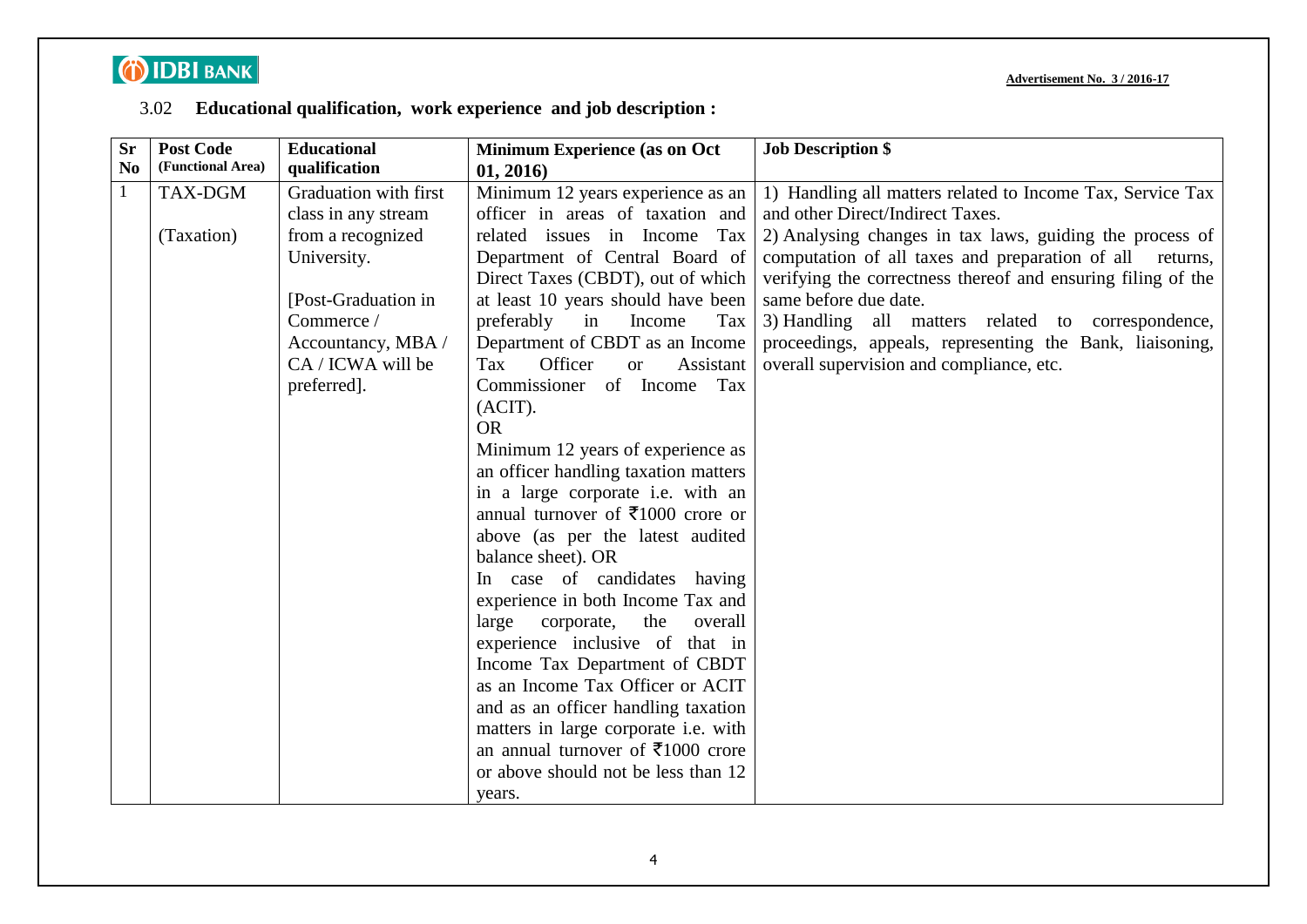|                | <b>O IDBI BANK</b> |                          |                                               | <b>Advertisement No. 3 / 2016-17</b>                         |
|----------------|--------------------|--------------------------|-----------------------------------------------|--------------------------------------------------------------|
| <b>Sr</b>      | <b>Post Code</b>   | <b>Educational</b>       | <b>Minimum Experience (as on Oct</b>          | <b>Job Description \$</b>                                    |
| N <sub>0</sub> | (Functional Area)  | qualification            | 01, 2016)                                     |                                                              |
| $\overline{2}$ | AF-DGM             | Graduation in B.Sc       | Experience in public Sector Banks             | 1) Design, organize and conduct training programs in the     |
|                |                    | Agri or Veterinary       | in Scale III or above and having              | areas of Agri. business for the Bank employees / outside     |
|                | (Faculty-Agri)     | Science or in any        | minimum of 10 years experience as             | participants of other banks/ FIs/ Institutions.              |
|                |                    | allied courses in Agri   | an Agriculture Field Officer /                | 2) Undertake teaching in the training programmes,            |
|                |                    | from a recognized        | Officer<br>Agriculture<br>$\sqrt{2}$<br>Rural | consultancy and research assignments.                        |
|                |                    | University.              | Development Officer or similar                | 3) Prepare and guide in preparation of reading material for  |
|                |                    | <b>OR</b>                | such post.                                    | use in the Bank's training programmes.                       |
|                |                    | Graduation in any        | Experience in dealing with all types          | 4) Organize seminars and workshops on topics of banking      |
|                |                    | discipline from a        | of Agriculture Lending [Direct as             | relevance in the areas of Agri / Legal aspects.              |
|                |                    | recognized University    | well as in-direct lending covering            | 5) Co-ordinate with the Bank Training Centers located        |
|                |                    | with Post Graduate       | processing, disbursement, follow-             | across the Zones for training activities and any other       |
|                |                    | qualification as M.      | up / monitoring etc.]                         | training requirement at Zonal / Regional offices.            |
|                |                    | Tech. Agri or MBA-       | Minimum 2 years of teaching                   | 6) Refine the training metholodogy and contents with new     |
|                |                    | Agri or M.Sc Agri or     | experience in the training institute          | improvement in products / processes / Regulatory             |
|                |                    | Veterinary Science or    | of Public Sector Banks (PSB)                  | guidelines (GoI, RBI, Nabard etc) in the areas of Agri.      |
|                |                    | in any allied courses in | would be preferred.                           | Business.                                                    |
|                |                    | Agri from a              |                                               | 7) To make the training more relevant to day-to-day          |
|                |                    | recognized University.   |                                               | operations and to provide clarity on the matters relating to |
|                |                    |                          |                                               | Legal aspects.                                               |
| 3              | $LF$ -DGM          | Graduation in Law        | Experience in Public Sector Banks             |                                                              |
|                |                    | from any recognized      | in Scale III or above and/or having           |                                                              |
|                | (Faculty-          | University/Institution.  | minimum of 10 years as advocate               |                                                              |
|                | Legal)             | Master's degree<br>in    | Or in responsible position in the             |                                                              |
|                |                    | would<br>Law<br>be       | Legal Department of a large                   |                                                              |
|                |                    | preferred.               | Banking/Financial Institution Or              |                                                              |
|                |                    |                          | combined experience in the above              |                                                              |
|                |                    |                          | positions. Preference will be given           |                                                              |
|                |                    |                          | to those who have knowledge of                |                                                              |
|                |                    |                          | Banking, Company and Industrial               |                                                              |
|                |                    |                          | Law. Candidate should have good               |                                                              |
|                |                    |                          | experience<br>in<br>drafting,                 |                                                              |
|                |                    |                          | conveyancing, litigation work,                |                                                              |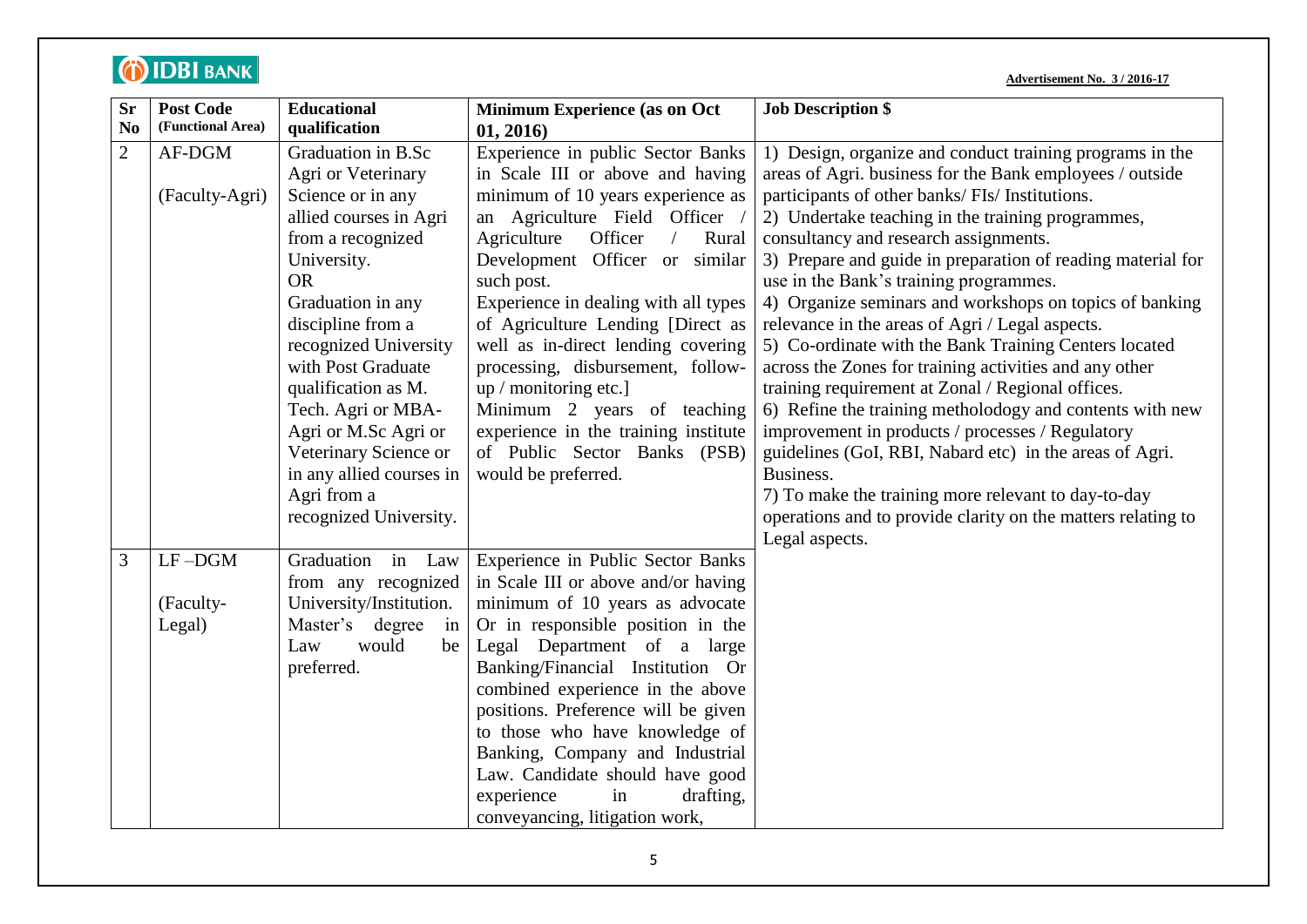| <b>Sr</b>      | <b>Post Code</b>  | <b>Educational</b>      | <b>Minimum Experience (as on Oct</b>  | <b>Job Description \$</b>                                       |
|----------------|-------------------|-------------------------|---------------------------------------|-----------------------------------------------------------------|
| No             | (Functional Area) | qualification           | 01, 2016)                             |                                                                 |
|                |                   |                         | with<br>dealing<br>court<br>cases,    |                                                                 |
|                |                   |                         | negotiations,<br>conducting<br>legal  |                                                                 |
|                |                   |                         | searches.<br>title<br>investigation,  |                                                                 |
|                |                   |                         | involving<br>advisory<br>work         |                                                                 |
|                |                   |                         | of contracts and<br>interpretation    |                                                                 |
|                |                   |                         | statutes, recovery litigation etc.    |                                                                 |
|                |                   |                         | Minimum 2 years of teaching           |                                                                 |
|                |                   |                         | experience in the training institute  |                                                                 |
|                |                   |                         | of Public Sector Banks (PSB)          |                                                                 |
|                |                   |                         | would be preferred                    |                                                                 |
| $\overline{4}$ | FAD-DGM           | Graduation from a       | Minimum 10 years' experience as       | financial statements; keeping abreast of<br>1) Analyzing        |
|                |                   | recognized University   | Officer<br>in<br>Commercial<br>an     | changes in tax laws/regulatory requirements, overall            |
|                | (Finance $\&$     | with first class in     | Banks/FI(s)<br>with<br>an<br>annual   | supervision and control on accounts, housekeeping, RBI          |
|                | Accounts)         | Commerce with           | turnover of Rs 1000 crore or above    | returns; monitoring of financial accounting closing process,    |
|                |                   | Accountancy as a        | [as per the latest audited balance    | verification of capital computation and development of          |
|                |                   | subject. [Post-         | sheet] and experience in preparing    | Internal<br>team.                                               |
|                |                   | Graduation in           | financial statements, supervision     | 2) Studying and analysing IND AS requirements, guiding          |
|                |                   | Commerce /              | and control of accounts, financial    | the conversion exercise and providing necessary MIS.            |
|                |                   | Accountancy,            | accounting closing, etc.              | 3) Impact analysis of GST and Income Computation and            |
|                |                   | MBA(Finance)/CA/IC      |                                       | Disclosure<br>Standards.                                        |
|                |                   | WA is preferable]       |                                       | 4) Coordinating for ALCO meetings, ensuring accuracy and        |
|                |                   |                         |                                       | monitoring budget process, monitoring timely payment of         |
|                |                   |                         |                                       | tax and submission of tax returns.                              |
| 5              | RK-DGM            | Graduation with first   | Minimum 10 years' experience as       | Risk assessment of loan proposals and building $\&$<br>1)       |
|                |                   | class in any discipline | officer<br>in<br>Commercial<br>an     | sustaining a high quality credit portfolio, well diversified in |
|                | (Risk)            | from a recognized       | bank(s)/FI(s)<br>with<br>an<br>annual | terms of clients, markets & products, with an acceptable        |
|                |                   | University.             | turnover of Rs. 1000 crores or        | risk-adjusted yield.                                            |
|                |                   | Candidates possessing   | above (as per the latest audited      | 2) Identification of Key Risk Indicators (KRI), Conducting      |
|                |                   | additional              | balance sheet) out of which           | Risk and Control Self Assessment (RCSA) exercise,               |
|                |                   | qualification of MBA    | operational experience of minimum     | Implementation and mapping of Basel-III compliance,             |
|                |                   | (Finance)/CA/ ICWA      | 5 years in Credit Rating Model/       | review of risk systems and procedures.                          |
|                |                   | /CFA/MA (Economics      | Score Card Development / Credit       | 3) Asset liability management, Measurement of Interest          |
|                |                   | with                    |                                       | Rate Risk and Liquidity Risk, Periodic monitoring and           |

**OIDBI** BANK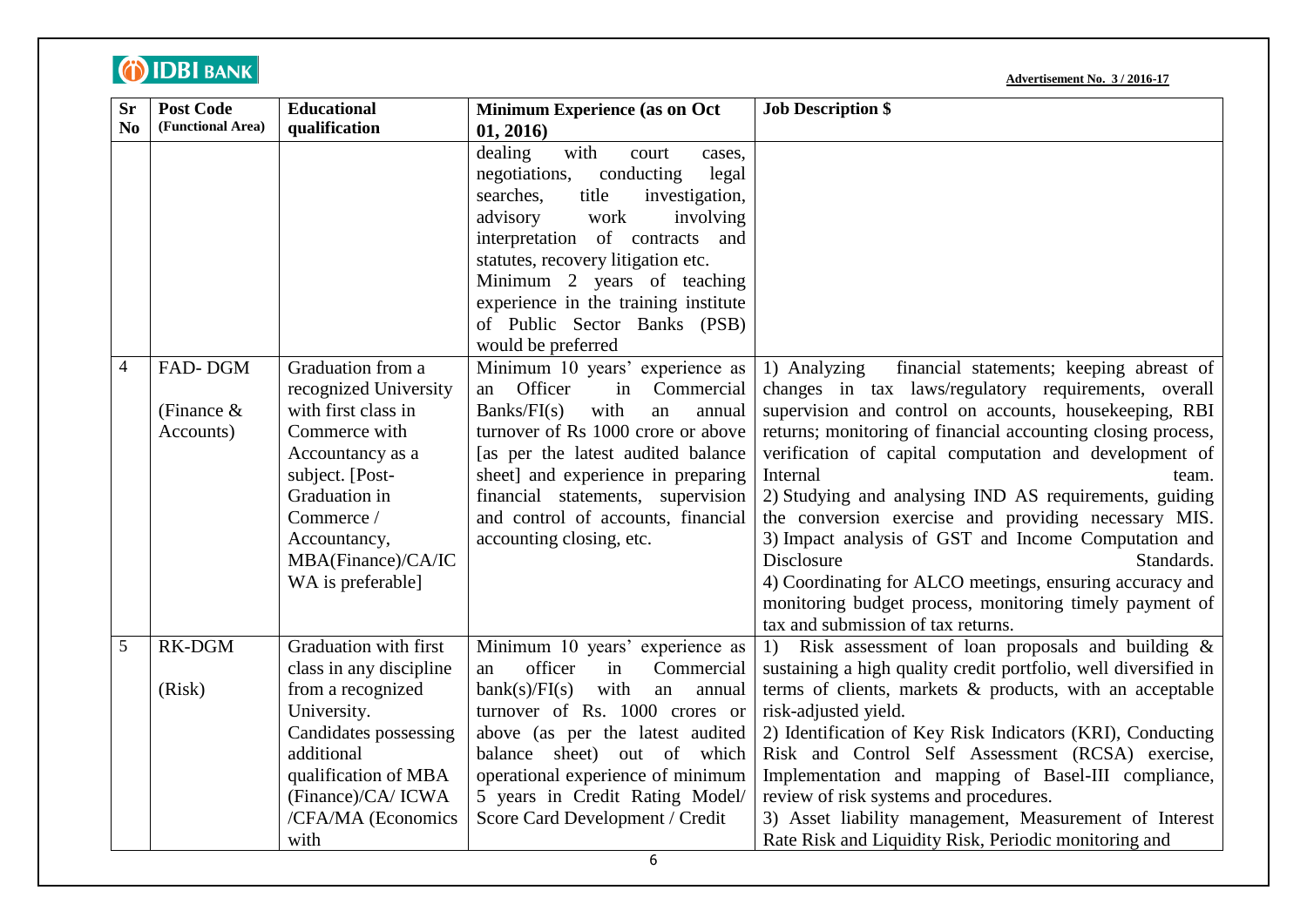| <b>Sr</b><br>No | <b>Post Code</b><br>(Functional Area)       | <b>Educational</b><br>qualification                                                                                                                                                                                                                                                                                                                                                                                  | <b>Minimum Experience (as on Oct</b><br>01, 2016)                                                                                                                                                                                                                                                                                                                                                     | <b>Job Description \$</b>                                                                                                                                                                                                                                                                                                                                                                                                                                                    |
|-----------------|---------------------------------------------|----------------------------------------------------------------------------------------------------------------------------------------------------------------------------------------------------------------------------------------------------------------------------------------------------------------------------------------------------------------------------------------------------------------------|-------------------------------------------------------------------------------------------------------------------------------------------------------------------------------------------------------------------------------------------------------------------------------------------------------------------------------------------------------------------------------------------------------|------------------------------------------------------------------------------------------------------------------------------------------------------------------------------------------------------------------------------------------------------------------------------------------------------------------------------------------------------------------------------------------------------------------------------------------------------------------------------|
|                 |                                             | statistics)/CAIIB/Fina<br>ncial Risk Manager<br>(GARP)/ Professional<br><b>Risk Manager</b><br>(PRIMA) or other<br>equivalent specialized<br>risk management<br>certification would be<br>preferred.                                                                                                                                                                                                                 | <b>Risk Management/Credit</b><br>Management/Market Risk/Treasury<br>Operations /Model Validation/<br><b>Operational Risk</b>                                                                                                                                                                                                                                                                          | preparation of discussion and policy papers for ALCO.<br>4) Credit / Operational Risk modelling & Risk Policy<br>Formulation.<br>5) Centralised monitoring of irregularities/ breaches/<br>inconsistencies pertaining to Credit / Operational Risk<br>6) Preparation of Risk related reports for submission to<br>RMC/Board / RBI<br>7) Validation of Risk Assessment process and various Risk<br>models<br>8) Initiation of projects for improvement in Risk<br>Management. |
| 6               | RK-DGM-1<br>(Mid Office $-$<br>Market Risk) | Graduation with first<br>class in any discipline<br>from a recognized<br>University.<br><b>Candidates possessing</b><br>additional<br>qualification of MBA<br>(Finance)/CA/ICWA<br>/CFA/MA (Economics<br>with<br>statistics)/CAIIB/Fina<br>ncial Risk Manager<br>(GARP)/ Professional<br><b>Risk Manager</b><br>(PRIMA) or other<br>equivalent specialized<br>risk management<br>certification would be<br>preferred | Minimum 10 years' experience as<br>officer<br>in<br>Commercial<br>an<br>bank(s)/FI(s)<br>with<br>an<br>annual<br>turnover of Rs. 1000 crores or<br>above (as per the latest audited<br>balance sheet) out of which<br>operational experience of minimum<br>5 years in treasury mid office,<br>monitoring<br>and<br>reporting<br>of<br>country, counterparty exposure and<br>counterparty limits, etc. | 1) Monitoring & Reporting Country, Counterparty Bank<br>and Corporate Counterparty Exposure;<br>2) Monitoring & reporting Counter Party Limit/Sub-limit<br>3) Annual Policy/Manual Review<br>& Compliance to Regulatory<br>4) Various Reporting<br>authorities<br>5) Discussion paper & Submissions to Risk Management<br>Committee (RMC)/ Asset Liability Committee (ALCO)<br>6) Computation of Capital Charge & Loan Equivalent<br>Exposure (LER)                          |

**OIDBI** BANK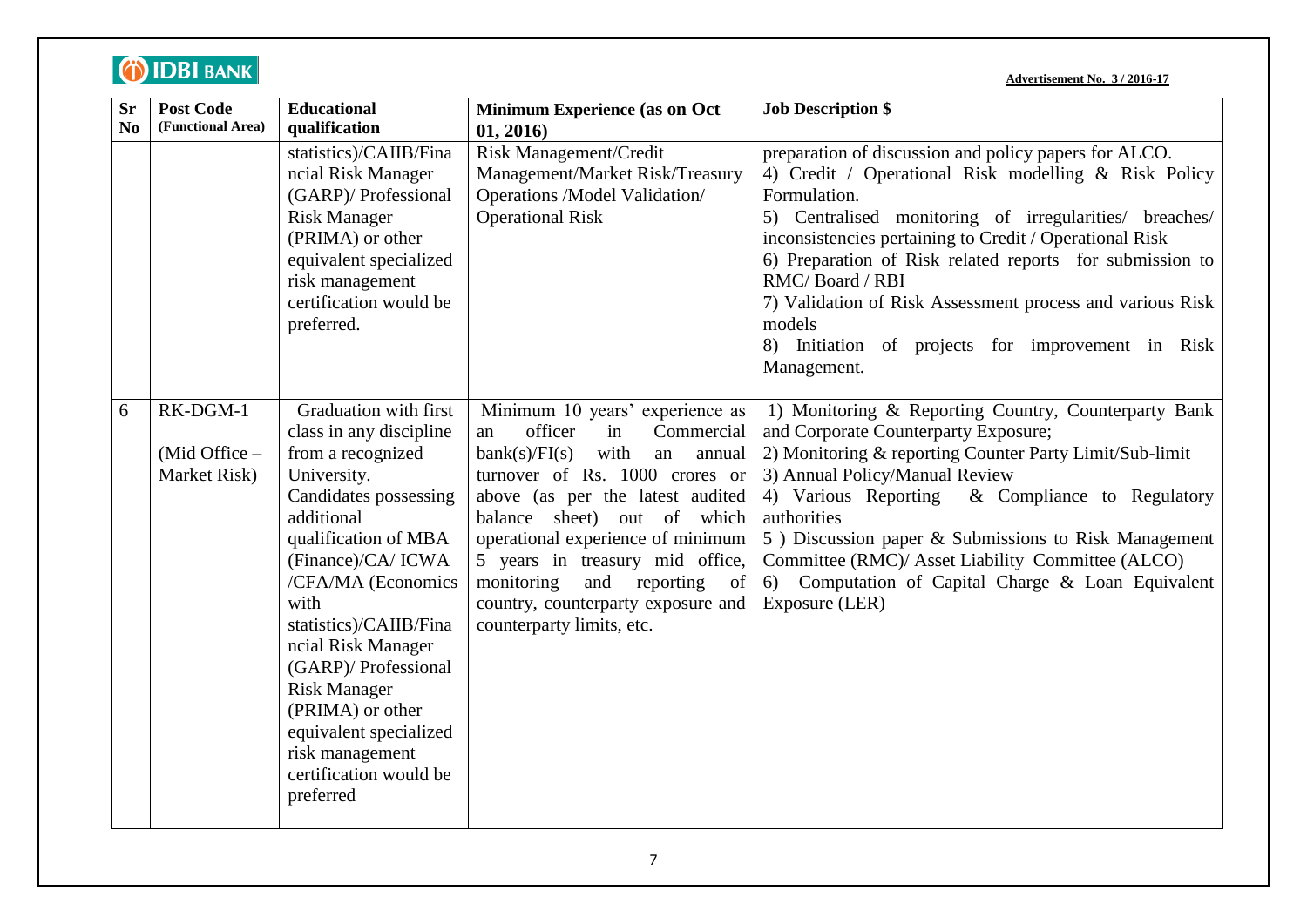| <b>Sr</b>      | <b>Post Code</b>  | <b>Educational</b>        | Minimum Experience (as on Oct                                   | <b>Job Description \$</b>                                     |
|----------------|-------------------|---------------------------|-----------------------------------------------------------------|---------------------------------------------------------------|
| N <sub>0</sub> | (Functional Area) | qualification             | 01, 2016)                                                       |                                                               |
| 7              | DB-DGM            | BE / B<br>Tech in         | <b>Profile DGM-1</b>                                            | <b>Profile DGM-1</b>                                          |
|                |                   | Electronics               | Minimum 10 years' experience as                                 | 1) Understanding Techno-functional aspects of various         |
|                | (Digital)         | Computers with first      | officer<br>Commercial<br>in<br>an                               | Digital Banking Products $\&$ supporting IT applications in   |
|                | Banking and       | from<br>class<br>$\rm{a}$ | Bank(s)/FI(s)/Technology Service                                | the internet and mobile banking applications.                 |
|                | Emerging          | recognized                | Provider associated to banks out of                             | 2) Managing digital banking solutions implementations,        |
|                | Payments)         | University/Institute      | which the last 5 years' experience                              | upgradations and delivering Digital Innovative solutions i.e. |
|                |                   | $(for$ DGM-1).            | in handling the areas mentioned in                              | Internet Banking, Mobile Banking.                             |
|                |                   | Graduation with first     | the job description.                                            | 3)<br>Provide<br>Innovative solution<br>like<br>digital       |
|                |                   | class from a              |                                                                 | signature/biometric authentication or other innovative        |
|                |                   | recognized University     |                                                                 | authentication methodology to secure online channels.         |
|                |                   | (for $DGM-2$ ).           |                                                                 | 4) Benchmarking the existing product suite (Internet          |
|                |                   | MBA/M.E./M.Tech           |                                                                 | Banking/ Mobile Banking/Social Media/ electronic              |
|                |                   | (regular/fulltime) is     |                                                                 | remittance Products) against industry and drive product       |
|                |                   | preferable.               |                                                                 | enhancements and innovations.5) Co-ordinate with all          |
|                |                   |                           |                                                                 | support functions (Technology, Operations, Marketing,         |
|                |                   |                           |                                                                 | Finance, Compliance and Risk) to implement the business       |
|                |                   |                           |                                                                 | strategy.                                                     |
|                |                   |                           | <b>Profile DGM-2</b>                                            | <b>Profile DGM-2</b>                                          |
|                |                   |                           | Minimum 10 years' experience as                                 | 1)<br>Managing<br>Payment<br>solutions<br>like<br>prepaid     |
|                |                   |                           | officer<br>in<br>Commercial<br>an                               | instruments/cards, e-commerce using debit cards on            |
|                |                   |                           | Bank(s)/FI(s)/Comparies                                         | merchant site infrastructure and also on payment gateways     |
|                |                   |                           | associated with Card Payment                                    | and their integration, deployment.                            |
|                |                   |                           | Network out of which the last 5                                 | 2) Ensuring regulatory framework on Mobile/e-wallets and      |
|                |                   |                           | years' experience in handling the<br>areas mentioned in the job | integration with merchants.                                   |
|                |                   |                           |                                                                 | 3) Provide Innovative solutions for card security,            |
|                |                   |                           | description.                                                    | NFC/Bluetooth/RFID/biometric technology in payment            |
|                |                   |                           |                                                                 | space.<br>4) Payment business product conceptualization and   |
|                |                   |                           |                                                                 | implementation.                                               |
|                |                   |                           |                                                                 | 5) Liaisoning /interacting with various agencies like         |
|                |                   |                           |                                                                 | VISA/MASTER/NPCI etc in rolling out new variants of           |
|                |                   |                           |                                                                 | CARDS/Pre paid instruments.                                   |
|                |                   |                           |                                                                 | 6) Liasoning with various vendors for the                     |
|                |                   |                           | 8                                                               |                                                               |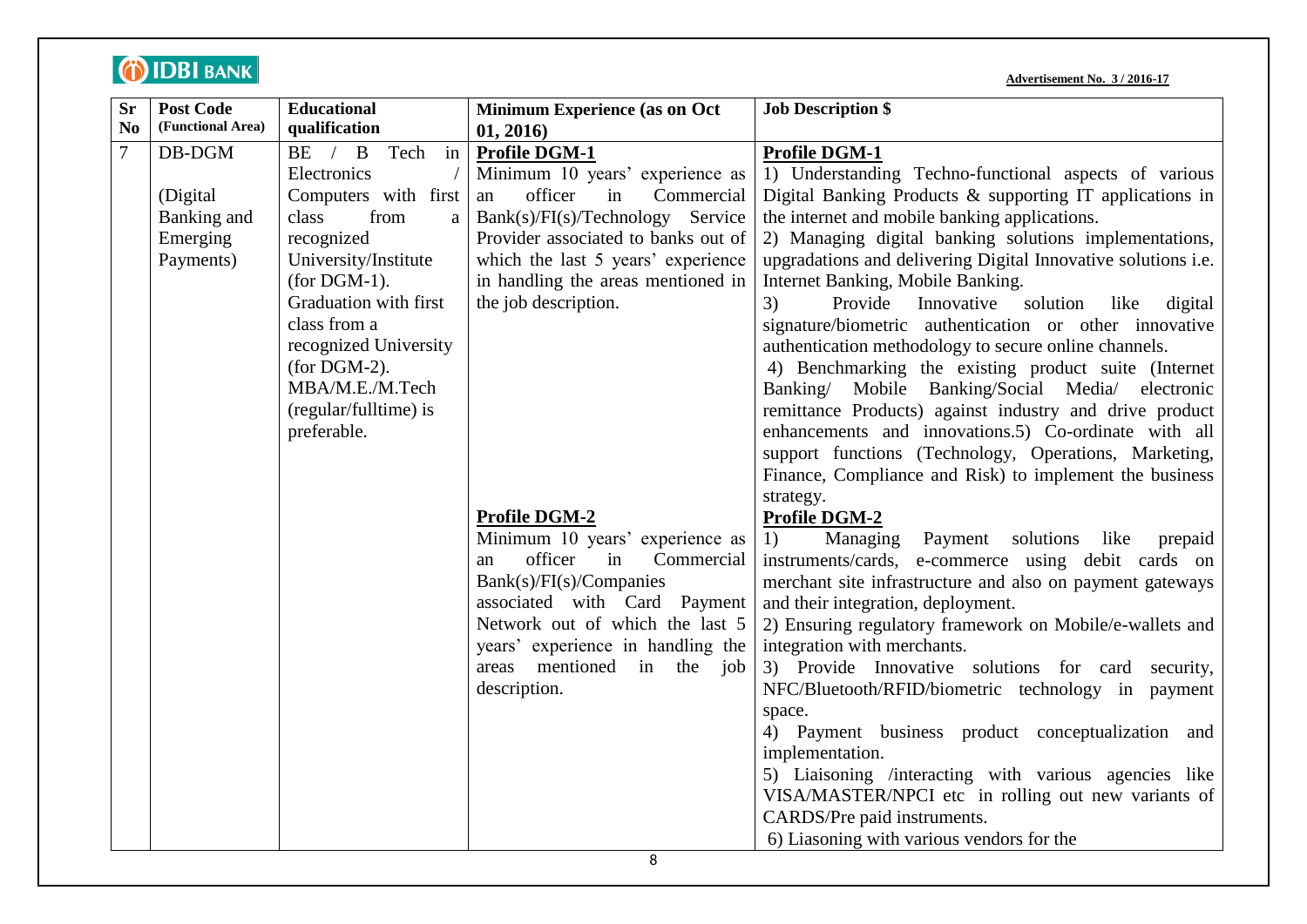| <b>Sr</b><br>No | <b>Post Code</b><br>(Functional Area)                 | <b>Educational</b><br>qualification                                                                                                                                     | Minimum Experience (as on Oct<br>01, 2016)                                                                                                                                                                                                                                                                                                                                                  | <b>Job Description \$</b>                                                                                                                                                                                                                                                                                                                                                                                                                                                                                                                                                                                                                                                                                                                                                                                                                                                                |
|-----------------|-------------------------------------------------------|-------------------------------------------------------------------------------------------------------------------------------------------------------------------------|---------------------------------------------------------------------------------------------------------------------------------------------------------------------------------------------------------------------------------------------------------------------------------------------------------------------------------------------------------------------------------------------|------------------------------------------------------------------------------------------------------------------------------------------------------------------------------------------------------------------------------------------------------------------------------------------------------------------------------------------------------------------------------------------------------------------------------------------------------------------------------------------------------------------------------------------------------------------------------------------------------------------------------------------------------------------------------------------------------------------------------------------------------------------------------------------------------------------------------------------------------------------------------------------|
|                 |                                                       |                                                                                                                                                                         |                                                                                                                                                                                                                                                                                                                                                                                             | production/designing of Cards, POS machines, Payment<br>Gateways, Merchant/biller aggregator and also for<br>settlement of transactions with various merchants.<br>7) Regulatory framework on pre-paid instruments, acquiring<br>business, card issuance etc.<br>8) Compliances to Information system Audits / Information<br>Security Group.                                                                                                                                                                                                                                                                                                                                                                                                                                                                                                                                            |
| 8               | TRS-DGM-1<br>(Treasury-<br>Institutional<br>Sales)    | Graduation with first<br>class in any discipline<br>from a recognized<br>University.<br>CA/CFA/CS/<br>ICWA/<br>MBA/M.E./M.Tech<br>(regular/fulltime) is<br>preferable.) | Minimum 10 years' experience as<br>an officer in Commercial bank(s)<br>out of which operational experience<br>of Minimum 5 years in handling<br>various treasury products such as<br>SLR/Non-SLR securities, money<br>market<br>instruments,<br>forex<br>derivative,<br>daily<br>trading,<br>of<br>implementation<br>hedging<br>strategies and compliance<br>with<br>statutory bodies, etc. | <b>Institutional-Sales</b><br>1) Developing and maintaining relationships with all<br>existing and potential institutional clients including Indian<br>and foreign banks, cooperative banks, other financial<br>intermediaries, large corporates, long-term investors, etc.<br>2) Keeping track of market developments/conditions and<br>ascertaining need/appetite of institutional clients for various<br>treasury products offered by the Bank.<br>3) Selling various treasury products including SLR<br>securities, non-SLR securities, Money Market instruments,<br>Forex, Derivative, and other products to institutional clients.<br>4) Assisting dealers in increasing their business and Debt<br>Capital Market desk in its activities.<br>5) Regular interaction with Regulators/other stakeholders<br>and ensuring compliance with all regulatory and internal<br>guidelines. |
| 9               | TRS-DGM-2<br>(Treasury -<br><b>SLR/PD</b><br>dealers) | Graduation with first<br>class in any discipline<br>from a recognized<br>University.<br>CA/CFA/CS/<br>ICWA/<br>MBA/M.E./M.Tech<br>(regular/fulltime) is<br>preferable.) | Minimum 10 years' experience as<br>an officer in Commercial bank(s)<br>out of which operational experience<br>of Minimum 5 years in handling<br>various treasury products such as<br>SLR/Non-SLR securities, money<br>market<br>instruments,<br>forex<br>derivative, daily trading,                                                                                                         | <b>SLR/PD-Dealers</b><br>1) Taking long-term and daily trading positions in various<br>securities within set limits to earn trading profits within<br>approved parameters; this would involve achieving all profit<br>targets.<br>2) Developing specific trading strategies to maximize risk<br>adjusted return for the Bank.<br>3) Managing volatility of Interest Rates by adjusting the<br>duration within acceptable risk parameters.                                                                                                                                                                                                                                                                                                                                                                                                                                                |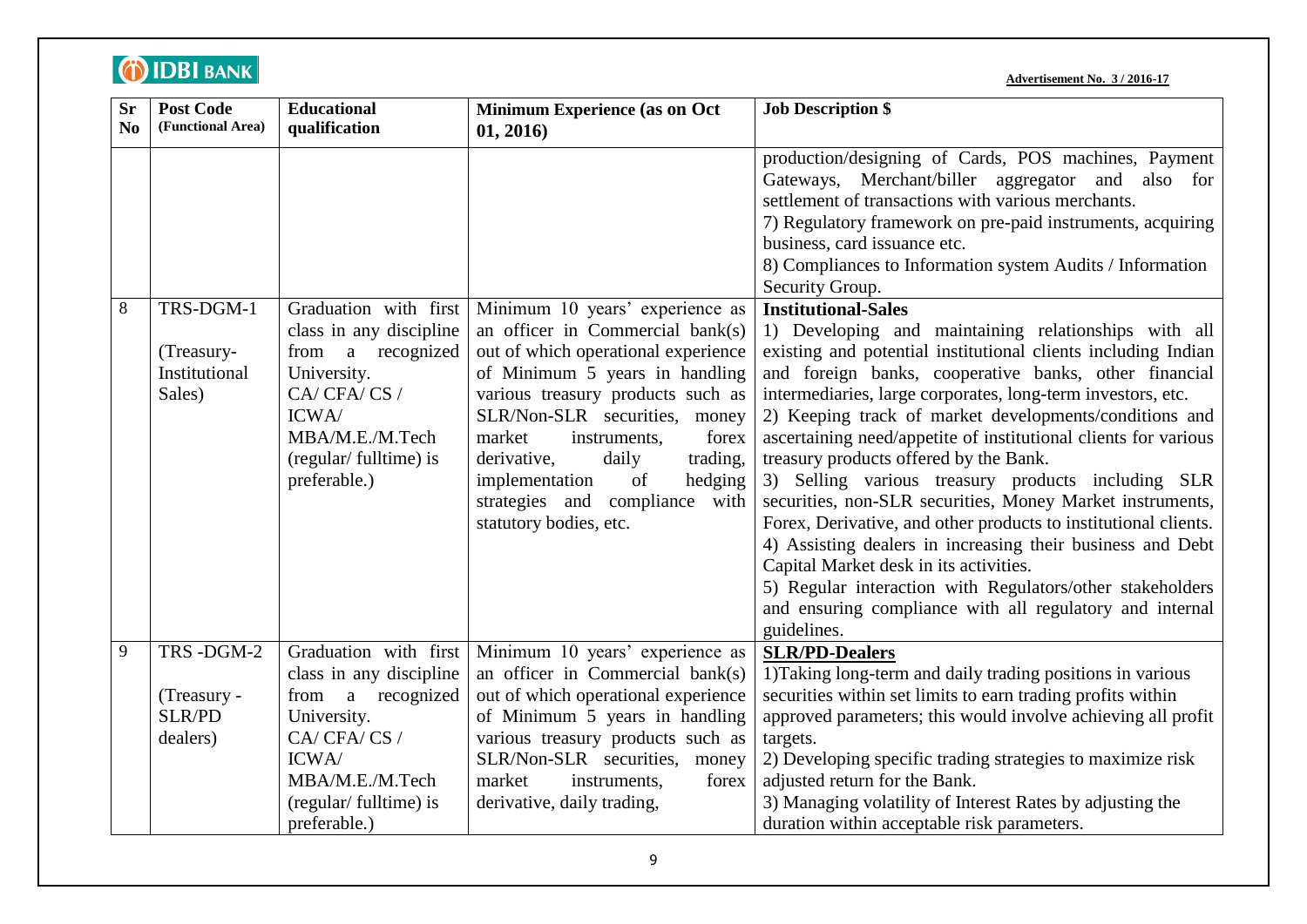| <b>Sr</b><br>No | <b>Post Code</b><br>(Functional Area)                | <b>Educational</b><br>qualification                                                                                                                                     | Minimum Experience (as on Oct<br>01, 2016)                                                                                                                                                                                                                                                                                                                                               | <b>Job Description \$</b>                                                                                                                                                                                                                                                                                                                                                                                                                                                                                                                                                                                                                                                                                                                                                                                                                                                                                                                                                                                                                                                                                                         |
|-----------------|------------------------------------------------------|-------------------------------------------------------------------------------------------------------------------------------------------------------------------------|------------------------------------------------------------------------------------------------------------------------------------------------------------------------------------------------------------------------------------------------------------------------------------------------------------------------------------------------------------------------------------------|-----------------------------------------------------------------------------------------------------------------------------------------------------------------------------------------------------------------------------------------------------------------------------------------------------------------------------------------------------------------------------------------------------------------------------------------------------------------------------------------------------------------------------------------------------------------------------------------------------------------------------------------------------------------------------------------------------------------------------------------------------------------------------------------------------------------------------------------------------------------------------------------------------------------------------------------------------------------------------------------------------------------------------------------------------------------------------------------------------------------------------------|
|                 |                                                      |                                                                                                                                                                         | of<br>implementation<br>hedging<br>strategies and compliance with<br>statutory bodies, etc.                                                                                                                                                                                                                                                                                              | 4) Keeping track of market conditions to forecast movement<br>of interest rates and other parameters affecting valuations of<br>Bonds/NCD/CP positions and active management of the<br>desks handling the same.<br>5) Implementing hedging strategies to manage interest rate<br>risks as may be required from time to time.<br>6) Regular interaction with Regulators/other stakeholders<br>and ensuring compliance with all regulatory and internal<br>guidelines.                                                                                                                                                                                                                                                                                                                                                                                                                                                                                                                                                                                                                                                              |
| 10              | TRS-DGM-3<br>(Treasury - FX<br>Interbank<br>Dealers) | Graduation with first<br>class in any discipline<br>from a recognized<br>University.<br>CA/CFA/CS/<br>ICWA/<br>MBA/M.E./M.Tech<br>(regular/fulltime) is<br>preferable.) | Minimum 10 years' experience as<br>an officer in Commercial bank(s)<br>out of which operational experience<br>of Minimum 5 years in handling<br>various treasury products such as<br>SLR/Non-SLR securities, money<br>market<br>instruments,<br>forex<br>daily<br>trading,<br>derivative,<br>hedging<br>implementation<br>of<br>strategies and compliance with<br>statutory bodies, etc. | <b>Forex/Interbank-dealers</b><br>1) Taking long-term and daily trading positions in various<br>securities within set limits to earn trading profits with<br>approved parameters; this would involve achieving all profit<br>targets.<br>2) Developing specific trading strategies in Government<br>securities, SDLs, and T-Bills to maximize risk adjusted<br>return for the Bank.<br>3) Managing volatility of Interest Rates by adjusting the<br>duration within acceptable risk parameters.<br>4) Keeping track of market conditions to forecast movement<br>of interest rates and other parameters affecting valuations of<br>SLR positions, maintaining statutory/regulatory ratios like<br>SLR, SLGR, and LCR as per approved limits and active<br>management of the desks handling the same.<br>5) Implementing hedging strategies to manage interest rate<br>risks as may be required from time to time.<br>6) Regular interaction with RBI, FIMMDA, SEBI,<br>Exchanges, performing all functions of PD as stipulated by<br>RBI from time to time $\&$ ensuring compliance with all<br>regulatory & internal guidelines. |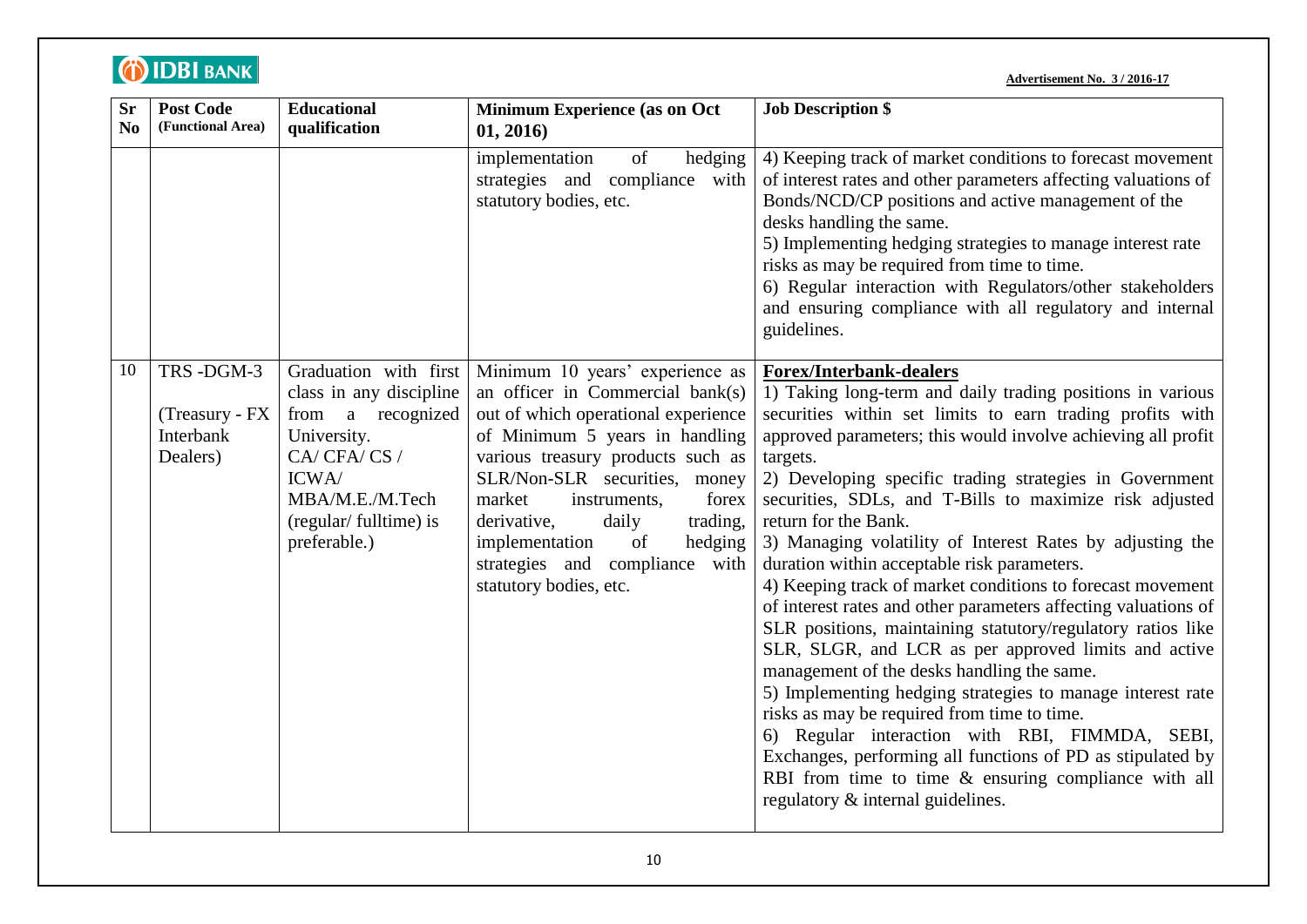|--|

| <b>Sr</b>      | <b>Post Code</b>                                            | <b>Educational</b>                                                                                                                   | <b>Minimum Experience (as on Oct</b>                                                                                                                                                                                                                                                                                                                           | <b>Job Description \$</b>                                                                                                                                                                                                                                                                                                                                                                                                                                                                                                                                                                                                                                                                                                                                                                                                                                                                                                                                                                                                                                                                                                                                                                                                                                                                                                                                                                                       |
|----------------|-------------------------------------------------------------|--------------------------------------------------------------------------------------------------------------------------------------|----------------------------------------------------------------------------------------------------------------------------------------------------------------------------------------------------------------------------------------------------------------------------------------------------------------------------------------------------------------|-----------------------------------------------------------------------------------------------------------------------------------------------------------------------------------------------------------------------------------------------------------------------------------------------------------------------------------------------------------------------------------------------------------------------------------------------------------------------------------------------------------------------------------------------------------------------------------------------------------------------------------------------------------------------------------------------------------------------------------------------------------------------------------------------------------------------------------------------------------------------------------------------------------------------------------------------------------------------------------------------------------------------------------------------------------------------------------------------------------------------------------------------------------------------------------------------------------------------------------------------------------------------------------------------------------------------------------------------------------------------------------------------------------------|
| N <sub>0</sub> | (Functional Area)                                           | qualification                                                                                                                        | 01, 2016)                                                                                                                                                                                                                                                                                                                                                      |                                                                                                                                                                                                                                                                                                                                                                                                                                                                                                                                                                                                                                                                                                                                                                                                                                                                                                                                                                                                                                                                                                                                                                                                                                                                                                                                                                                                                 |
| 11             | ECO-DGM-1<br>Economist<br>(Chief<br>Economist/<br>Research) | <b>Economics Graduate</b><br>with first class from a<br>recognized University<br>& Post Graduation in<br>Economics/MBA<br>(Finance). | Minimum 10 years' experience as<br>an officer in Commercial bank(s)<br>out of which operational experience<br>of Minimum 5 years in developing,<br>forecasting<br>models<br>for<br>key<br>indicators such as inflation, GDP,<br>interest rates, liquidity position, FX<br>rates, commodity prices, preparing<br>research reports for bank and<br>clients, etc. | 1) Keeping track of all important domestic/international<br>developments, key events like budget, RBI monetary policy,<br>US Fed policy, etc. to assess their probable impacts on<br>Indian economy, banking sector, financial markets, as well<br>as investments and other portfolios of the bank.<br>2) Developing models for forecasting key indicators<br>including inflation rate, GDP growth rate, trade flows,<br>interest rates, liquidity position, FX rates, equity prices,<br>commodity prices, etc. Using these models to predict<br>market movements and developing house view on key<br>market factors.<br>3) Preparing and submitting internal reports containing<br>summary of important developments, forecasts, and their<br>possible impact on the Bank to top management of the Bank<br>at regular intervals.<br>4) Preparing brief research reports for circulation to<br>important clients of the Bank on daily basis and carrying out<br>research on specific topics e.g. sectoral analysis, etc. from<br>time to time.<br>5) Have regular interaction with treasury dealers and<br>provide them inputs about important market developments<br>and in-house forecasts to enable them to take positions in<br>various asset classes.<br>6) Assist dealers in carrying out detailed analysis of various<br>trading strategies for different desks and in implementing<br>these strategies. |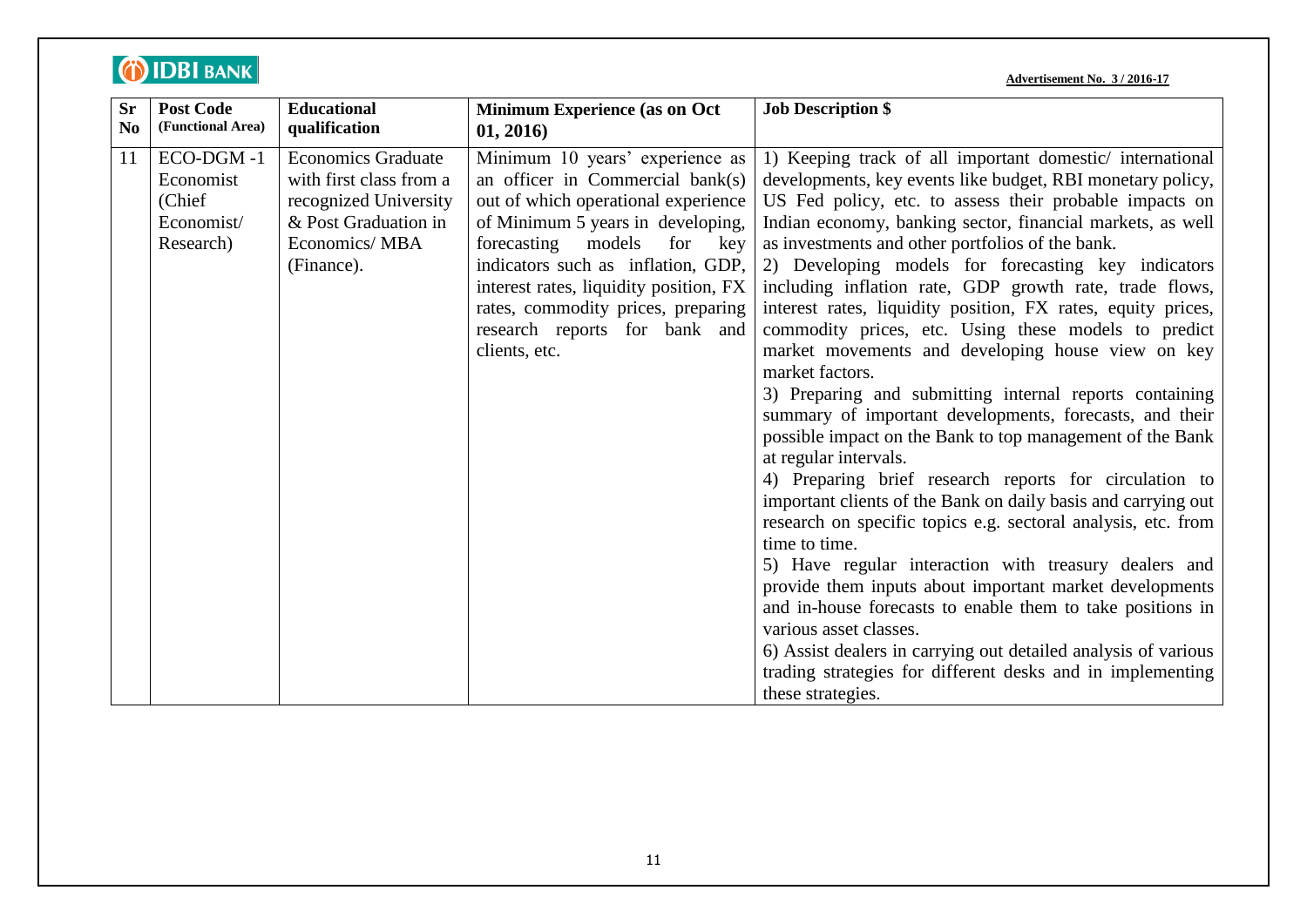| <b>Advertisement No. 3/2016-17</b> |  |
|------------------------------------|--|
|                                    |  |

| <b>Sr</b><br>$\bf No$ | <b>Post Code</b><br>(Functional Area) | <b>Educational</b><br>qualification              | <b>Minimum Experience (as on Oct</b><br>01, 2016)                      | <b>Job Description \$</b>                                            |
|-----------------------|---------------------------------------|--------------------------------------------------|------------------------------------------------------------------------|----------------------------------------------------------------------|
| 12                    | RK-AGM-1                              | Same as indicated in<br>Sr. No. 6 (i.e. for post | Minimum 8 years experience as an<br>officer in Commercial bank(s) out  | Same as indicated in Sr. No. 6 (i.e. for post code RK-<br>$DGM-1)$   |
|                       | $(Mid$ Office $-$                     | code RK-DGM-1)                                   | of which operational experience of                                     |                                                                      |
|                       | Market Risk)                          |                                                  | minimum 3 years in treasury mid                                        |                                                                      |
|                       |                                       |                                                  | office, monitoring and reporting of                                    |                                                                      |
|                       |                                       |                                                  | country, counterparty exposure and                                     |                                                                      |
|                       |                                       |                                                  | counterparty limits, etc.                                              |                                                                      |
| 13                    | TRS-AGM-1<br>(Treasury -              | Graduation with first<br>class in any discipline | Minimum 8 years' experience as an<br>officer in Commercial Bank(s) out | Same as indicated in Sr. No. 8 (i.e. for post code TRS-<br>$DGM-1)$  |
|                       | Institutional                         | from a recognized                                | of which operational experience of                                     |                                                                      |
|                       | Sales)                                | University.                                      | minimum 3 years in handling the                                        |                                                                      |
|                       |                                       | CA/CFA/CS/                                       | various treasury products such as                                      |                                                                      |
| 14                    | TRS-AGM-2                             | ICWA/                                            | SLR/Non-SLR securities, money                                          | Same as indicated in Sr. No. 9 (i.e. for post code TRS-              |
|                       | (Treasury -                           | MBA/M.E./M.Tech                                  | market<br>forex<br>instruments,                                        | $DGM-2)$                                                             |
|                       | <b>SLR/PD</b>                         | (regular/fulltime) are                           | derivative,<br>daily<br>trading,                                       |                                                                      |
|                       | dealers)                              | preferable.                                      | implementation<br>of<br>hedging                                        |                                                                      |
|                       |                                       |                                                  | strategies and compliance with                                         |                                                                      |
| 15                    | TRS-AGM-3                             |                                                  | statutory bodies, etc                                                  | Same as indicated in Sr. No. 10 (i.e. for post code TRS-<br>$DGM-3)$ |
|                       | (Treasury - FX                        |                                                  |                                                                        |                                                                      |
|                       | Interbank                             |                                                  |                                                                        |                                                                      |
|                       | Dealers)                              |                                                  |                                                                        |                                                                      |
|                       |                                       |                                                  |                                                                        |                                                                      |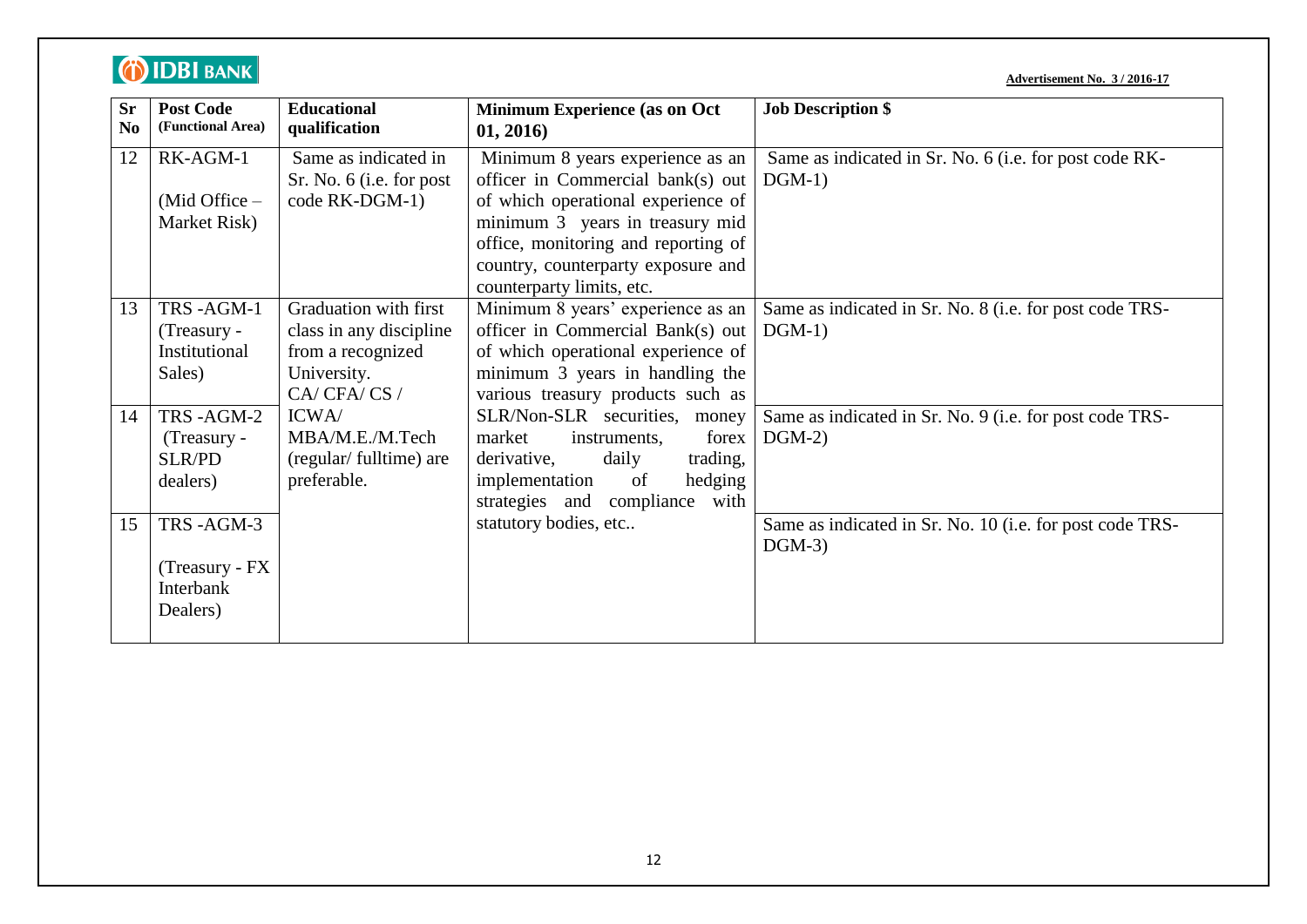|                             | <b>O IDBI BANK</b>                                          |                                                                                                                                                                         |                                                                                                                                                                                                                                                                                                                                                                                               | <b>Advertisement No. 3 / 2016-17</b>                                                                                                                                                                                                                                                                                                                                                                                                                                                                                                                                                                                                                                                                                                                                                                                                                                                                                      |
|-----------------------------|-------------------------------------------------------------|-------------------------------------------------------------------------------------------------------------------------------------------------------------------------|-----------------------------------------------------------------------------------------------------------------------------------------------------------------------------------------------------------------------------------------------------------------------------------------------------------------------------------------------------------------------------------------------|---------------------------------------------------------------------------------------------------------------------------------------------------------------------------------------------------------------------------------------------------------------------------------------------------------------------------------------------------------------------------------------------------------------------------------------------------------------------------------------------------------------------------------------------------------------------------------------------------------------------------------------------------------------------------------------------------------------------------------------------------------------------------------------------------------------------------------------------------------------------------------------------------------------------------|
| <b>Sr</b><br>N <sub>0</sub> | <b>Post Code</b><br>(Functional Area)                       | <b>Educational</b><br>qualification                                                                                                                                     | Minimum Experience (as on Oct<br>01, 2016)                                                                                                                                                                                                                                                                                                                                                    | <b>Job Description \$</b>                                                                                                                                                                                                                                                                                                                                                                                                                                                                                                                                                                                                                                                                                                                                                                                                                                                                                                 |
| 16                          | TRS-AGM-4<br>(Treasury -<br>Corporate<br>Bond dealer)       | Graduation with first<br>class in any discipline<br>from a recognized<br>University.<br>CA/CFA/CS/<br>ICWA/<br>MBA/M.E./M.Tech<br>(regular/fulltime) are<br>preferable. | Minimum 8 years' experience as an<br>officer in Commercial Bank(s) out<br>of which operational experience of<br>minimum 3 years in handling the<br>various treasury products such as<br>SLR/Non-SLR securities, money<br>market<br>instruments,<br>forex<br>trading,<br>derivative,<br>daily<br>hedging<br>implementation<br>of<br>compliance with<br>strategies and<br>statutory bodies, etc | <b>Corporate-Bond-Dealers</b><br>1) Taking long-term and daily trading positions in various<br>securities within set limits to earn trading profits within<br>approved parameters; this would involve achieving all profit<br>targets.<br>2) Developing specific trading strategies to maximize risk<br>adjusted return for the Bank.<br>3) Managing volatility of Interest Rates by adjusting the<br>duration within acceptable risk parameters.<br>4) Keeping track of market conditions to forecast movement<br>of interest rates and other parameters affecting valuations of<br>Bonds/NCD/CP positions and active management of the<br>desks handling the same.<br>5) Implementing hedging strategies to manage interest rate<br>risks as may be required from time to time.<br>6) Regular interaction with Regulators/other stakeholders<br>and ensuring compliance with all regulatory and internal<br>guidelines. |
| 17                          | ECO-AGM-1<br>Economist<br>(Chief<br>Economist/<br>Research) | <b>Economics Graduate</b><br>with first class from a<br>recognized University<br>& Post Graduation in<br>Economics/MBA<br>(Finance).                                    | Minimum 8 years' experience as an<br>officer in Commercial Bank(s) out<br>of which operational experience of<br>minimum 3 years in developing,<br>models<br>for<br>forecasting<br>key<br>indicators such as inflation, GDP,<br>interest rates, liquidity position, FX<br>rates, commodity prices, preparing<br>research reports for bank & clients,<br>etc.                                   | Same as indicated in Sr. No. 11 (i.e. for post code ECO-<br>DGM-1 (Chief Economist/ Research)                                                                                                                                                                                                                                                                                                                                                                                                                                                                                                                                                                                                                                                                                                                                                                                                                             |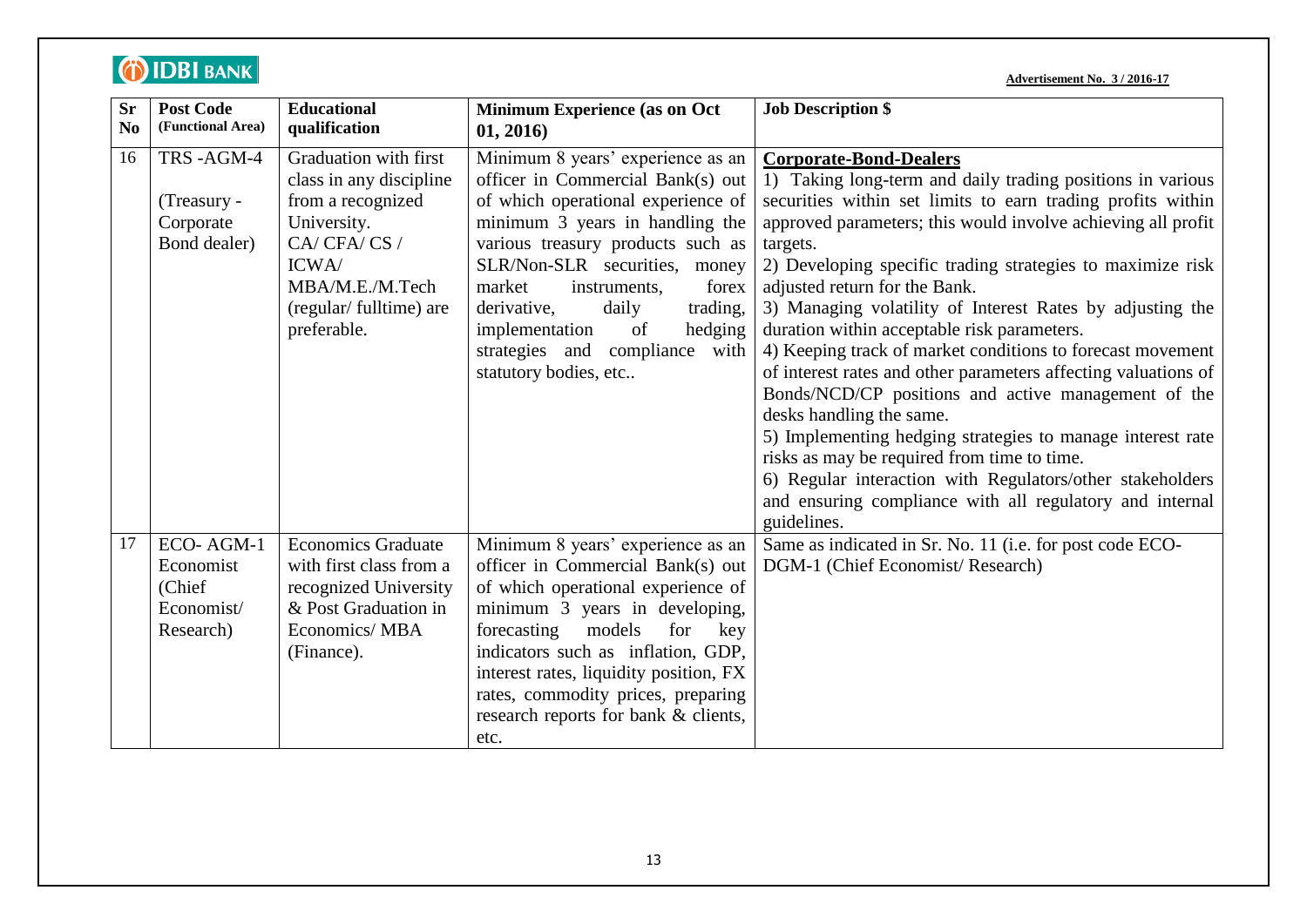|--|

| <b>Sr</b><br>N <sub>0</sub> | <b>Post Code</b><br>(Functional Area) | <b>Educational</b><br>qualification                                                                                                                                                                                                                          | Minimum Experience (as on Oct<br>01, 2016)                                                                                                                                                                                                                                                                                                                                                                                                                                                                  | <b>Job Description \$</b>                                                                                                                                                                                                                                                                                                                                                                                                                                                                                                                                                                                                                                                                                                                                                                                                                                                                                                                                                                                                                                  |
|-----------------------------|---------------------------------------|--------------------------------------------------------------------------------------------------------------------------------------------------------------------------------------------------------------------------------------------------------------|-------------------------------------------------------------------------------------------------------------------------------------------------------------------------------------------------------------------------------------------------------------------------------------------------------------------------------------------------------------------------------------------------------------------------------------------------------------------------------------------------------------|------------------------------------------------------------------------------------------------------------------------------------------------------------------------------------------------------------------------------------------------------------------------------------------------------------------------------------------------------------------------------------------------------------------------------------------------------------------------------------------------------------------------------------------------------------------------------------------------------------------------------------------------------------------------------------------------------------------------------------------------------------------------------------------------------------------------------------------------------------------------------------------------------------------------------------------------------------------------------------------------------------------------------------------------------------|
| 18                          | <b>ECO-AGM</b><br>(Economist)         | <b>Economics Graduate</b><br>with first class from a<br>recognized University<br>& Post Graduation in<br>Economics/MBA<br>(Finance).                                                                                                                         | Minimum 8 years' experience as an<br>Economist<br><b>or</b><br>Analyst<br>with<br>Financial Institutions/ Commercial<br>Banks/ Rating Agencies/ Analytics<br>Firm/ Reputed Brokerage Agencies<br>officer.<br><b>as</b><br>an<br><b>OR</b><br>Minimum 8 years' experience as<br>Researcher in any<br>Economic<br>University or Economic Research<br>of<br>Division<br>Commercial<br>a<br>Bank/Financial<br>Institution/<br>Corporate<br>Organizations<br>like<br>CRISIL, CIBIL, ICRA, etc. as an<br>officer. | 1) Statistical analysis and evaluation of economic and<br>financial indicators at domestic and global level as well as<br>forecasting movement in business/economic indicators.<br>2) Map the business of the Bank with that of peer banks<br>(India and globally) and industry-wide trend and provide<br>relevant inputs.<br>3) Spearheading studies to suggest right mix of business in<br>order to maximize risk-adjusted return in synchronization<br>with industry-based projections and future trends.<br>4) Conducting impact studies on various topical issues that<br>have the potential to affect banks.<br>5) Strategic business planning process for the Bank that will<br>include undertaking studies such as exploring new business<br>avenues, analysing existing products/processes to provide<br>suggestions for improvement and analysing the Bank's<br>database for consumer behaviour, product development,<br>marketing and other Business Intelligence uses.<br>6) Articles, analysis, presentations, etc. for the top<br>management |
| 19                          | IT-AGM<br>(IT&MIS)                    | B.Tech/B.E in<br>Computer<br>Science/I.T./Electronic<br>s & Communications<br>with first class from a<br>recognized University/<br>Institute.<br><b>Oracle Certified</b><br>Professional (OCP)<br>and Master's degree in<br>the above would be<br>preferred. | Minimum 8 years' experience as an<br>officer<br>in<br>Commercial<br>$Bank(s)/FI(s)$ for DBA profile<br>handling and maintaining database<br>as well as application servers,<br>Oracle RAC and production issues<br>analysis and trouble shooting<br>experience in storage and backup<br>technologies, etc.                                                                                                                                                                                                  | 1) Maintaining a robust MIS platform for the Bank,<br>understanding all the system databases with its data fields<br>relating to all the activities carried out by the Bank and<br>suggesting new data fields to fill up the gaps, so as to ensure<br>end to end activities are captured in the database.<br>2) Coordinating with the System Integrator for<br>implementation of Enterprise Data Warehouse solutions and<br>any other data / MIS related projects, proposed by the Bank<br>for automating the process of Data Management / CRM.<br>3) Attending to any new requirements for data / MIS from<br>the various Business Groups in the Bank, including<br>automating the process for such requirement.                                                                                                                                                                                                                                                                                                                                          |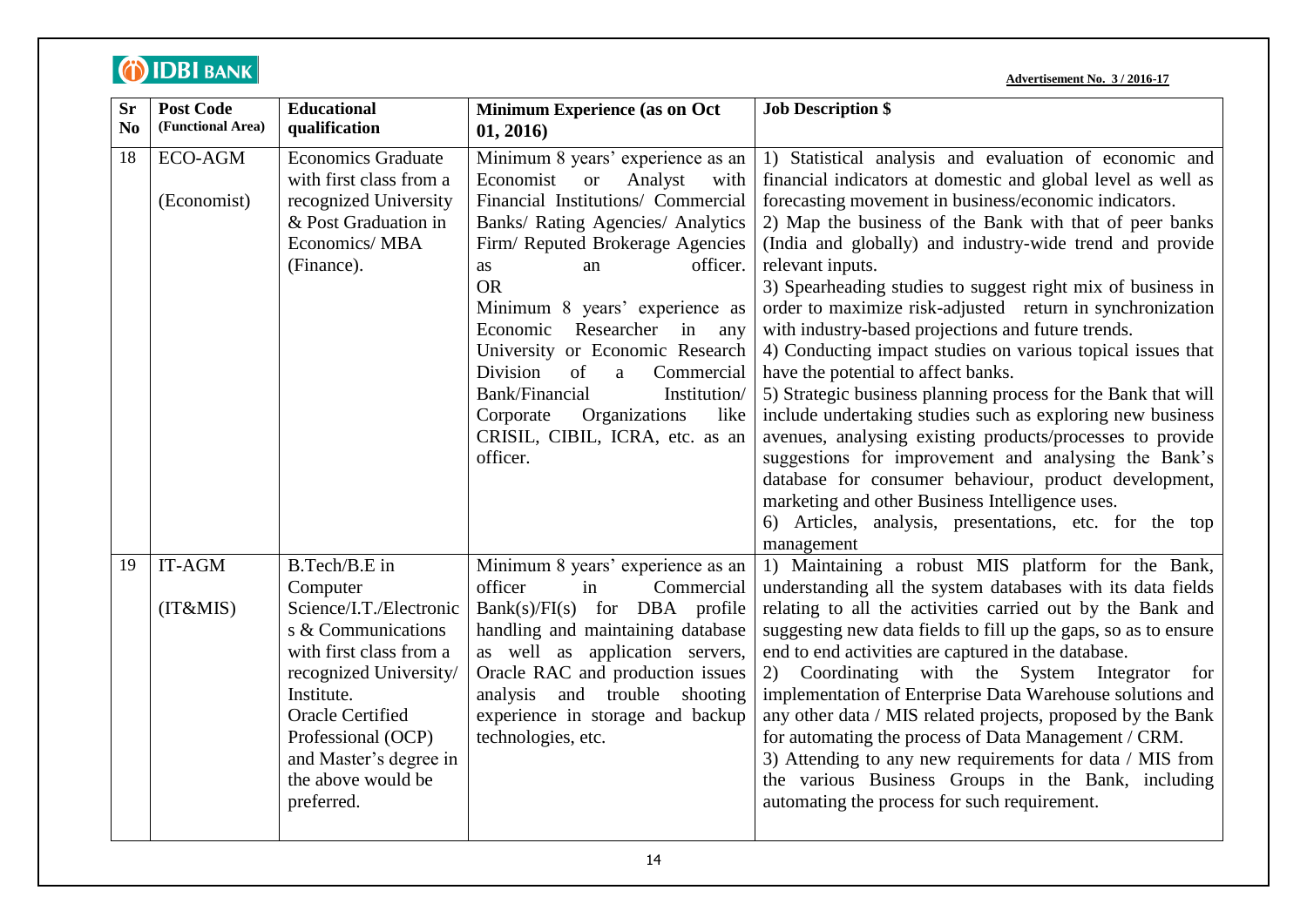| <b>Sr</b> | <b>Post Code</b>                                    | <b>Educational</b>                                                                                                           | Minimum Experience (as on Oct                                                                                                                                                              | <b>Job Description \$</b>                                                                                                                                                                                                                                                                                                                                                                                                                                                                                                                                                                                                                                                                                                                                                                                                                                                                                                                                                                                                                                                                                                                                                                               |
|-----------|-----------------------------------------------------|------------------------------------------------------------------------------------------------------------------------------|--------------------------------------------------------------------------------------------------------------------------------------------------------------------------------------------|---------------------------------------------------------------------------------------------------------------------------------------------------------------------------------------------------------------------------------------------------------------------------------------------------------------------------------------------------------------------------------------------------------------------------------------------------------------------------------------------------------------------------------------------------------------------------------------------------------------------------------------------------------------------------------------------------------------------------------------------------------------------------------------------------------------------------------------------------------------------------------------------------------------------------------------------------------------------------------------------------------------------------------------------------------------------------------------------------------------------------------------------------------------------------------------------------------|
|           |                                                     |                                                                                                                              |                                                                                                                                                                                            |                                                                                                                                                                                                                                                                                                                                                                                                                                                                                                                                                                                                                                                                                                                                                                                                                                                                                                                                                                                                                                                                                                                                                                                                         |
| No<br>20  | (Functional Area)<br><b>COM-AGM</b><br>(Compliance) | qualification<br>Graduate with first<br>class<br>in any discipline from<br>a recognized<br>University.<br>MBA is preferable. | 01, 2016)<br>Minimum 8 years' experience as an<br>officer in Commercial Bank(s)<br>of<br>which Minimum 4 years<br>of<br>experience in handling in Risk &<br>Compliance function of a Bank. | 4) Documenting of the various processes involved in the<br>preparation of various External and Internal data viz.<br>Standard Operating Processes and facilitating their<br>automation in the Bank and Facilitate cleansing of the data<br>in the Core Banking / other systems to ensure proper and<br>reliable Database for the Bank.<br>5) Ensure preparation and timely / accurate submission of<br>prescribed Regulatory Returns for the Bank to various<br>external Regulators, as per the required periodicity.<br>6) Ensure that the various Business Reports / data for Dash<br>Boards etc., as desired by the Bank's Business Groups, are<br>provided / enabled, for submission to Top Management.<br>1) Having expertise in performing banking compliance<br>functions/compliance audit and be responsible to contribute<br>in achieving the Compliance Function targets of the Bank<br>and to contribute in setting up compliance protocol $\&$<br>processes / methodology of compliance assessment,<br>reviews.<br>appropriate technical requirements for<br>2) Develop<br>implementation of compliance plans and contribute in<br>making, updating and implementation of compliance policy |
|           |                                                     |                                                                                                                              |                                                                                                                                                                                            | of the bank. Checklists for compliance requirements of<br>regulatory laws, regulatory strategies & interpret data,<br>perform fair and responsible banking analysis and validate<br>results.                                                                                                                                                                                                                                                                                                                                                                                                                                                                                                                                                                                                                                                                                                                                                                                                                                                                                                                                                                                                            |
|           |                                                     |                                                                                                                              |                                                                                                                                                                                            | 3) Assess compliance risk reviews and provide guidance for<br>risk assessment in various business areas and evaluate<br>effectiveness of internal control system.                                                                                                                                                                                                                                                                                                                                                                                                                                                                                                                                                                                                                                                                                                                                                                                                                                                                                                                                                                                                                                       |
|           |                                                     |                                                                                                                              |                                                                                                                                                                                            | 4) Provide guidance and assist with the oversight in<br>maintenance of responsible banking compliance – policies,<br>procedures, processes, checklists, controls and inputs for<br>training programmes. This would include review of new /                                                                                                                                                                                                                                                                                                                                                                                                                                                                                                                                                                                                                                                                                                                                                                                                                                                                                                                                                              |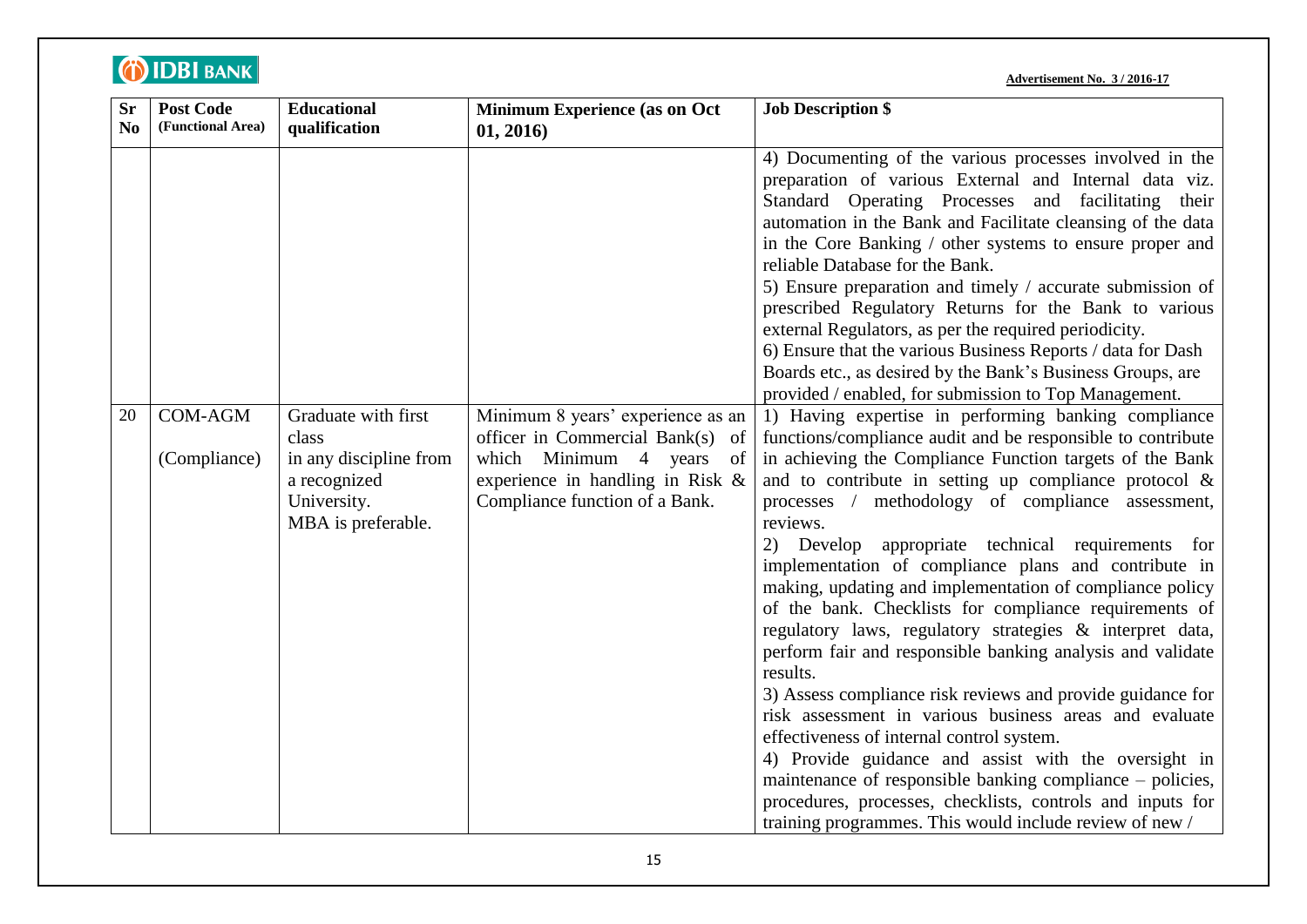| <b>Sr</b> | <b>Post Code</b>                     | <b>Educational</b>                                                                                                                                                                                                           | Minimum Experience (as on Oct                                                                                                                                                                                     | <b>Job Description \$</b>                                                                                                                                                                                                                                                                                                                                                                                                                                                                                                                                                                                                                                                                                                                                                                                                                                                                                                                                                                                                                                                                                                                                                                                                                                                                                                                                                                                                                                                                                                                                                                                                                                                                                                                                                                                                                                                                                                                          |
|-----------|--------------------------------------|------------------------------------------------------------------------------------------------------------------------------------------------------------------------------------------------------------------------------|-------------------------------------------------------------------------------------------------------------------------------------------------------------------------------------------------------------------|----------------------------------------------------------------------------------------------------------------------------------------------------------------------------------------------------------------------------------------------------------------------------------------------------------------------------------------------------------------------------------------------------------------------------------------------------------------------------------------------------------------------------------------------------------------------------------------------------------------------------------------------------------------------------------------------------------------------------------------------------------------------------------------------------------------------------------------------------------------------------------------------------------------------------------------------------------------------------------------------------------------------------------------------------------------------------------------------------------------------------------------------------------------------------------------------------------------------------------------------------------------------------------------------------------------------------------------------------------------------------------------------------------------------------------------------------------------------------------------------------------------------------------------------------------------------------------------------------------------------------------------------------------------------------------------------------------------------------------------------------------------------------------------------------------------------------------------------------------------------------------------------------------------------------------------------------|
| No        | (Functional Area)                    | qualification                                                                                                                                                                                                                | 01, 2016)                                                                                                                                                                                                         |                                                                                                                                                                                                                                                                                                                                                                                                                                                                                                                                                                                                                                                                                                                                                                                                                                                                                                                                                                                                                                                                                                                                                                                                                                                                                                                                                                                                                                                                                                                                                                                                                                                                                                                                                                                                                                                                                                                                                    |
| 21        | FAD-MGR<br>(Finance $&$<br>Accounts) | Graduation with first<br>class in Commerce<br>stream from a<br>recognized University<br>with Accountancy as a<br>subject.<br>Post-Graduation in<br>Commerce /<br>Accountancy,<br>MBA(Finance)/CA/IC<br>WA will be preferred. | Minimum 4 years' experience as an<br>officer in Commercial Bank(s)/<br>$FI(s)$ and experience in preparing<br>financial statements, supervision<br>and control of accounts, financial<br>accounting closing, etc. | modifications of products and processes.<br>5) Contribute in disseminating regulatory guidelines from<br>various Regulatory Authorities like RBI, SEBI, Ministry of<br>Finance and followup for implementation of the same in the<br>bank/overseas branches/subsidiary companies.<br>6) Provide guidance for testing/monitoring/auditing/<br>investigations related to banking compliance; assist in<br>implementation of Automated Compliance Management<br>Solution and train personnel to ensure that they understand<br>their responsibilities in complying with regulations.<br>7) Liaison with Regulator and assist in responding to<br>inquiries/investigation by Regulatory agencies in general<br>and with specific reference to $-$ Regulatory risk assessments<br>1) Accounts Profile: Preparation of monthly/consolidated<br>financials, Risk based supervision data, RBI Returns and<br>assisting in INDAS conversion exercise. Monitoring freeze<br>/unfreeze activities, asset shortage, tracking NPA and<br>controls on Office accounts. Co-ordination with statutory<br>Auditors, RBI inspectors & concurrent auditors.<br>2) Balance sheet Management Profile: Preparation of ALM<br>statements, quarterly segment report,<br><b>RBS</b><br>data,<br>branch/product profitability reports, calculation of Base<br>Rate /MCLR/benchmark rates, ratio analysis, maintenance<br>of FTP system, filing statutory returns and dealing with<br>various audits.<br>3) Taxation Profile: Preparation of income tax returns,<br>service tax returns & filing, compilation of tax audit<br>information, verification & payment of service tax/VAT<br>liability, calculation of provision for tax including deferred<br>tax, assisting in GST implementation, compliance with<br>income computation and disclosure standards, guidance to<br>branches on tax matters and assist in preparation of<br>information called by tax authorities. |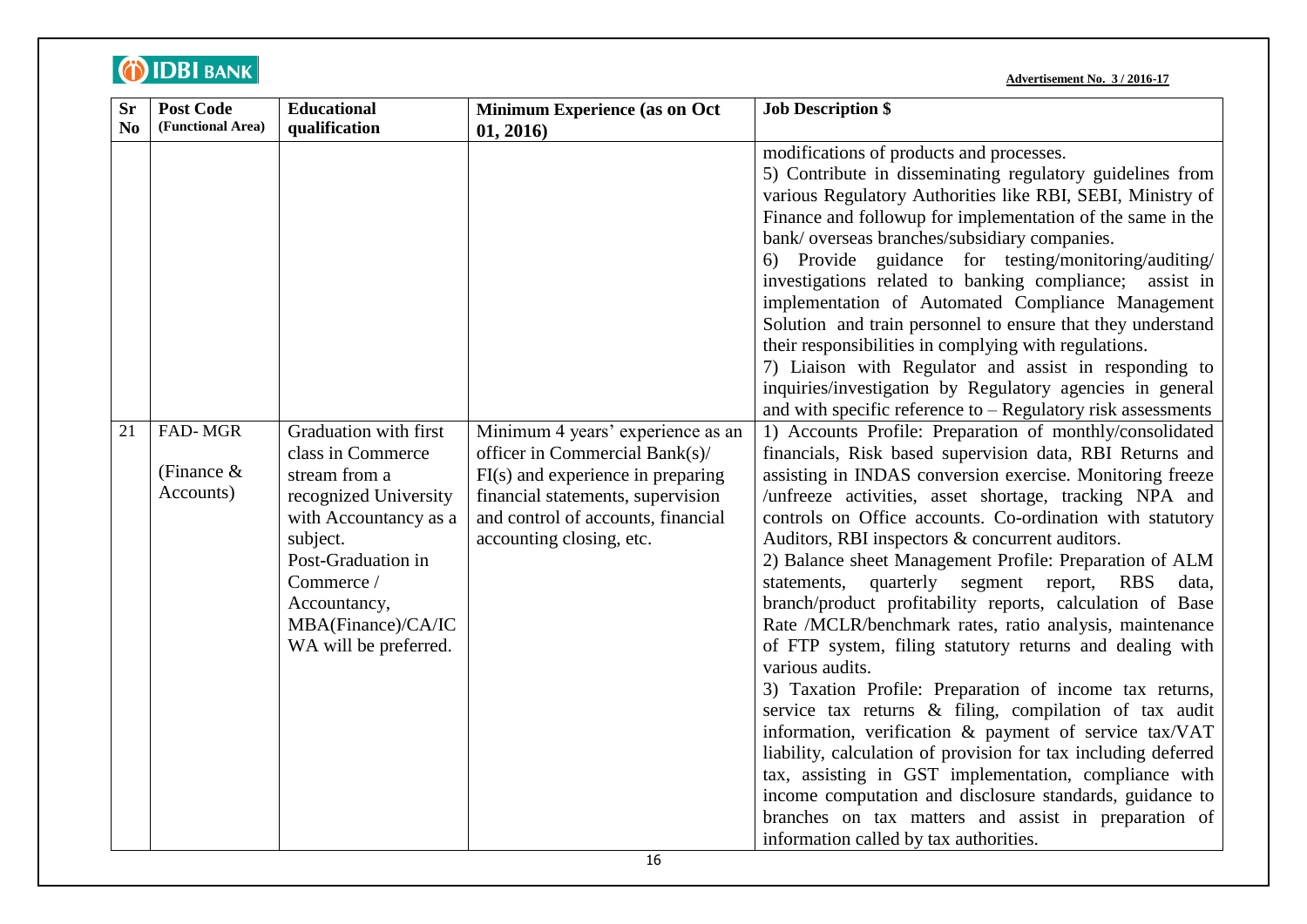| <b>Sr</b>      | <b>Post Code</b>  | <b>Educational</b>                         | Minimum Experience (as on Oct                                             | <b>Job Description \$</b>                                  |
|----------------|-------------------|--------------------------------------------|---------------------------------------------------------------------------|------------------------------------------------------------|
| N <sub>0</sub> | (Functional Area) | qualification                              | 01, 2016)                                                                 |                                                            |
|                |                   |                                            |                                                                           | 4) Budget & Planning Profile: Preparing detailed medium-   |
|                |                   |                                            |                                                                           | term budget based on inputs from verticals, zones and      |
|                |                   |                                            |                                                                           | financial information available, allocation of budget to   |
|                |                   |                                            |                                                                           | verticals/Zones /Branches, review of budget every six      |
|                |                   |                                            |                                                                           | months and variance analysis, handling correspondence      |
|                |                   |                                            |                                                                           | with Ministry of Finance, dealing with RBS data points and |
|                |                   |                                            |                                                                           | planning for raising of capital and related activities.    |
| 22             | RK-MGR-1          | Same as indicated in                       | Minimum 4 years experience as an                                          | Same as indicated in Sr. No. 6 (i.e. for post code RK-     |
|                | (Mid Office -     | Sr. No. 6 (i.e. for post<br>code RK-DGM-1) | officer in Commercial bank(s) in                                          | $DGM-1)$                                                   |
|                | Market Risk)      |                                            | treasury mid office, monitoring and<br>reporting of country, counterparty |                                                            |
|                |                   |                                            | exposure and counterparty limits,                                         |                                                            |
|                |                   |                                            | etc.                                                                      |                                                            |
| 23             | TRS-MGR-1         | Graduation with first                      | Minimum 4 years' experience as an                                         | Same as indicated in Sr. No. 8 (i.e. for post code TRS-    |
|                | (Treasury -       | class in any discipline                    | officer in Commercial Bank(s) in                                          | $DGM-1)$                                                   |
|                | Institutional     | from a recognized                          | handling the various treasury                                             |                                                            |
|                | Sales)            | University.                                | products such as SLR/Non-SLR                                              |                                                            |
| 24             | TRS-MGR-2         | CA/CFA/CS/                                 | securities,<br>market<br>money                                            | Same as indicated in Sr. No. 9 (i.e. for post code TRS-    |
|                | (Treasury -       | ICWA/                                      | instruments, forex derivative, daily                                      | $DGM-2)$                                                   |
|                | <b>SLR/PD</b>     | MBA/M.E./M.Tech                            | trading, implementation of hedging                                        |                                                            |
|                | dealers)          | (regular/fulltime) are                     | strategies and compliance with                                            |                                                            |
|                |                   | preferable.                                | statutory bodies, etc                                                     |                                                            |
| 25             | TRS-MGR-3         |                                            |                                                                           | Same as indicated in Sr. No. 10 (i.e. for post code TRS-   |
|                | (Treasury -FX     |                                            |                                                                           | $DGM-3)$                                                   |
|                | Interbank         |                                            |                                                                           |                                                            |
|                | Dealers)          |                                            |                                                                           |                                                            |
| 26             | TRS-MGR-4         |                                            |                                                                           | Same as indicated in Sr. No. 16 (i.e. for post code TRS-   |
|                | (Treasury -       |                                            |                                                                           | $AGM-4)$                                                   |
|                | Corporate         |                                            |                                                                           |                                                            |
|                | Bond dealers)     |                                            |                                                                           |                                                            |
|                |                   |                                            |                                                                           |                                                            |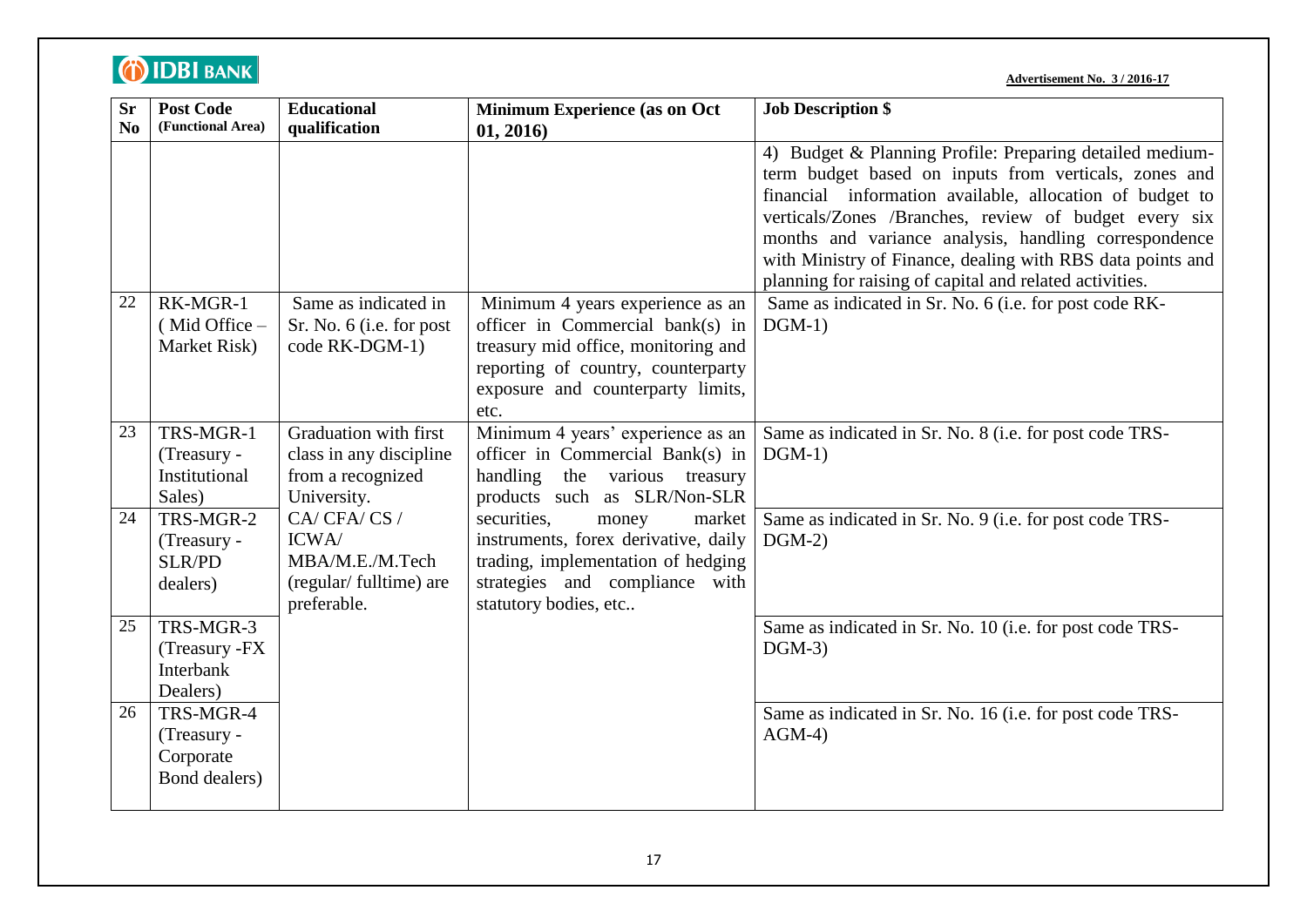|                             | <b>DIDBI BANK</b><br><b>Advertisement No. 3 / 2016-17</b>   |                                                                                                                                                                                                      |                                                                                                                                                                                                                                                                                                                                                                                                                                                        |                                                                      |  |
|-----------------------------|-------------------------------------------------------------|------------------------------------------------------------------------------------------------------------------------------------------------------------------------------------------------------|--------------------------------------------------------------------------------------------------------------------------------------------------------------------------------------------------------------------------------------------------------------------------------------------------------------------------------------------------------------------------------------------------------------------------------------------------------|----------------------------------------------------------------------|--|
| <b>Sr</b><br>N <sub>0</sub> | <b>Post Code</b><br>(Functional Area)                       | <b>Educational</b><br>qualification                                                                                                                                                                  | Minimum Experience (as on Oct<br>01, 2016)                                                                                                                                                                                                                                                                                                                                                                                                             | <b>Job Description \$</b>                                            |  |
| 27                          | ECO-MGR-1<br>Economist<br>(Chief<br>Economist/<br>Research) | Economics<br>Graduate<br>with first class from a<br>recognized University<br>& Post Graduation in<br>Economics/<br><b>MBA</b><br>from<br>(Finance)<br>a<br>recognized university.                    | Minimum 4 years' experience as an<br>officer in Commercial bank(s) in<br>developing, forecasting models for<br>key indicators such as<br>inflation,<br>GDP, interest rates,<br>liquidity<br>position, FX rates, commodity<br>prices, preparing research reports<br>for bank and clients, etc.                                                                                                                                                          | Same as indicated in Sr. No. 11 (i.e. for post code ECO-<br>$DGM-1)$ |  |
| 28                          | <b>ECO-MGR</b><br>(Economist)                               |                                                                                                                                                                                                      | Minimum 4 years' experience as an<br>Economist<br>Analyst<br><b>or</b><br>with<br>Commercial Bank(s)/ $FI(s)$ Rating<br>Agencies/ Analytics Firm/ Reputed<br>Brokerage Agencies as an officer.<br><b>OR</b><br>Minimum 4 years' experience as<br>Researcher in any<br>Economic<br>University or Economic Research<br>Division<br>of<br>Commercial<br>a<br>Bank(s)/FI(s)/<br>Corporate<br>Organizations like CRISIL, CIBIL,<br>ICRA, etc as an officer. | Same as indicated in Sr. No. 18 (i.e. for post code ECO-<br>$AGM$ )  |  |
| 29                          | $IT-MGR$<br>(IT&MIS)                                        | First class graduate in<br>B.Tech/B.E in<br>Computer<br>Science/I.T./Electronic<br>s & Communications<br>from a recognized<br>University/Institute.<br><b>Oracle Certified</b><br>Professional (OCP) | Minimum 4 years' experience as an<br>officer<br>in<br>Commercial<br>$Bank(s)/FI(s)$ for DBA profile<br>handling and maintaining database<br>as well as application servers,<br>Oracle RAC and production issues<br>analysis and trouble<br>shooting<br>experience in storage and backup<br>technologies.                                                                                                                                               | Same as indicated in Sr. No. 19 (i.e. for post code IT-AGM)          |  |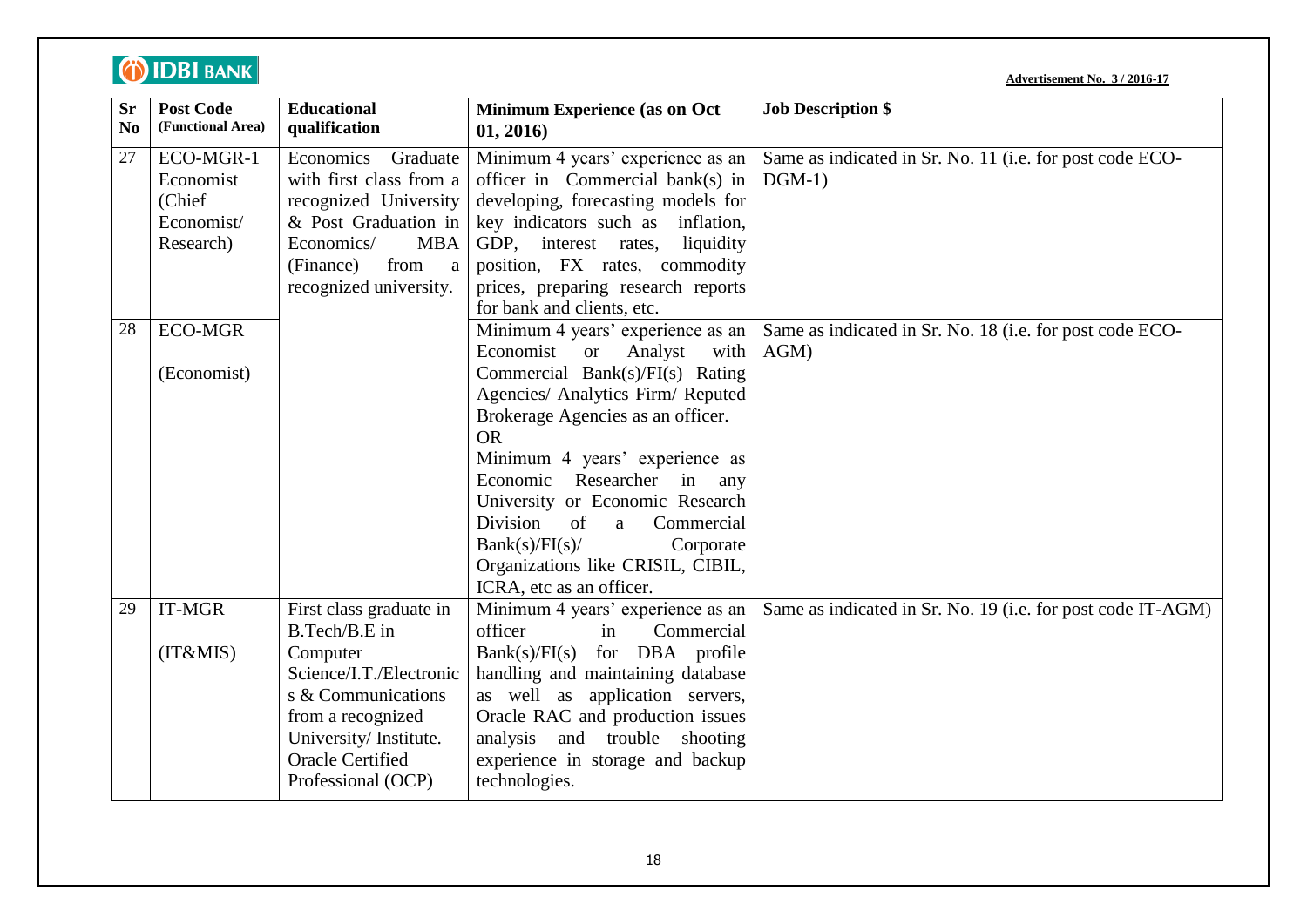| <b>Sr</b><br>No | <b>Post Code</b><br>(Functional Area)                             | <b>Educational</b><br>qualification                                                                                                                                                                         | <b>Minimum Experience (as on Oct</b><br>01, 2016)                                                                                                                                                                                | <b>Job Description \$</b>                                                                                                                                                                                                                                                                                                                                                                                                                                                                                                                                                                                                                                                                                                                                                                                                                                                                                                                                                                                                                                                      |
|-----------------|-------------------------------------------------------------------|-------------------------------------------------------------------------------------------------------------------------------------------------------------------------------------------------------------|----------------------------------------------------------------------------------------------------------------------------------------------------------------------------------------------------------------------------------|--------------------------------------------------------------------------------------------------------------------------------------------------------------------------------------------------------------------------------------------------------------------------------------------------------------------------------------------------------------------------------------------------------------------------------------------------------------------------------------------------------------------------------------------------------------------------------------------------------------------------------------------------------------------------------------------------------------------------------------------------------------------------------------------------------------------------------------------------------------------------------------------------------------------------------------------------------------------------------------------------------------------------------------------------------------------------------|
|                 |                                                                   | and Master's degree in<br>the above would be<br>preferred.                                                                                                                                                  |                                                                                                                                                                                                                                  |                                                                                                                                                                                                                                                                                                                                                                                                                                                                                                                                                                                                                                                                                                                                                                                                                                                                                                                                                                                                                                                                                |
| 30              | <b>FIMD-MGR</b><br>(Facility and<br>Infrastructure<br>Management) | First class graduate in<br>B.Tech/B.E in Civil/<br><b>Electrical Engineering</b><br>from a recognized<br>University/Institute.<br>Preferable: Master's<br>degree in Civil/<br><b>Electrical Engineering</b> | Minimum 4 years of experience as<br>an officer handling Civil/Electrical/<br>Engineering activities; tendering<br>process, maintenance of office<br>building/ staff quarters & work<br>related to setting up of new<br>branches. | 1) Handling matters pertaining to identifying, developing,<br>furnishing, shifting of suitable premises for banks<br>new/existing branch offices & residential premises,<br>maintenance of office and residential premises of the Bank.<br>2) Preparation of layout, detailed working drawings,<br>specification and estimation of bill of quantities. Processing<br>of<br>bills.<br>contractor<br>3) Preparation of tender, inviting offers, technical and<br>financial scrutiny and evaluation of offers and award of<br>work, technical evaluation and scrutiny of proposals<br>received, co-ordination with contractors, providing<br>necessary clarifications, liasioning with the Govt. Agencies,<br>Architects, Consultants, Societies, etc. and overall<br>supervision of work ensuring quality and workmanship.<br>4) Payment of property tax, other statutory dues, insurance,<br>electricity/ telephone charges; correspondence with various<br>offices; providing guidance to maintenance related works<br>and handling administrative related work Infrastructure |
|                 |                                                                   |                                                                                                                                                                                                             |                                                                                                                                                                                                                                  | <b>Management Department</b>                                                                                                                                                                                                                                                                                                                                                                                                                                                                                                                                                                                                                                                                                                                                                                                                                                                                                                                                                                                                                                                   |
| 31              | <b>LG-MGR</b>                                                     | <b>First Class Graduation</b><br>in Law from any                                                                                                                                                            | Minimum 4 years'<br>experience<br>standing as advocate or in a                                                                                                                                                                   | Examining legal issues referred by various departments of<br>the Bank and opining thereon, drafting and vetting of loan                                                                                                                                                                                                                                                                                                                                                                                                                                                                                                                                                                                                                                                                                                                                                                                                                                                                                                                                                        |
|                 | (Legal)                                                           | recognized University/<br>Institution.<br>Preferable: Master's<br>degree in Law                                                                                                                             | responsible position as officer in<br>Legal<br>Department of<br>the<br>a<br>Commercial<br>Bank(s)/FI(s)<br><b>or</b><br>combined experience in the above<br>positions. The candidate should<br>knowledge of Banking,<br>have     | & security documents & debt restructuring documents,<br>investigation of title in respect of immovable properties<br>mortgaged to the Bank, examining title reports prepared by<br>the advocates and commenting on acceptability of title,<br>handling issues pertaining to employee relations / industrial<br>relations, handling cases before courts / tribunals / forums                                                                                                                                                                                                                                                                                                                                                                                                                                                                                                                                                                                                                                                                                                    |
|                 |                                                                   |                                                                                                                                                                                                             | Company, Industrial, Labour Laws,<br>etc                                                                                                                                                                                         | filed by or against the Bank including briefing advocate /<br>senior advocate, attending court hearing, drafting & settling                                                                                                                                                                                                                                                                                                                                                                                                                                                                                                                                                                                                                                                                                                                                                                                                                                                                                                                                                    |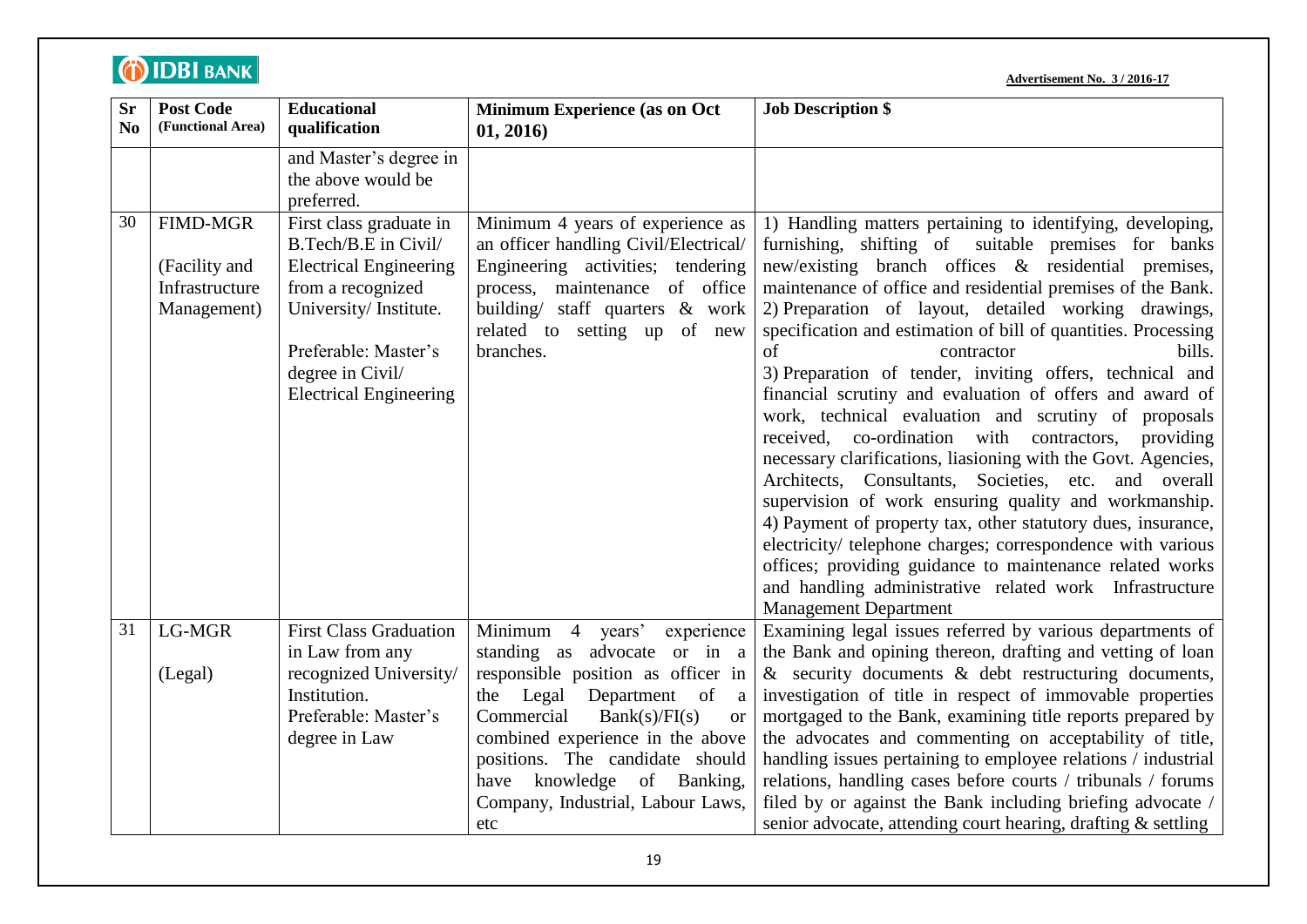| <b>Sr</b><br>N <sub>0</sub> | <b>Post Code</b><br>(Functional Area) | <b>Educational</b><br>qualification                                                                                                                                                            | <b>Minimum Experience (as on Oct</b> )<br>01, 2016)                                                                                                                                                                      | <b>Job Description \$</b>                                                                                                                                                                                                                                                                                                                                                            |
|-----------------------------|---------------------------------------|------------------------------------------------------------------------------------------------------------------------------------------------------------------------------------------------|--------------------------------------------------------------------------------------------------------------------------------------------------------------------------------------------------------------------------|--------------------------------------------------------------------------------------------------------------------------------------------------------------------------------------------------------------------------------------------------------------------------------------------------------------------------------------------------------------------------------------|
|                             |                                       |                                                                                                                                                                                                |                                                                                                                                                                                                                          | pleadings, and generally to advise the Bank on all corporate<br>and banking issues.                                                                                                                                                                                                                                                                                                  |
| 32                          | <b>RJ-MGR</b><br>(Rajbhasha)          | <b>First Class Graduation</b><br>in Hindi from a<br>recognized University<br>with English as a<br>subject.<br>Preferable: Post-<br>graduation degree in<br>Hindi with English as<br>a subject. | Minimum 4 years' experience as an<br>Commercial<br>officer<br>of a<br>in<br>bank(s)/FI(s)<br>handling<br>and<br>promoting official language policy<br>bank, correspondence with<br>οf<br>ministries and committees, etc. | 1) Assisting in implementation of Official Language Policy in<br>Bank.<br>the<br>2) Handling correspondence with Ministries, Committees etc.<br>3) Handling matters relating to translation of reports, circulars,<br>letters, documents, training material etc. 4) Arranging Hindi<br>Workshops and training the employees on Unicode.<br>5) Publication of Bank's In-house Journal |

**\$ The Bank may also assign such other related jobs/assignments as may be decided from time to time.**

**Notes**:

**O IDBI BANK** 

- (i) Proficiency in computers is essential.
- (ii) The candidate should possess excellent inter-personal and liaisoning skills, excellent and unblemished track record and good legal understanding & drafting skills.
- (iii) The Bank reserves the right to raise or modify the eligibility criteria pertaining to educational qualification and/or work experience. Depending upon the requirement, Bank reserves the right to cancel or restrict or curtail or enlarge any or all of the provisions of the recruitment process, if need so arises, without any further notice and without assigning any reason there for.
- (iv) Degrees obtained from the recognized Universities or Institutes recognized by the Government of India only will be considered.
- (v) **Experience through an outsourcing vendor, service provider, KPO/BPO or IT support services provider for any of the entities listed for the posts of Deputy General Manager, Assistant General Manager and Manager will not be considered.**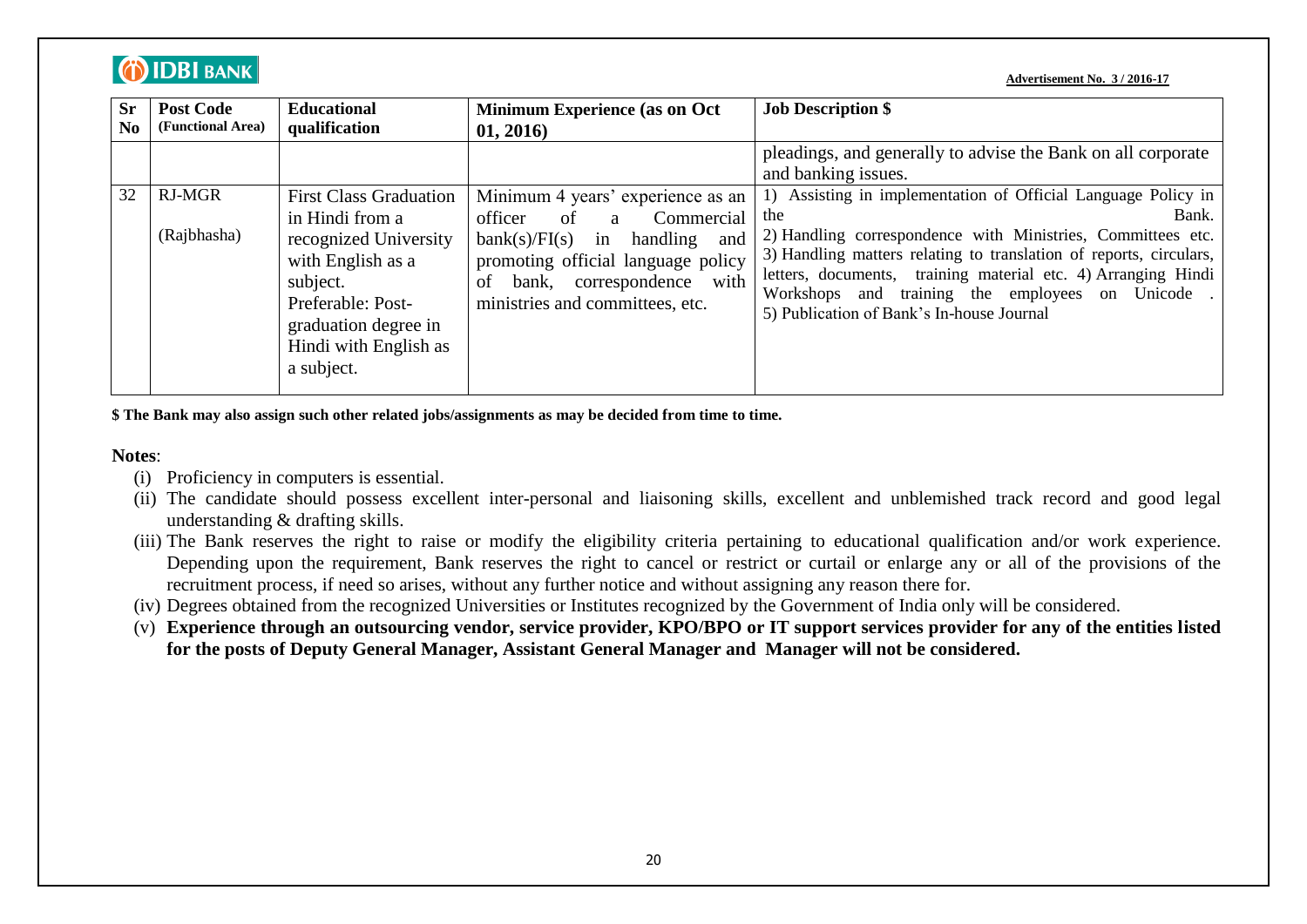### 3.03 **Age (as on October 01, 2016):**

(i) The minimum and maximum age is as under:

|                  | Age as on October 01, 2016 |                  |  |
|------------------|----------------------------|------------------|--|
| Grade            | <b>Minimum</b>             | <b>Maximum</b> * |  |
| DGM, Grade D     | 35 years                   | 40 years         |  |
| AGM, Grade C     | 30 years                   | 36 years         |  |
| Manager, Grade B | 28 years                   | 32 years         |  |

**\*** *Maximum age limit for DGM-Taxation, DGM-Agri & DGM-Legal Faculty is 45 years*

### (ii) Relaxation in Upper age limit

| S.N          | Category                                                                                                                                                                                                                                                                                                                                                                                                                                                                                                                                                                  | <b>Age Relaxation</b> |
|--------------|---------------------------------------------------------------------------------------------------------------------------------------------------------------------------------------------------------------------------------------------------------------------------------------------------------------------------------------------------------------------------------------------------------------------------------------------------------------------------------------------------------------------------------------------------------------------------|-----------------------|
| a            | Scheduled Caste/Scheduled Tribe                                                                                                                                                                                                                                                                                                                                                                                                                                                                                                                                           | 5 years               |
| b.           | Other Backward Classes (Non-Creamy Layer)                                                                                                                                                                                                                                                                                                                                                                                                                                                                                                                                 | 3 years               |
| $\mathbf{c}$ | <b>Persons With Disabilities</b>                                                                                                                                                                                                                                                                                                                                                                                                                                                                                                                                          | 10 years              |
| d            | Commissioned Officers<br>5 years<br>including<br>Ex-Servicemen,<br>Emergency<br>Commissioned Officers (ECOs)/ Short Service Commissioned Officers<br>(SSCOs) who have rendered at least 5 years military service and have been<br>released on completion of assignment (including those whose assignment is<br>due to be completed within one year from the last date of receipt of<br>application) otherwise than by way of dismissal or discharge on account of<br>misconduct or inefficiency or physical disability attributable to military<br>service or invalidment |                       |
| e            | Persons ordinarily domiciled in the State of Jammu & Kashmir during the<br>period 01.01.1980 to 31.12.1989                                                                                                                                                                                                                                                                                                                                                                                                                                                                | 5 years               |
|              | Persons affected by 1984 riots                                                                                                                                                                                                                                                                                                                                                                                                                                                                                                                                            | 5 years               |

#### **Note:**

- a) The relaxation in upper age limit to SC/ST/OBC candidates is allowed on cumulative basis with only one of the remaining categories for which age relaxation is permitted as mentioned above in Point No. 3.03(ii) c to f.
- b) The maximum age limit specified is applicable to General Category candidates
- c) Candidates seeking age relaxation will be required to submit necessary certificate(s) in original / copies at the time of Interview and at any subsequent stage of the recruitment process.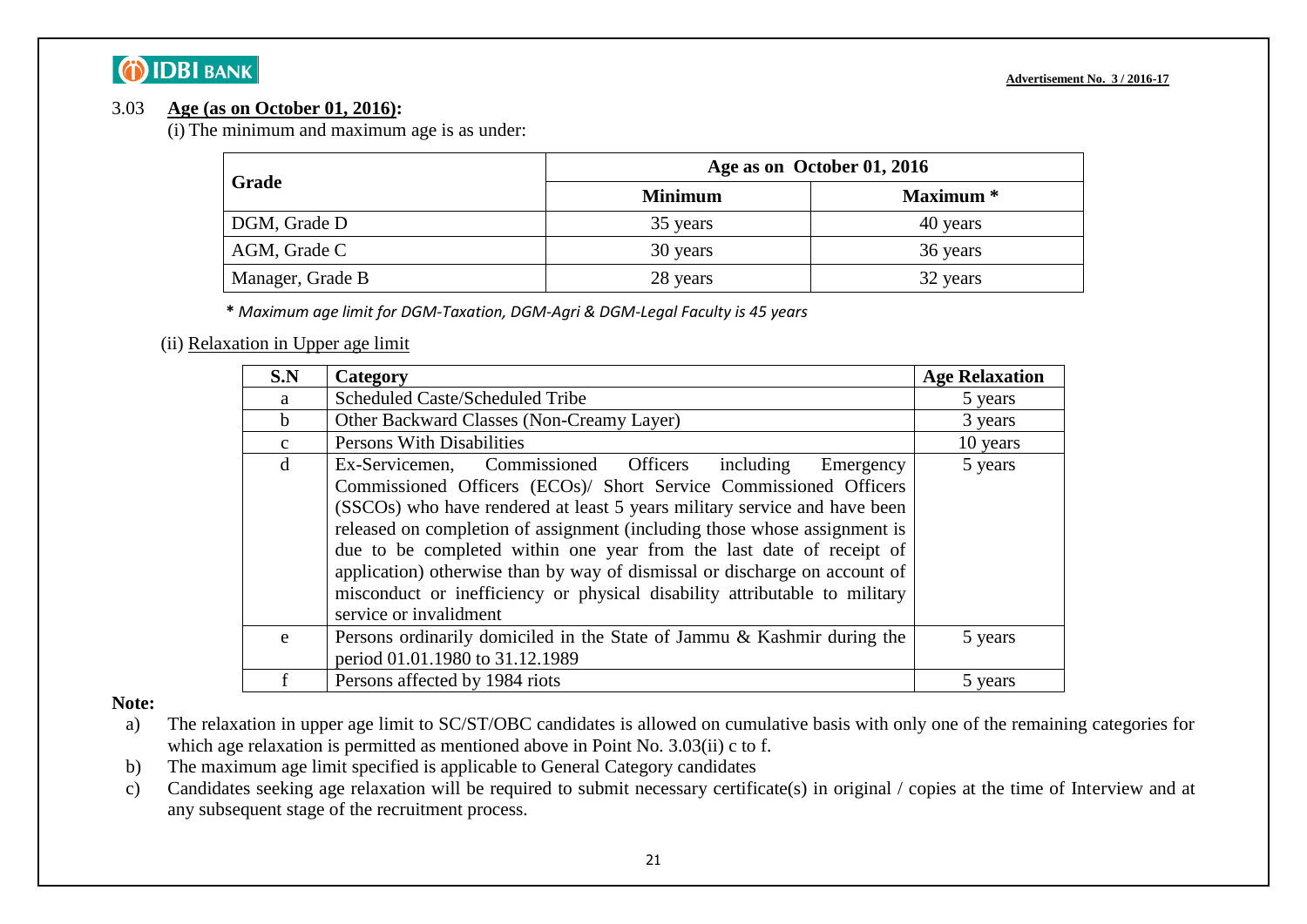#### **Advertisement No. 3 / 2016-17**

d) In case of an Ex-serviceman who has once joined in a Government job on the civil side after availing the benefits given to him as an Exservicemen for his re-employment, his Ex-serviceman status for the purpose of reemployment in Government ceases.

#### 4. **Reservations**:

- 4.01 Reservations for SC/ST/OBC candidates would be extended as per rules / guidelines of Government of India. Applicable reservation percentage is 15%, 7.5% & 27% for SC, ST & OBC respectively.
- 4.02 Reservation for Physically Handicapped (PH) or Person with disabilities (PWD) @ 3% of the identified posts would also be extended. The PWD candidates should possess a latest certificate to the effect with Sub-category of disability i.e. Visually Handicapped & Orthopaedically Handicapped issued by the Medical Board/countersigned by the Medical Superintendent / Chief Medical Officer / Head of Hospital of Government appointed by Central/State Government. Reservations for PWD (horizontal reservations) will be adjusted against the number of incumbent in the relevant reservation roster.
- 4.03 Relaxations/Concessions would be extended to SC/ST/OBC/PWD candidates as per the Government of India guidelines.
- 4.04 Competent Authority for the issue of the certificate to SC/ ST/ OBC/ Persons With Disabilities (PWD) is as under (as notified by Government of India from time to time):
	- i) For Scheduled Castes/ Scheduled Tribes/ Other Backward Classes: (i)District Magistrate/ Additional District Magistrate/ Collector/ Deputy Commissioner/ Additional Deputy Commissioner/ Deputy Collector/ First Class Stipendiary Magistrate/ City Magistrate/ Sub-Divisional Magistrate (not below the rank of First Class Stipendiary Magistrate)/ Taluk Magistrate/ Executive Magistrate/ Extra Assistant Commissioner (ii) Chief Presidency Magistrate/ Additional Chief Presidency Magistrate/ Presidency Magistrate (iii) Revenue Officer not below the rank of Tehsildar (iv) Sub-divisional officer of the Area where the candidate and or his family normally resides.
	- ii) For Persons with Disabilities: Authorized certifying authority will be the Medical Board at the District level consisting of Chief Medical Officer, Sub-Divisional Medical Officer in the District and an Orthopaedic/ Ophthalmic/ ENT Surgeon.
	- iii) In case of candidates belonging to OBC category, certificate should specifically contain a clause that the candidate does not belong to creamy layer section excluded from the benefits of reservation for Other Backward Classes in Civil post & services under Government of India. OBC caste certificate containing the Non-creamy layer clause should be valid as on the date of interview if called for (issued within one year prior to the date of interview if called for). Caste Name mentioned in certificate should tally letter by letter with Central Government list / notification. Candidates belonging to OBC category but coming under creamy layer and/ or if their caste does not find place in the Central List are not entitled to OBC reservation. They should indicate their category as General in the online application form.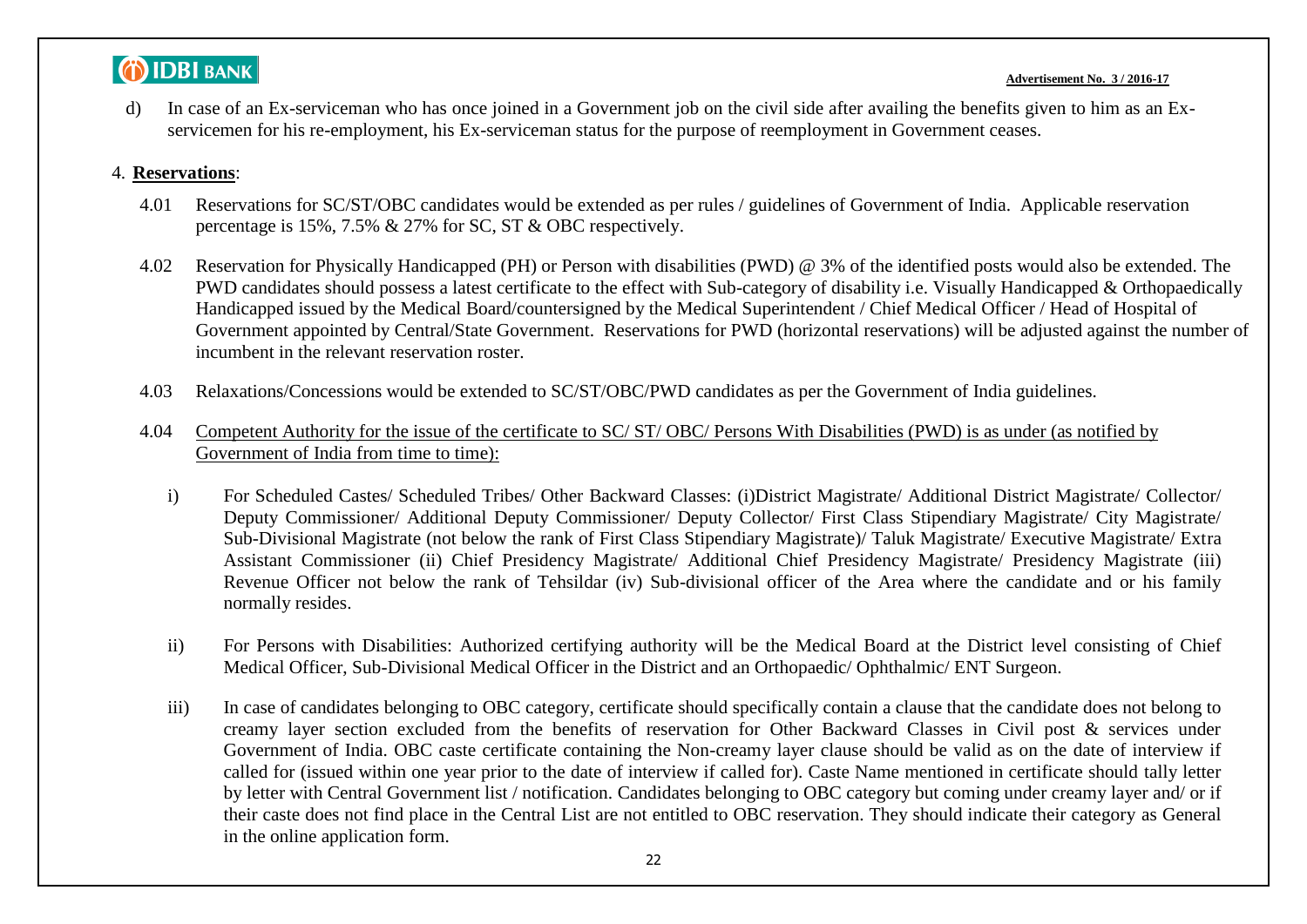#### 4.05 Definitions of Categories of disabilities:

- i) **Visually Impaired (VI)** : Blindness refers to condition where a person suffers from any of the following conditions namely (1) Total absence of sight, (2) Visual acuity not exceeding 6/60 or 20/200 (snellen) in the better eye with correcting lenses. (3) Limitation of the field of vision subtending in angle of 20 degrees or worse. Low vision means a person with impairment of visual functioning even after treatment or standard refractive correction but who uses or is potentially capable of using vision for the planning of execution of a task with appropriate assistive device.
- ii) **Orthopaedically Challenged (OC) :** Only those Orthopaedically Challenged candidates who have locomotor disability or cerebral palsy with locomotor impairment of minimum of 40% and only those who fall in the following categories are eligible to apply:
	- BL Both legs affected but not arms 9
	- OA One arm affected (R or L)
	- (a) Impaired reach; (b) weakness of grip; (c) ataxia
	- $\bullet$  OL One leg affected (R or L)
	- MW Muscular weakness and limited physical endurance

### iii) **Guidelines for Persons with Disabilities using a Scribe:**

The visually impaired candidates and candidates whose writing speed is affected by cerebral palsy can use their own scribe at their cost during the online examination. In all such cases where a scribe is used, the following rules will apply:

- The candidate will have to arrange his/her own scribe at his/her own cost.
- The scribe should be from an academic stream different from that stipulated for the post.
- Both the candidate as well as scribe will have to give a suitable undertaking confirming that the scribe fulfills all the stipulated eligibility criteria for a scribe mentioned above. Further, in case it later transpires that he/she did not fulfill any laid down eligibility criteria or suppressed material facts, the candidature of the candidate will stand cancelled, irrespective of the result of the written examination.
- Those candidates who use a scribe shall be eligible for compensatory time of 20 minutes or otherwise advised for every hour of the examination.
- The same scribe cannot be used by more than one candidate. If violation of the above is detected at any stage of the process, candidature of both the candidates will be cancelled.
- iv) **Guidelines for candidates with locomotors disability and cerebral palsy:** Compensatory time of twenty minutes per hour or otherwise advised shall be permitted for the candidates with locomotors disability and cerebral palsy where dominant (writing) extremity is affected to the extent of slowing the performance of function (minimum of 40% impairment).

**v) Guidelines for Visually Impaired candidates:** Visually Impaired candidates (who suffer from not less than 40% of disability) may opt to view the contents of the test in magnified font and all such candidates will be eligible for compensatory time of 20 minutes or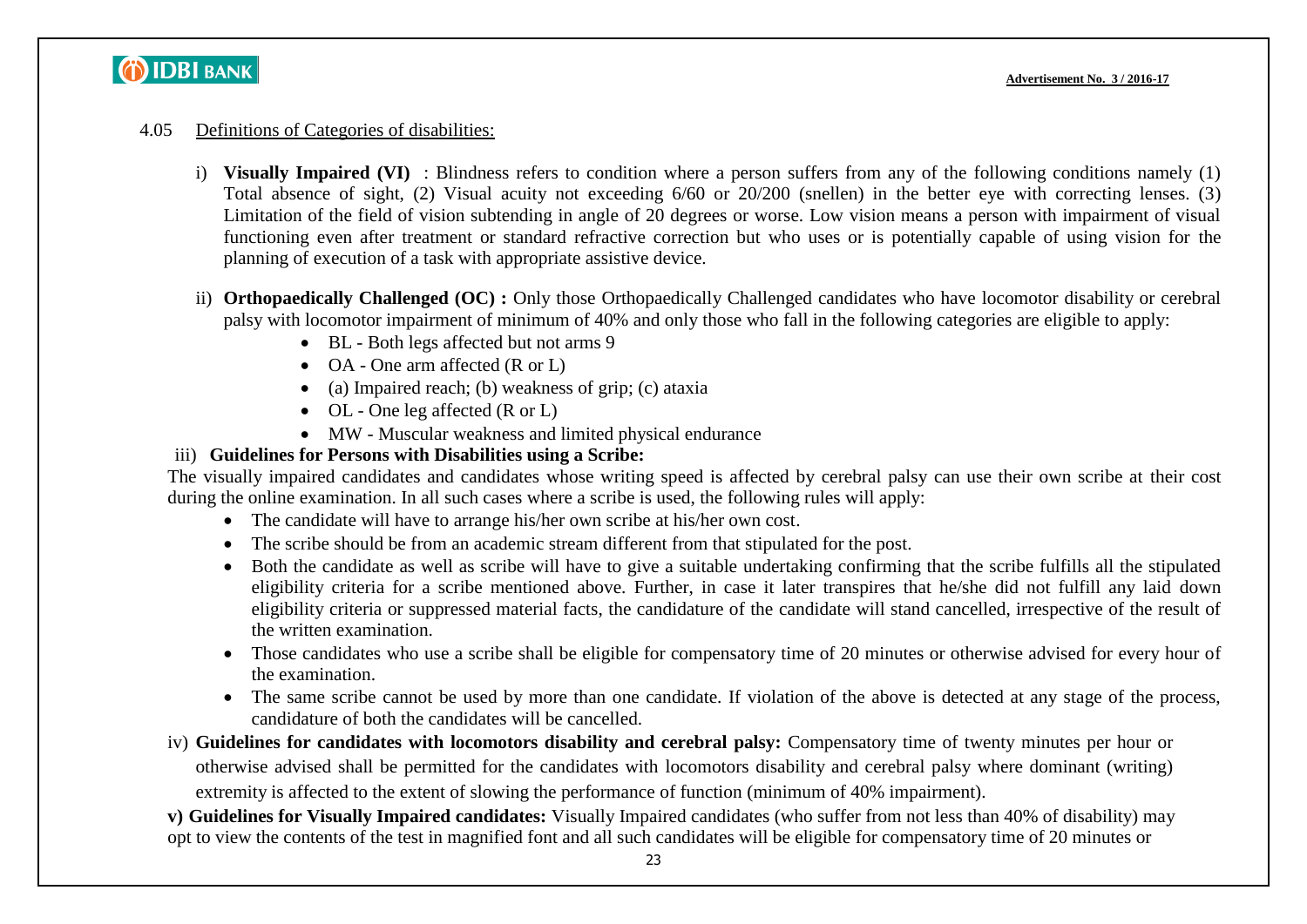

otherwise advised for every hour of examination.

Guidelines are subject to change in terms of Government of India guidelines/ clarifications, if any, from time to time. *Please note the candidates not opting for scribe in the application form will not be allowed to use the facility of scribe.*

#### 5. **Emoluments (as on October 01, 2016)**

| Pay and allowances: |
|---------------------|
|---------------------|

| Post                                 | <b>Consolidated Remuneration / Scale</b>                                                |
|--------------------------------------|-----------------------------------------------------------------------------------------|
| Manager - Grade 'B'                  | In the scale of Rs $19000-1000(17)$ -36000-1250(6)-43500 (24 years)                     |
| Assistant General Manager, Grade 'C' | In the scale of Rs $25700-1000(1)-26700-1100(12)-39900-1250(6)-47400(20 \text{ years})$ |
| Deputy General Manager-Grade 'D'     | In the scale of Rs $33600-1100(9) - 43500-1300(8) - 53900(18 \text{ years})$            |

In addition to the pay, the selected candidate will be eligible for allowances, perquisites and benefits as applicable to the Grade as per the Bank's rules, prevalent at the time of joining. Further, fitment of pay for new recruits in the cadre will be governed by relevant government guidelines and extant the Bank"s policies.

### 5.01 **Terms of Appointment & Posting** :

- i) Initial appointment for all posts will be on probation for a period of 1 year from the date of joining (which can be extended at the discretion of the Bank). Candidate will be posted at the Bank's discretion, to any offices of the Bank or the departments/ offices/ business units / the Bank's associate institutions. The candidate will also be liable to be transferred to any place in/outside India, as the Bank may decide from time to time in terms of the Bank's prevailing rules.
- ii) The position of Faculty in Grade D has been identified for Jawaharlal Nehru Institute of Banking and Finance (JNIBF), Hyderabad. However, the Bank reserves the right to post the candidate at any of its centers/ offices depending upon its requirement.
- iii) Officers in Grade D so recruited would be given an opportunity for career growth in the Bank by exercising an option to switchover in the existing grade to General Stream after completion of 5 years.

### **6. Selection Procedure** :

The selection process will comprise of online written test, for the post of Assistant General Manager – Grade "C"and Manager – Grade "B" followed by Personnel Interview (PI) of the qualified candidates. For the post of Deputy General Manager – Grade "D" candidates will be shortlisted based on the eligibility criteria and will then be called for Group Discussion (GD) & Personnel Interview (PI).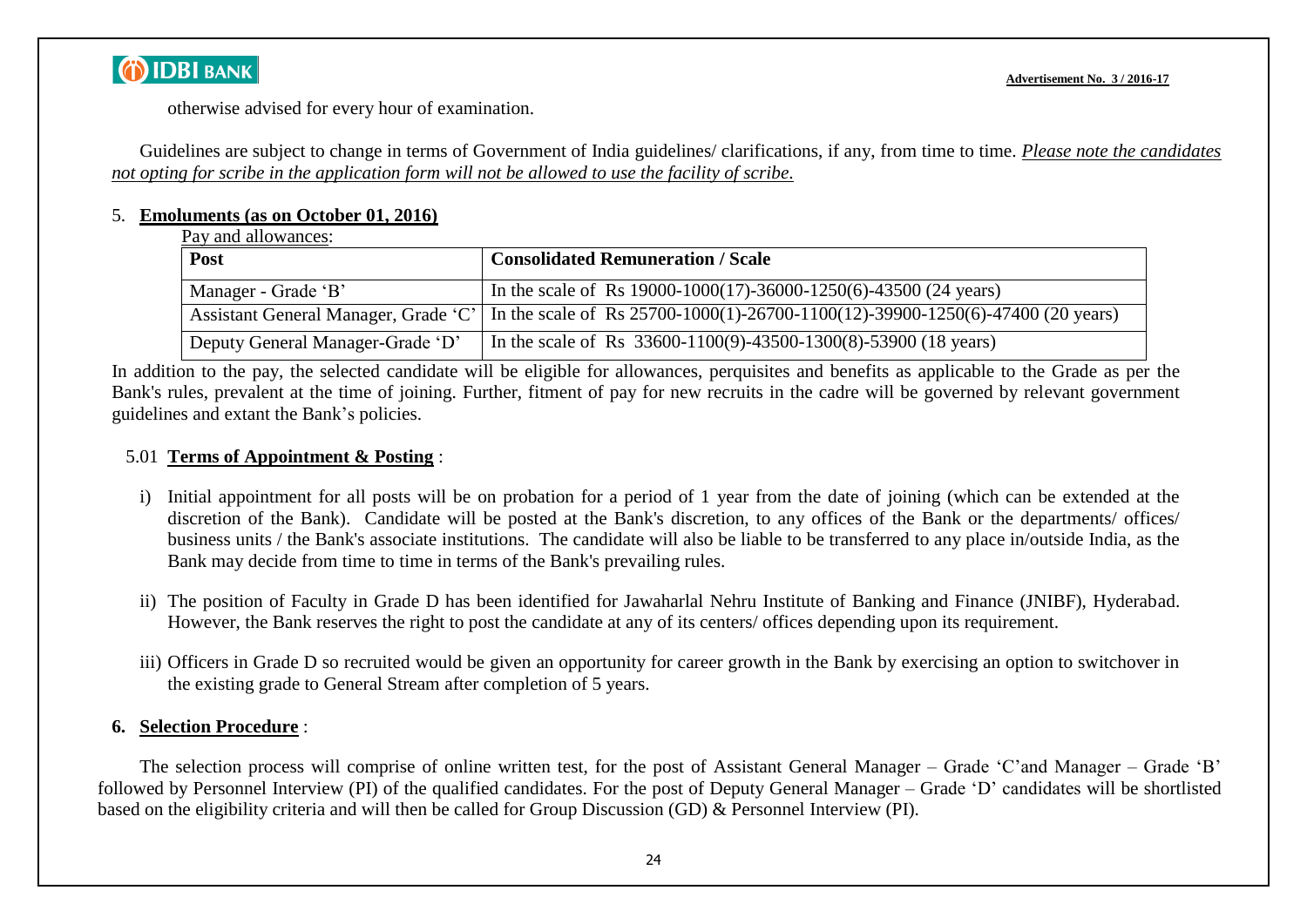#### **Advertisement No. 3 / 2016-17**

|--|

| <b>Sr. No.</b> | <b>Name of Tests</b>                                   | No. of Qs | <b>Maximum Marks</b> | <b>Duration</b>              |
|----------------|--------------------------------------------------------|-----------|----------------------|------------------------------|
|                | Reasoning                                              | 25        | 25                   |                              |
|                | English Language                                       | 25        | 25                   |                              |
|                | <b>Quantitative Aptitude</b>                           | 25        | 25                   | Composite time of 2<br>hours |
| 4              | Banking, Present Economic Scenario & General Awareness | 50        | 50                   |                              |
|                | <b>Stream/category Specific Questions</b>              | 50        | 75                   |                              |
| Total          |                                                        | 175       | 200                  |                              |

The above tests except the Test of English Language will be available bilingually, i.e. English and Hindi. IDBI Bank reserves the right to modify the structure of the examination which will be intimated through its website.

#### 6.01.1 **Penalty for Wrong Answers**

There will be penalty for wrong answers marked in the Objective Tests. For each question for which a wrong answer has been given by the candidate, one fourth or 0.25 of the marks assigned to that question will be deducted as penalty to arrive at corrected score. If for any question a candidate gives more than one answer, it will be treated as wrong, even if one of the given answers happens to be right, and there will be the same penalty of 0.25 of the marks assigned to that question deducted as penalty. If a question is left blank, i.e. no answer is given by the candidate; there will be no penalty for that question.

#### *Important:*

*Please take a note that in case a candidate is found adopting/ abetting use of unfair means, either during the written test or at any time before or after the same, then the candidate shall be debarred from the recruitment process.*

- 6.01.2 The candidates **for Grade 'C' and Grade 'B'** shall be called for PI on the basis of their performance in the online written test. Candidates are required to obtain a minimum score in each test and also a minimum total score in the online test to be shortlisted for PI. Candidates will be shortlisted for PI depending on the number of vacancies, cut-off in each test and total marks secured in the online test as decided by the Bank. Prior to the completion of the interview process, scores obtained in the online written examination will not be shared with the candidates shortlisted for interview.
- 6.01.3 In case more than one candidate scores the cut off marks (common mark at cut off point), such candidates will be ranked according to their age in descending order.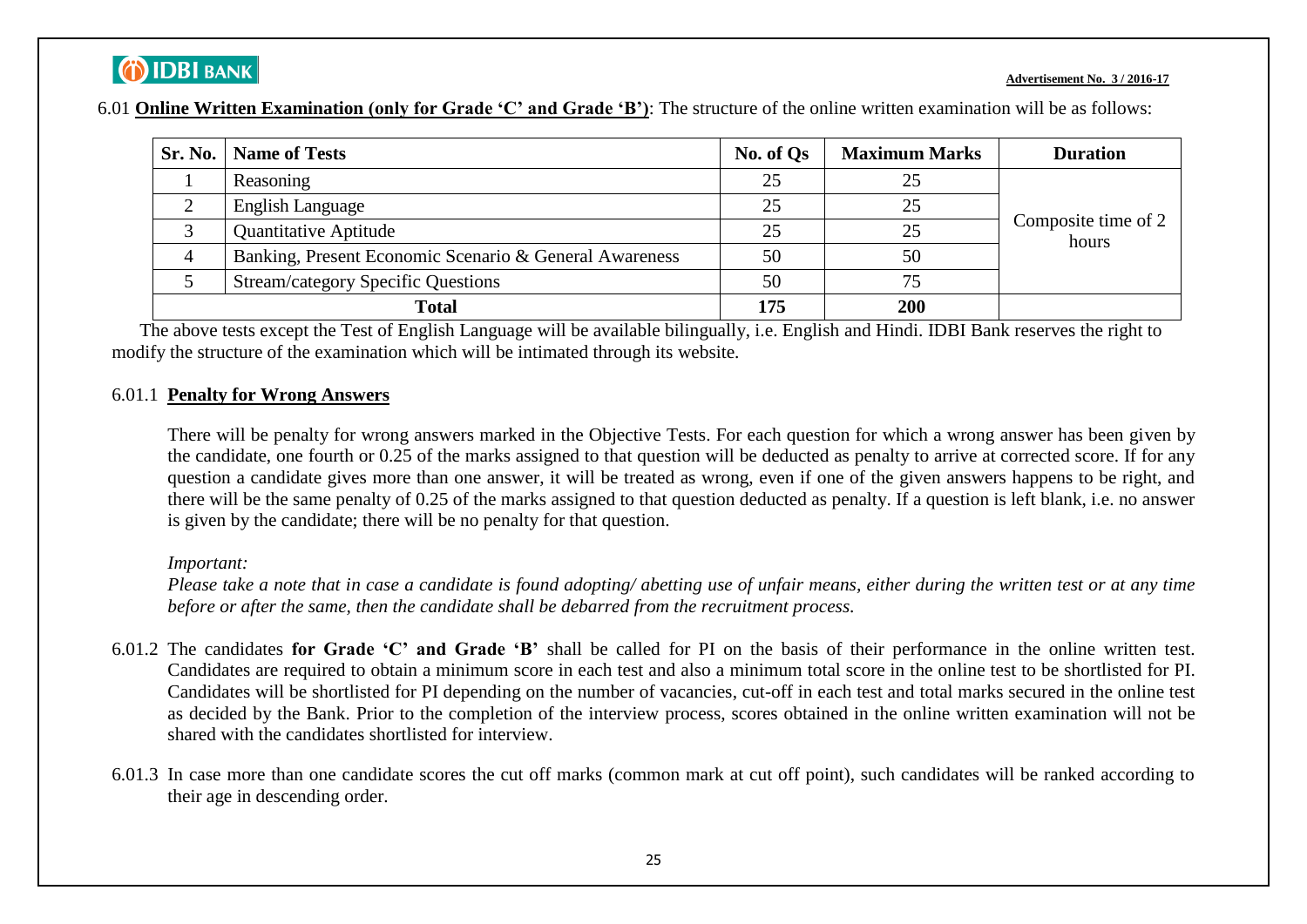#### **Advertisement No. 3 / 2016-17**

- 6.01.4 Candidates not clearing the PI will not be considered for final selection. The combined final scores of candidates shall be arrived at on the basis of scores obtained by the candidates in written test / GD and PI.
- 6.01.5 A candidate should qualify in all the processes of selection, i.e. Online Written Examination / GD and PI (as the case may be) and sufficiently high in the merit to be shortlisted for subsequent selection process.
- 6.01.6 Subject to the vacancies available under the respective category, only those candidates who pass the online written test/GD and PI will be shortlisted for further pre-recruitment selection.

#### *Important:*

Bank would be analyzing the responses (answers) of individual candidates with other candidates to detect patterns of similarity of right and wrong answers. If in the analytical procedure adopted by Bank in this regard, it is inferred/ concluded that the responses have been shared and scores obtained are not genuine/ valid, Bank reserves the right to cancel the candidature of the concerned candidates and the result of such candidates (disqualified) will be withheld.

While appearing for GD and PI, the candidate should produce valid prescribed documents given below. In the absence of documents candidature of the candidates shall be cancelled. Bank takes no responsibility to receive/ collect any certificate/remittance/ document sent separately.

#### **7. List of Documents to be produced at the time of GD/ PI (as applicable**):

The following documents in original together with a self attested photocopy in support of the candidate's eligibility and identity are to be invariably submitted at the time of interview failing which the candidate may not be permitted to appear for the interview. Non submission of requisite documents by the candidate at the time of interview will debar his/her candidature from further participation in the recruitment process.

- i) Print out of the valid Interview Call Letter.
- ii) Valid system-generated printout of the online application form.
- iii) Proof of Date of Birth (Birth Certificate or SSLC/Std.X Certificate with DOB).
- iv) Photo Identify Proof as indicated in Point 11 below.
- v) Marksheets & provisional / degree certificates for educational qualifications.
- vi) Work Experience: For the Past employer Relieving Letters and Experience Certificate from the past employer and for the present employer - Experience certificate, Offer Letters, Pay or Salary Slips clearly indicating the date of joining and date of relieving for each of the past or previous employer(s) mentioning the functional area of experience. The experience certificate or testimonials produced by the candidates should indicate the date of joining and relieving, designation at the time of joining, date of promotion with designation, if any. In case the same is not mentioned in either the experience certificate or Relieving letter, a bonafide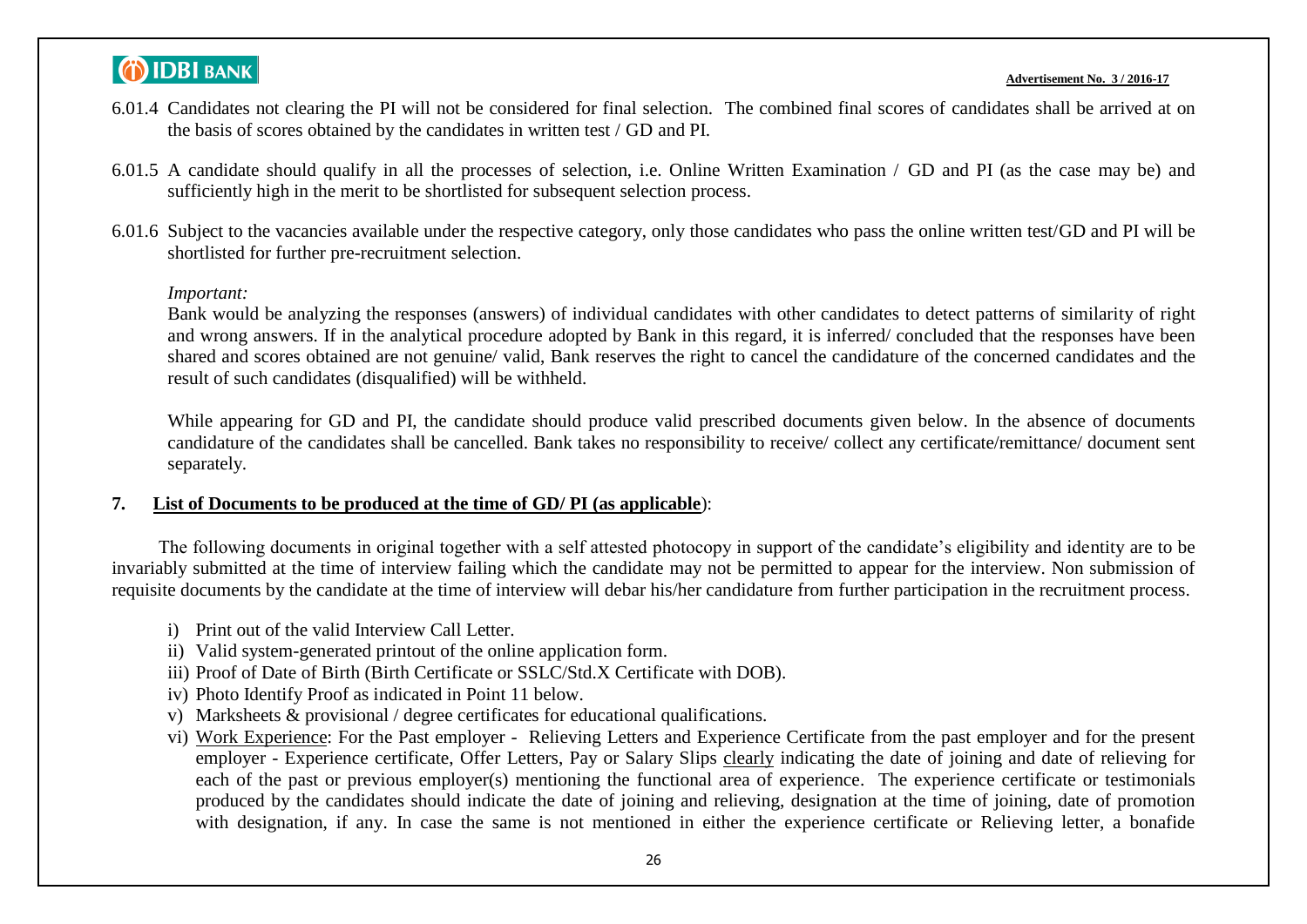

experience certificate is required mentioning the experience of the candidate in desired functional area along with the duration. Any adverse remark from the previous employer(s) or any act of misconduct/ wrong committed by the candidate would be a disqualification to apply and render the candidature for cancellation.

- vii)Caste Certificate: If declared, Copy of Caste or Tribe or Class Certificate for SC, ST and OBC category candidates issued by the Competent Authority ( as notified by Government of India from time to time)..
- viii) PWD Certificate: If declared, Medical Certificate issued by the Competent Authority in case of PWD candidates.
- ix) An Ex-serviceman candidate has to produce a copy of the discharge Certificate/pension payment order and documentary proof of rank last/ presently held (substantive as well as acting) at the time of interview.
- x) Candidates serving in Government/quasi govt offices/ Public Sector Undertakings (including Nationalized Banks and Financial Institutions) are required to produce a "No Objection Certificate" from their employer at the time of interview, in the absence of which their candidature will not be considered and travelling expenses, if any, otherwise admissible, will not be paid.
- xi) Persons eligible for age relaxation under "Persons ordinarily domiciled in the State of Jammu & Kashmir during the period 1-1-80 to 31-12-89" must produce the domicile certificate at the time of interview/ at any stage of the subsequent process from the District Jurisdiction where he/she had ordinarily resided or any other authority designated in this regard by the Government of Jammu & Kashmir to the effect that the candidate had ordinarily domiciled in the State of J&K during the period from 01.01.1980 to 31.12.1989.
- xii)Persons eligible for age relaxation under "Persons affected by 1984 riots" must produce a certificate from the District Magistrate to the effect that they are eligible for relief in terms of the Rehabilitation Package for 1984 Riot Affected Persons sanctioned by the Government and communicated vide Ministry of Finance, Dept. of Financial Services communication No.F.No.9/21/2006-IR dated 27.07.2007.
- xiii) Any other relevant documents in support of eligibility.
- xiv) Candidates will not be allowed to appear for the interview if he/ she fails to produce the relevant eligibility documents as mentioned above.

Note: Inability to produce any of the above mentioned documents (both original and attested copy) at the time of interview will render the candidates ineligible for the selection. **No documents shall be directly sent to the Bank by candidates before or after the interview.**

### **8. Examination Centres for Online Written Test:**

- (i) IDBI Bank will be holding online written test at Ahmedabad, Amritsar, Bhopal, Bengaluru, Belgaum, Bhubaneswar, Coimbatore, Chennai, Chandigarh, Guwahati, Gwalior, Hyderabad, Jaipur, Kanpur, Kolkata, Kochi, Lucknow, Madurai, Mangalore, Mumbai, Nagpur, New Delhi, Patna, Pune, Raipur, Rajkot, Ranchi, Thiruvananthapuram, Vijayawada and Vishakhapatnam.
- (ii) Candidates are advised to give their preference of written test centre. The address for the written test and timing will be advised in the online call letters available at Bank"s website.
- (iii)Candidates may select any one centre from the above-mentioned centres and indicate the same in his or her application. Request for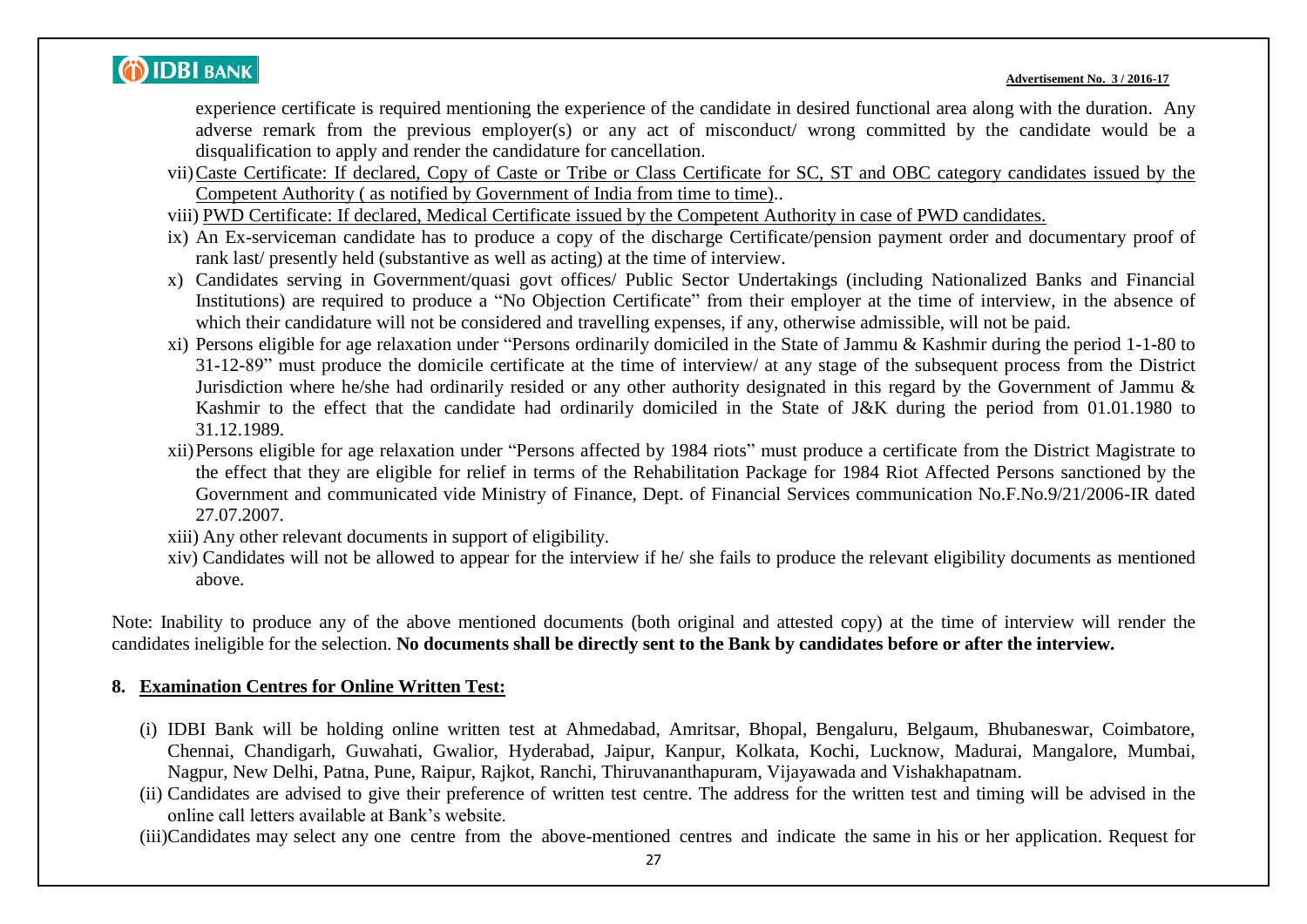change of Centre will not be entertained.

- (iv)The Bank, however, reserves the right to add or change or cancel any of the Centres for online test depending on the response or number of applications for a particular centre. Bank also reserves the right to allot the candidate to any centre other than the one he/she has opted for.
- (v) The GD and PI for Grade D will be held at the Bank"s Corporate Office in Mumbai.
- (vi) Candidate will appear for the examination/interview at the respective centres at his/her own risk and expenses and the Bank will not be responsible for any injury or losses etc. of any nature caused to the candidate.
- (vii) Any unruly behavior/misbehavior in the examination hall may result in cancellation of candidature

### **9. Application Fee/ Intimation Charges (non-refundable):**

*Transaction charges for Online Payment of application fees/ intimation charges will have to be borne by the candidate*. Candidates should ensure their eligibility before paying the fees/ applying online.

| <b>Category of Applicant</b> | <b>Application Fee</b>                           |
|------------------------------|--------------------------------------------------|
| SC/ST/PWD                    | Rs. 150 (Intimation charges only)                |
| For all others               | Rs. 700 (Application fee $+$ Intimation charges) |

Application once made will not be allowed to be withdrawn and fee once paid will NOT be refunded under any circumstances nor can it be held in reserve for any other future Selection process.

### 9.01 **Mode of Payment:**

- i) Candidates have to make the payment of requisite fee/intimation charges through ONLINE mode only.
- ii) Candidates have the option of remitting fees via ONLINE MODE only, where the application form is integrated with the payment gateway and the payment process can be completed by following the instructions.
- iii) The payment can be made using only Debit Cards (RuPay/Visa/MasterCard/Maestro), Credit Cards, Internet Banking, IMPS, Cash Cards/ Mobile Wallets by providing information as asked on the screen.
- iv) On successful completion of the transaction, an e-receipt would be generated.
- v) Candidates are required to take a print of the e-receipt and online application. Online payment receipt will have to be produced, at the time of online written test or interview, as the case may be.
- vi) If the online transaction has not been successfully completed then the following message is displayed "Your online transaction was unsuccessful.
- vii) Please register again." Candidates may then revisit the "Apply Online" link and fill in their application details again.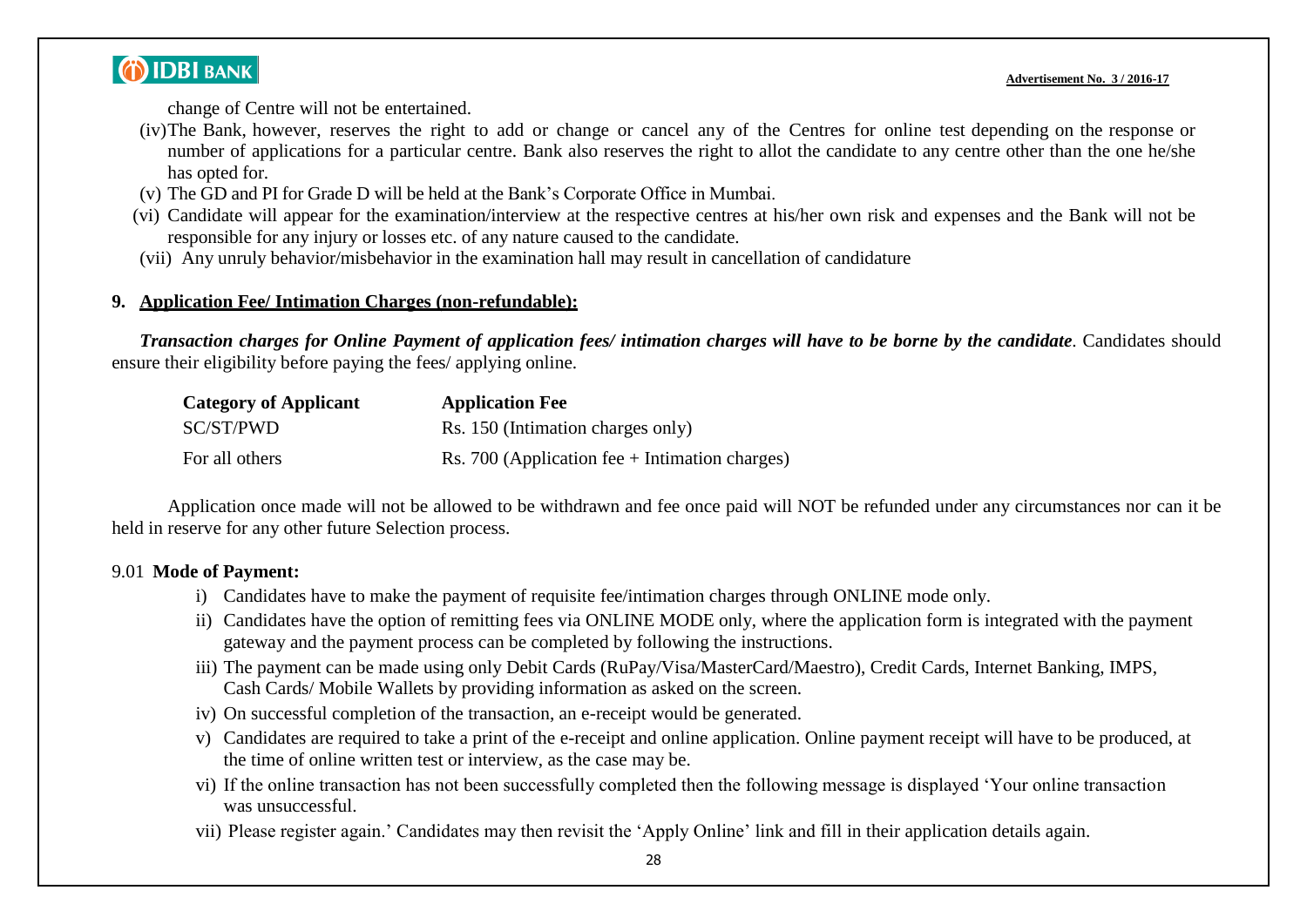

- viii) Without call letter and online payment receipt, the candidates will not be allowed to appear for online Written Test/Interview.
- ix) Candidates are, therefore, advised to keep 3 photocopies of the online payment receipt for future use.

### Note:

- After submitting your payment information in the online application form, please wait for the intimation from the server, DO NOT press Back or Refresh button in order to avoid double charges.
- For Credit Card users: All charges are listed in Indian Rupee. If you use a non-Indian credit card, your bank will convert to your local currency based on prevailing exchange rates.
- To ensure the security of your data, please close the browser window once your transaction is completed.
- Application once made will not be allowed to be withdrawn and fees once paid will NOT be refunded on any account nor can it be held in reserve for **any other recruitment or selection process.**

### **10. How to apply:**

- 1. **Candidates are required to apply Online through website [www.idbi.com.](http://www.idbi.com./) (Careers/Current Openings). No other means/ mode of application will be accepted.**
- 2. Candidates are required to have a valid personal email ID and Contact No. It should be kept active till completion of this recruitment process. Bank may send call letters for written test, GD, interview etc. through the registered email ID. In case, a candidate does not have a valid personal email ID, he/she should create his/ her new email ID before applying Online.
- 3. Use of special characters while filling the form will not be allowed. In case the candidate is unable to fill in the application form in one **go, he/ she can save the data already entered.** When the data is saved, a provisional registration number and password will be generated by the system and displayed on the screen. Candidate should note down the Provisional registration number and password. An Email & SMS indicating the Provisional Registration number and Password will also be sent. They can reopen the saved data using Provisional registration number and password and edit the particulars, if needed. This facility will be **available for three times only**. Once the application is filled in completely, candidate should submit the data.
- 4. Candidates are advised to carefully fill in the online application themselves as no change in any of the data filled in the online application will be possible/ entertained. Prior to submission of the online application candidates are advised to use the "SAVE AND NEXT" facility to verify the details in the online application form and modify the same if required. No change is permitted after clicking on FINAL SUBMIT button. Visually Impaired candidates will be responsible for carefully verifying/ getting the details filled in, in the online application form properly verified and ensuring that the same are correct prior to submission as no change is possible after submission.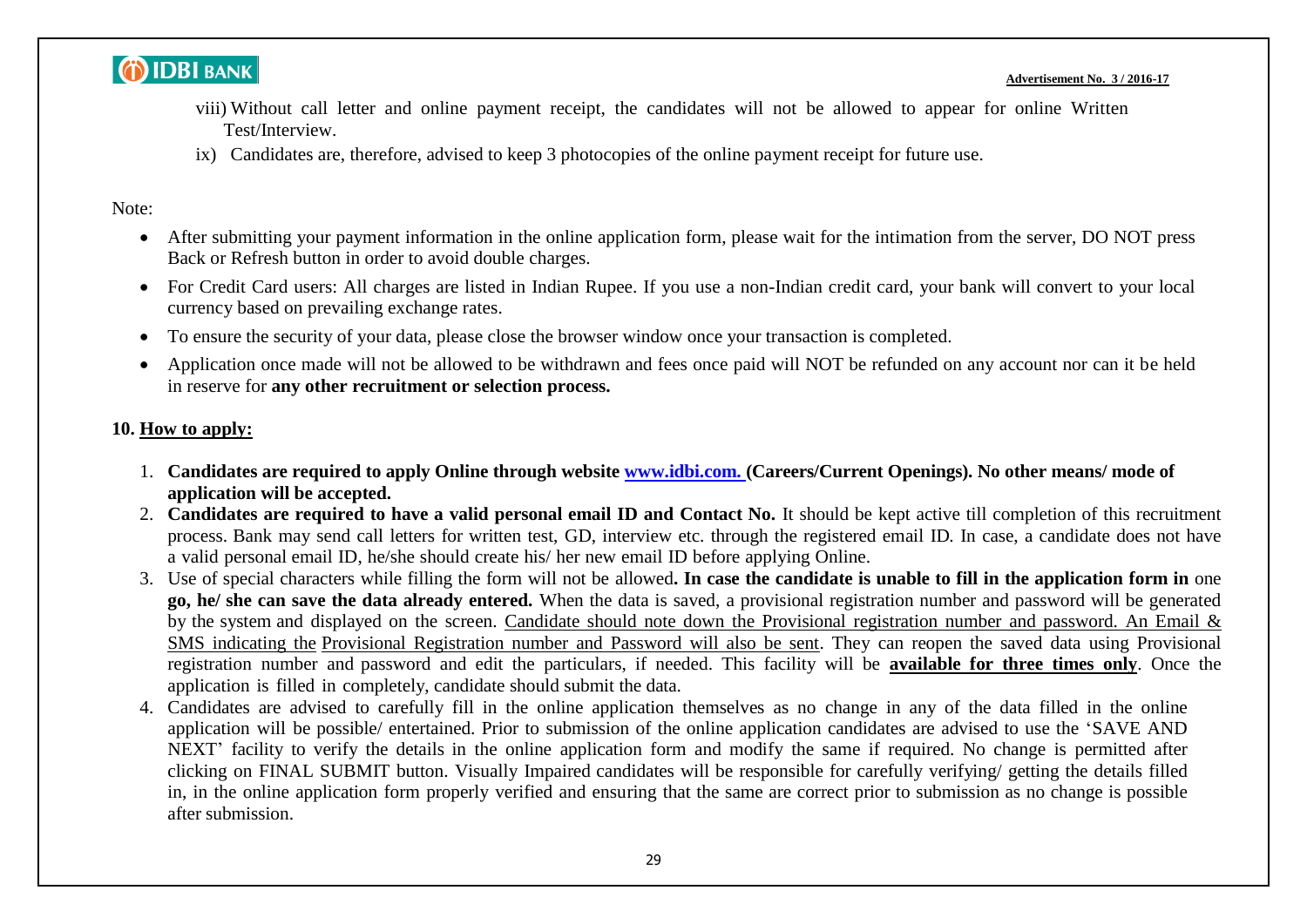#### **Advertisement No. 3 / 2016-17**

- 5. There is a provision to modify the online application **prior to submission** only. Candidates are requested to make use of this facility to correct the details in online application, if any
- 6. All the particulars mentioned in the online application including Name of the Candidate, Category, Date of Birth, Post Applied for, Address, Mobile Number, Email ID, Centre of Examination (for future use) etc. will be considered as final and no change/ modifications will be allowed after submission of the online application form.
- 7. An email/ SMS intimation with the Registration Number and Password generated on successful registration of the application will be sent to the candidate"s email ID/ Mobile Number specified in the online application form as a system generated acknowledgement. **If** candidates do not receive the email and SMS intimations at the email ID/ Mobile number specified by them, they may consider that **their online application has not been successfully registered.**
- 8. An online application which is incomplete in any respect such as without photograph and signature uploaded in the online application form/ unsuccessful fee payment will not be considered as valid
- 9. Any information submitted by a candidate in his/ her application shall be binding on the candidate personally and he/she shall be liable for prosecution/ civil consequences in case the information/ details furnished by him/ her are found to be false at a later stage.

#### **11. Identity Verification**

In the examination hall as well as at the time of interview, the call letter along with a photocopy of the candidate"s photo identity (bearing the same name as it appears on the call letter) such as PAN Card/Passport/ Driving Licence/ Voter"s Card/ Bank Passbook with photograph/ Photo identity proof issued by a Gazzetted Officer/ People"s Representative along with a photograph / Identity Card issued by a recognized college/ university/ Aadhar card with a photograph/ Employee ID should be submitted to the invigilator for verification. The candidate"s identity will be verified with respect to his/her details on the call letter, in the Attendance List and requisite documents submitted**. If identity** of the candidate is in doubt the candidate may not be allowed to appear for the Examination/ interview. Ration Card will not be **accepted as valid id proof for this recruitment project/process.**

In case of candidates who have changed their name, they will be allowed only if they produce original Gazette notification / their original marriage certificate / affidavit in original, mentioning the changed name.

Note: Candidates have to produce, in original, the same photo identity proof bearing the name as it appears on the online application form/ call letter and submit photocopy of the same.

### **12. Pre-Examination Training (PET) For SC/ST/OBC Candidates:**

i) In compliance with Government Guidelines, Bank would arrange free non-residential PET for interested eligible SC / ST /OBC candidates apllied for the posts of Assistant General Manager – Grade C and Manager – Grade "B" **only** for 6 consecutive days from 14.03.2017 to 19.03.2017 (including Sunday) prior to the online test. The PET will be organized at Ahmedabad, Bhopal, Bengaluru, Bhubaneswar,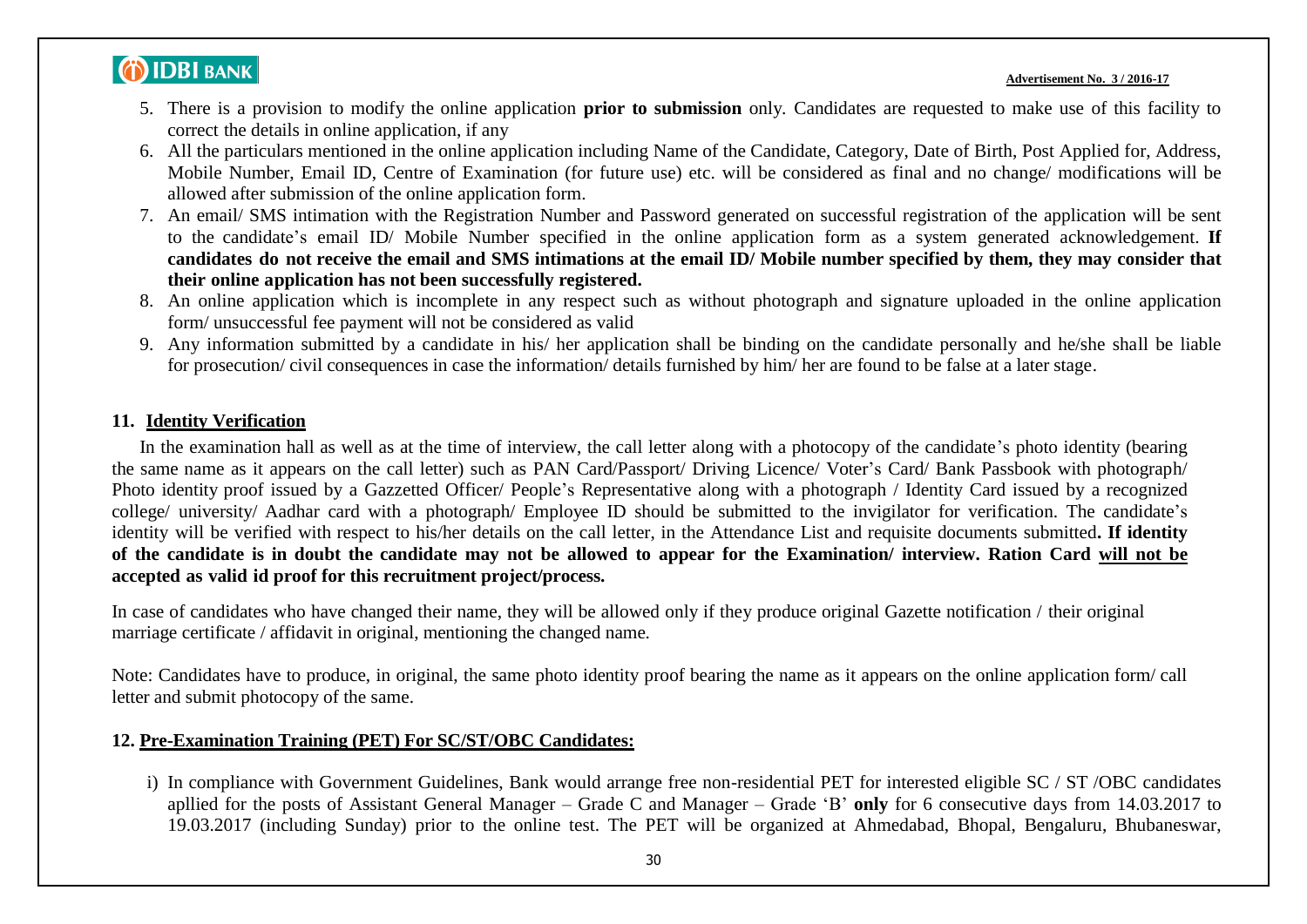#### **Advertisement No. 3 / 2016-17**

Coimbattore, Chennai, Chandigarh, Guwahati, Hubli, Hyderabad, Jaipur, Kanpur, Kolhapur, Kolkata, Kochi, Madurai, Mangalore, Mumbai, Nagpur, New Delhi, Patna, Raipur, Rajkot, Ranchi, Vijaywada and Vishakhapatnam. The Bank has discretion to add or delete the centres in respect of PET. Candidates who desire to avail of such training may indicate the same at the appropriate place in the application format. The candidates will have to make their own arrangements for travel and stay and meet all expenses. The PET will not confer on the candidates any right of recruitment in the Bank.

- ii) Details regarding the time, date and address of the venue of the PET for the interested eligible candidates would be put on the Bank's website. Provision will be made to issue Call Letter online for the PET. Candidates would have to visit the Bank"s website to download the online call letter by entering their registration number and password. Other instructions, if any, in this regard would also be displayed on the website. Candidates are, therefore, advised to visit the Bank's website at regular intervals for updates.
- iii) Candidates will not be called for the PET if they do not opt for the same in the application form.

### **13. General Eligibility**

Medical Fitness, Character and caste (wherever applicable) verification of selected candidates: The appointment of selected candidates will be subject to their being declared medically fit as per medical fitness standards followed by the Bank and upon satisfactory verification of their character, antecedents and caste certificates (wherever applicable). Till such time, the appointment of the selected candidates in the Bank will be provisional.

#### **14. General Instructions**

- (i) Cut-off date: October 01, 2016.
- (ii) Before submitting the online application form, the candidates must ensure that they fulfill all the eligibility criteria with respect to age, educational qualifications, etc. as stated in this advertisement. If the candidates are not eligible, their candidature will be cancelled at any stage of the recruitment. If the candidate qualifies in the selection process and subsequently it is found that he or she does not fulfil the eligibility criteria, his or her candidature will be cancelled and if appointed, services would be terminated without any notice or compensation.
- (iii) Applications should be submitted only through the on-line mode through IDBI Bank's website, after carefully going through all the instructions contained in General Instructions given in the advertisement and in the Online Application Form. No other means or mode of application form would be accepted.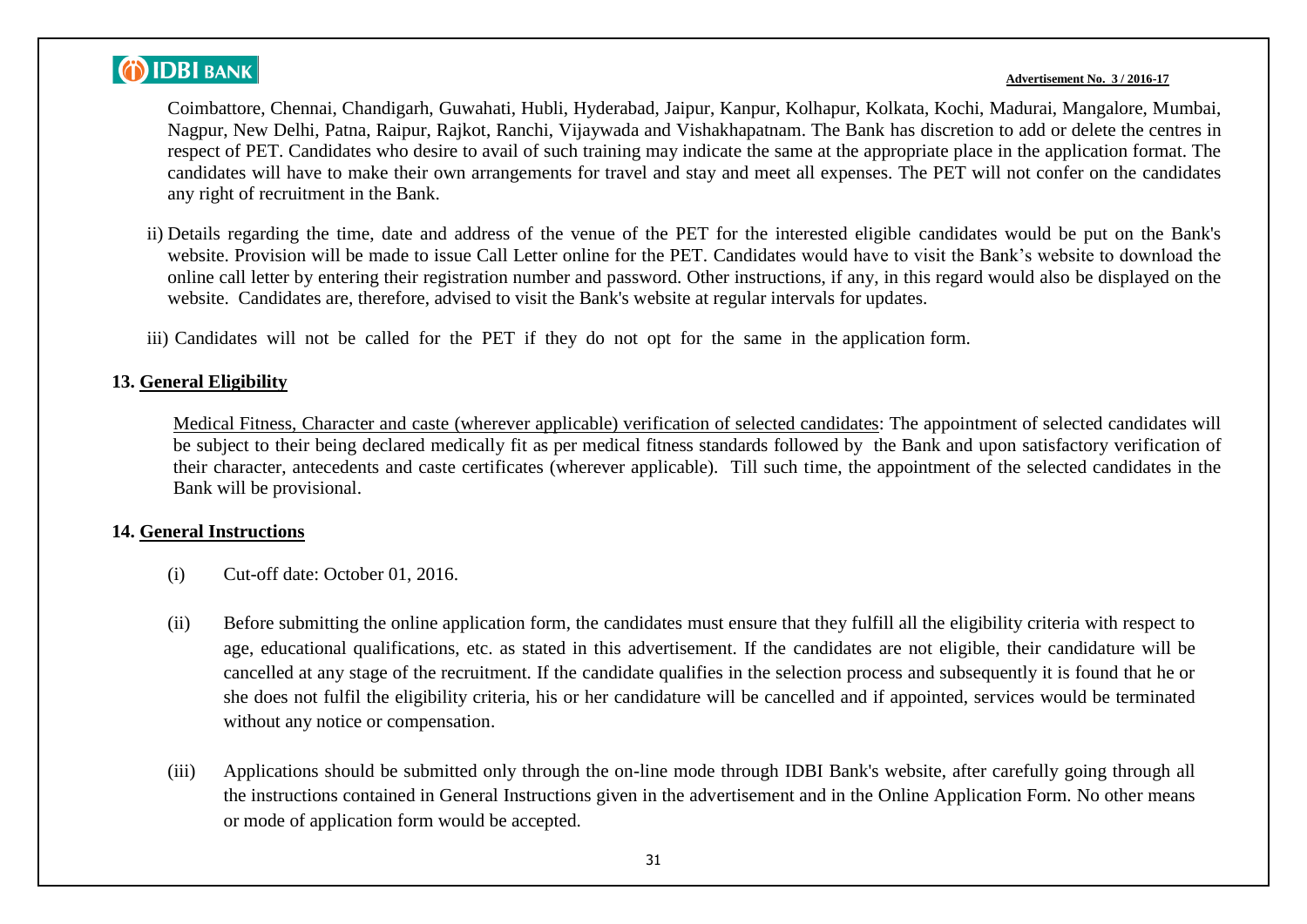#### **Advertisement No. 3 / 2016-17**

- (iv) Candidates are advised in their own interest to apply online much before the closing date to avoid the possibility of disconnection / inability / failure to log on to the website on account of heavy load on internet or website jam. The Bank does not assume any responsibility for the candidates not being able to submit their application within the last date on account of the above reasons or any other reason beyond the control of the Bank.
- (v) **Not more than one application should be submitted by any candidate. In case of multiple applications only the latest valid (complete) application will be retained and the application fee / intimation charges paid for the other multiple registration(s) will stand forfeited. Multiple attendance / appearances in the online examination and / interview will be summarily rejected / candidature cancelled.**
- (vi) Request for change of centre for online written examination or interviews will not be considered. However, IDBI Bank reserves the right to cancel or add any centre depending upon the response in that centre.
- (vii) IDBI Bank reserves the right to modify or amend or reverse or cancel any or all of the provisions of the recruitment process including eligibility criteria.
- (viii) IDBI Bank may at its discretion, hold re-written test and/or re-interview, wherever necessary in respect of a center or venue or specific candidates(s) and/or all centers or all candidates.
- (ix) Candidates would not be allowed for online test and personal interview without the online call letter. No duplicate call letter would be issued to the Candidates.
- (x) All candidates belonging to the ST, the SC, OBC, Ex-Serviceman and PWD category should produce at the time of interview, attested copy of the relevant certificate in the prescribed form from the Competent Authority empowered to issue such certificate. The name of the caste should be listed in central list of SC/ST/OBC and the caste certificates should be in central government format. OBC certificate should be of a recent date with suitable mention about creamy layer. (Candidates with "Non-Creamy Layer Clause" certificate would be eligible for reservation as per Government of India guidelines). The PWD candidates shall posses a certificate of disability issued by the competent authority as per the Government of India guidelines.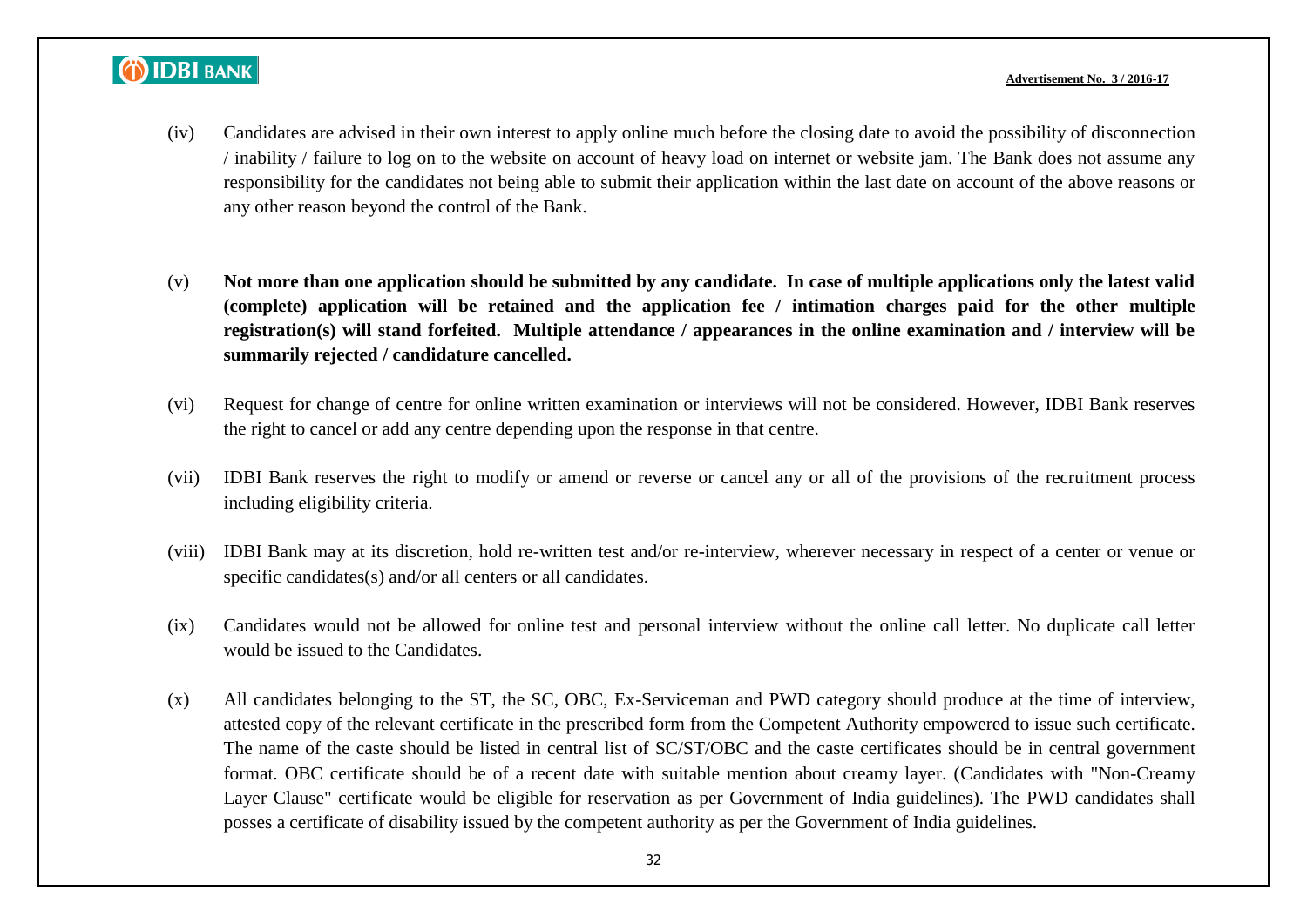#### **Advertisement No. 3 / 2016-17**

- (xi) The candidate"s appointment will remain provisional subject to caste or tribe certificates being verified through proper channel and verification of other testimonials. The candidate's services will be liable to be terminated forthwith without assigning any reason in case the verification reveals that his or her claim for belonging to SC, ST, OBC, PWD and Ex-Serviceman category and other testimonials is false. IDBI Bank also reserves its right to take such further action against the candidates, as it may deem proper, for production of such false caste certificate/ testimonials.
- (xii) SC/ST candidates eligible for the selection process will be reimbursed, on production of tickets, the to and fro actual single return Second Class railway fare by the shortest route from the place of their residence to the place of interview. **This concession will not be admissible to SC/ST candidates who are already in service in Central or State Government or Corporations or Public Undertakings or Local Government or Institutes and Panchayats**.
- (xiii) Candidates already in service of Government or Quasi Government Organizations and Public Sector Banks or Undertakings will have to produce a 'No Objection Certificate' from their employer, at the time of interview. Before appointment in the Bank, a proper discharge certificate or Release Order from the employer will have to be produced. If the Application is required to be routed through the employer and in the process it reaches after the due date, it will not be considered even though submitted to the employer before the due date.
- (xiv) IDBI Bank shall not furnish the mark-sheet of selection process to Candidates.
- (xv) IDBI Bank shall not entertain requests from candidates seeking advice about their eligibility to apply nor from any eligible and not selected Candidates.
- (xvi) Canvassing in any form will be a disqualification.
- (xvii) In all matters regarding eligibility, the selection process, the stages at which scrutiny of the documents regarding eligibility is to be undertaken, documents to be produced for the selection process, assessment, prescribing minimum qualifying standards in the selection process, number of vacancies and communication of result, etc., IDBI Bank's decision shall be final and binding on the Candidates and no correspondence shall be entertained in this regard.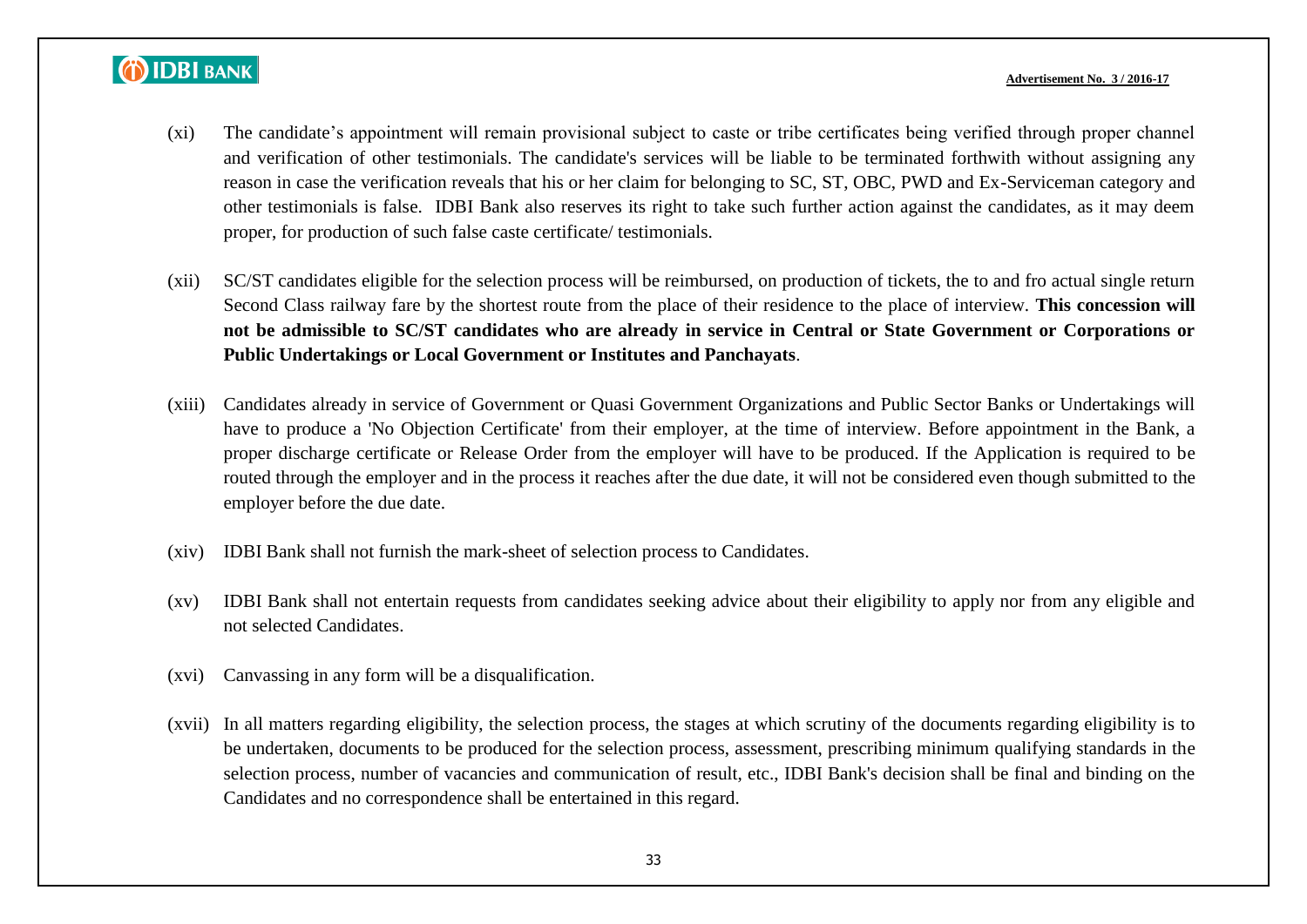#### **Advertisement No. 3 / 2016-17**

- (xviii) Candidates with suppression or concealment of any information and containing incorrect or misleading information will lead to the Candidates being disqualified, as and when detected, irrespective of the stage of selection process and will also lead to dismissal from employment on its detection anytime after appointment.
- (xix) The appointment of the Candidates is liable to be terminated forthwith without any notice or compensation in lieu of notice, if any declaration or statement or information furnished by them is found to be false or untrue or if any material information if found to be suppressed, or concealed by them.
- (xx) Candidates are advised not to change their signature at any point of time during and after the recruitment process. Candidates are advised to keep their email ID and mobile number live for receiving advices like call letters, interview advices, etc.
- (xxi) The possibility of occurrences of some problem in the administration of the examination cannot be ruled out completely which may impact test delivery and / or result from being generated. In that event every effort will be made to rectify such problem which may include the conduct of another examination, if considered necessary.
- (xxii) Any resultant dispute arising out of this advertisement and the selection process shall be subject to the sole jurisdiction of the Courts situated in Mumbai only.

Disclaimer: - Instances for providing incorrect information and/or process violation by a candidate detected at any stage of the selection, process will lead to disqualification of the candidate from the selection process and he/she will not be allowed to appear in any of the recruitment process in the future. If such instances go undetected during the current selection process but are detected subsequently, such disqualification will take place with retrospective affect. Clarifications/Decisions of the Bank in respect of all matters pertaining to this recruitment would be final and binding on all candidates. Merely satisfying the eligibility criteria norms do not entitle the candidate to be called for written test/ GD/ interview. The Bank reserves the right to call only the requisite number of candidates for written test/GD/ interview after preliminary screening/ short-listing with reference to the candidate"s age, qualification, essential requirements, suitability etc.

The Bank reserves the right to reject any application/candidature at any stage or cancel the conduct of written test /GD/ interview without assigning any reason

#### \*\*\*\*\*\*\*\*\*\*\*\*\*\*\*\*\*\*\*\*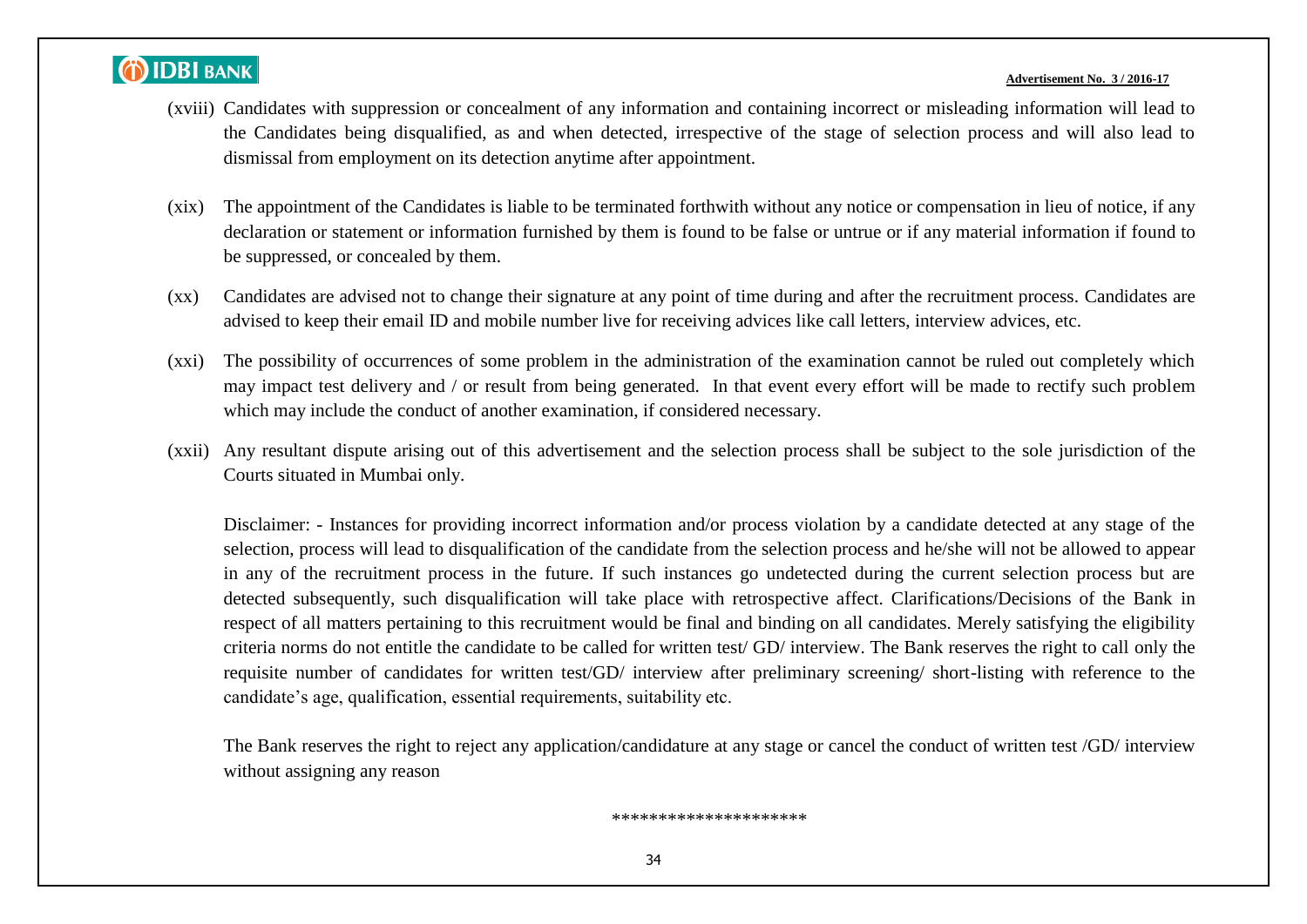

#### **Annexure – I**

#### **GUIDELINES FOR SCANNING THE PHOTOGRAPH & SIGNATURE**

**Before applying online a candidate will be required to have a scanned (digital) image of his/her photograph and signature as per the specifications given below.**

#### **(i) PHOTOGRAPH IMAGE:**

- **Photograph must be a recent passport style colour picture.**
- **The picture should be in colour, against a light-coloured, preferably white, background.**
- **Look straight at the camera with a relaxed face**
- If the picture is taken on a sunny day, have the sun behind you, or place yourself in the shade, so that you are not **squinting and .there are no harsh shadows**
- **If you have to use flash, ensure there is no "red-eye"**
- **If you wear glasses make sure that there are no reflections and your eyes can be clearly seen.**
- Caps, hats and dark glasses are not acceptable. Religious headwear is allowed but it must not cover your face.
- **Dimensions 200 x 230 pixels (preferred)**
- **Size of file should be between 20kb–50 kb**
- Ensure that the size of the scanned image is not more than 50KB. If the size of the file is more than 50 KB, then adjust the **settings of the scanner such as the DPI resolution, no. of colours etc., during the process of scanning.**

### **(ii) SIGNATURE IMAGE:**

- **The candidate has to sign on white paper with Black Ink pen.**
- **The signature must be signed only by the candidate and not by any other person.**
- **The signature will be used to put on the Hall Ticket and wherever necessary.**
- If the Candidate's signature on the answer script, at the time of the examination, does not match the signature on the Hall **Ticket, the candidate will be disqualified.**
- **Dimensions 140 x 60 pixels (preferred)**
- **Size of file should be between 10kb – 20kb**
- **Ensure that the size of the scanned image is not more than 20KB**

#### **(iii) SCANNING THE PHOTOGRAPH & SIGNATURE:**

- **Set the scanner resolution to a minimum of 200 dpi (dots per inch)**
- **Set Color to True Color**